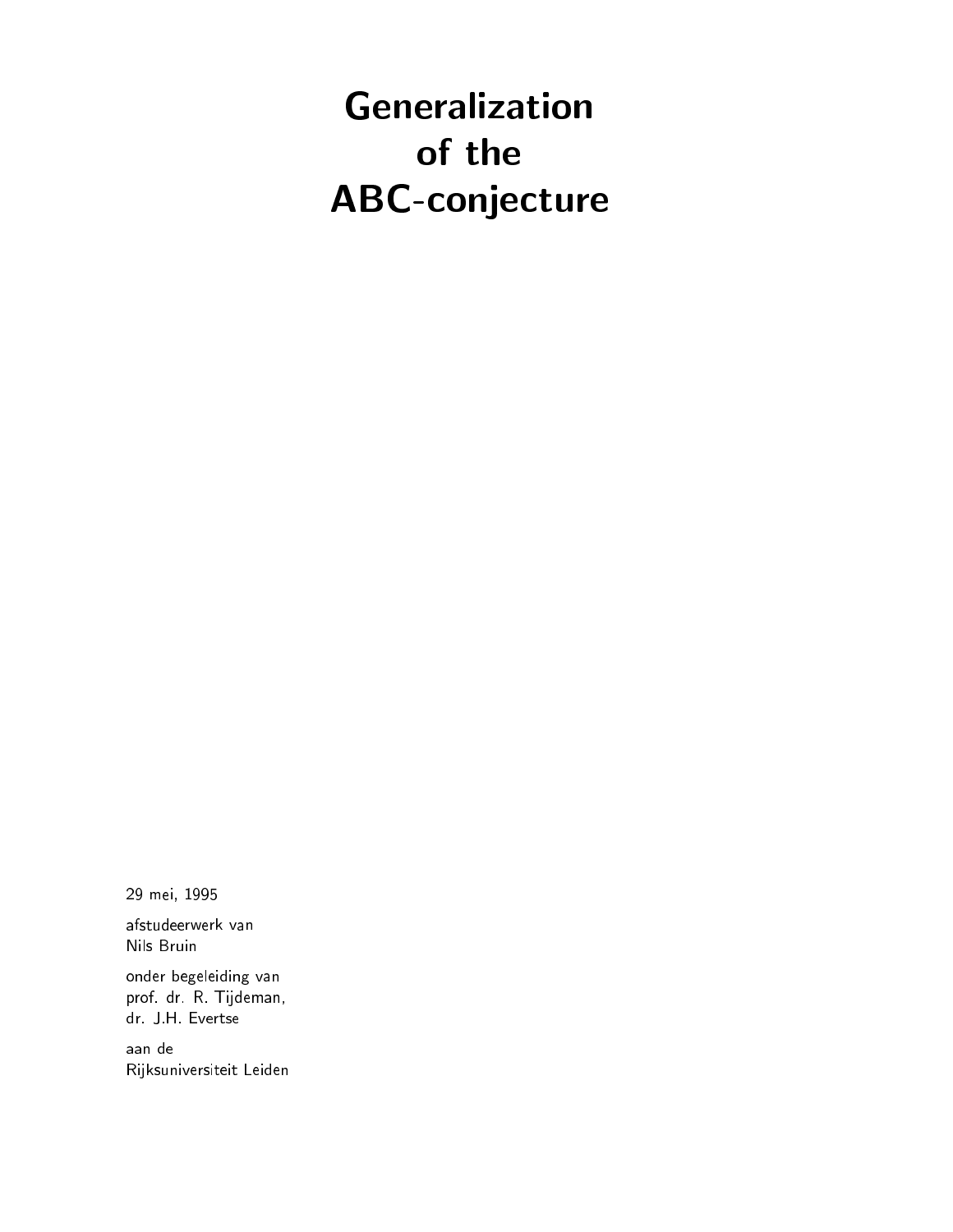# **Contents**

|                  |                                              | Introduction                | 3                                                                      |  |  |  |
|------------------|----------------------------------------------|-----------------------------|------------------------------------------------------------------------|--|--|--|
| $\mathbf{1}$     | $1.1\,$<br>1.2<br>1.3<br>1.4                 | <b>ABC</b> in Special Cases | $\overline{\mathbf{4}}$<br>$\overline{4}$<br>$\overline{7}$<br>8<br>11 |  |  |  |
| $\mathbf{2}$     | Valuations and the Product Formula<br>13     |                             |                                                                        |  |  |  |
|                  | 2.1                                          |                             | 13                                                                     |  |  |  |
|                  | 2.2                                          |                             | 14                                                                     |  |  |  |
|                  | 2.3                                          |                             | 15                                                                     |  |  |  |
| $\boldsymbol{3}$ | 18<br>Divisors on Algebraic Curves           |                             |                                                                        |  |  |  |
|                  | 3.1                                          |                             | 18                                                                     |  |  |  |
|                  | 3.2                                          |                             | 19                                                                     |  |  |  |
|                  | 3.3                                          |                             | 20                                                                     |  |  |  |
|                  | 3.4                                          |                             | 22                                                                     |  |  |  |
| 4                | 24<br><b>Heights and Norms</b>               |                             |                                                                        |  |  |  |
|                  | 4.1                                          |                             | 24                                                                     |  |  |  |
|                  | 4.2                                          |                             | 27                                                                     |  |  |  |
|                  | 4.3                                          |                             | 28                                                                     |  |  |  |
|                  | 4.4                                          |                             | 29                                                                     |  |  |  |
| 5                | <b>ABC</b> over Global Fields<br>31          |                             |                                                                        |  |  |  |
|                  | 5.1                                          |                             | 31                                                                     |  |  |  |
|                  | 5.2                                          |                             | 32                                                                     |  |  |  |
| 6                | N-conjecture<br>36                           |                             |                                                                        |  |  |  |
|                  | 6.1                                          |                             | 36                                                                     |  |  |  |
|                  | 6.2                                          |                             | 37                                                                     |  |  |  |
|                  | 6.3                                          |                             | 37                                                                     |  |  |  |
| $\overline{7}$   | Explicit Examples over $\mathbb{Q}(X)$<br>41 |                             |                                                                        |  |  |  |
|                  | 7.1                                          |                             | 41                                                                     |  |  |  |
|                  | 7.2                                          |                             | 43                                                                     |  |  |  |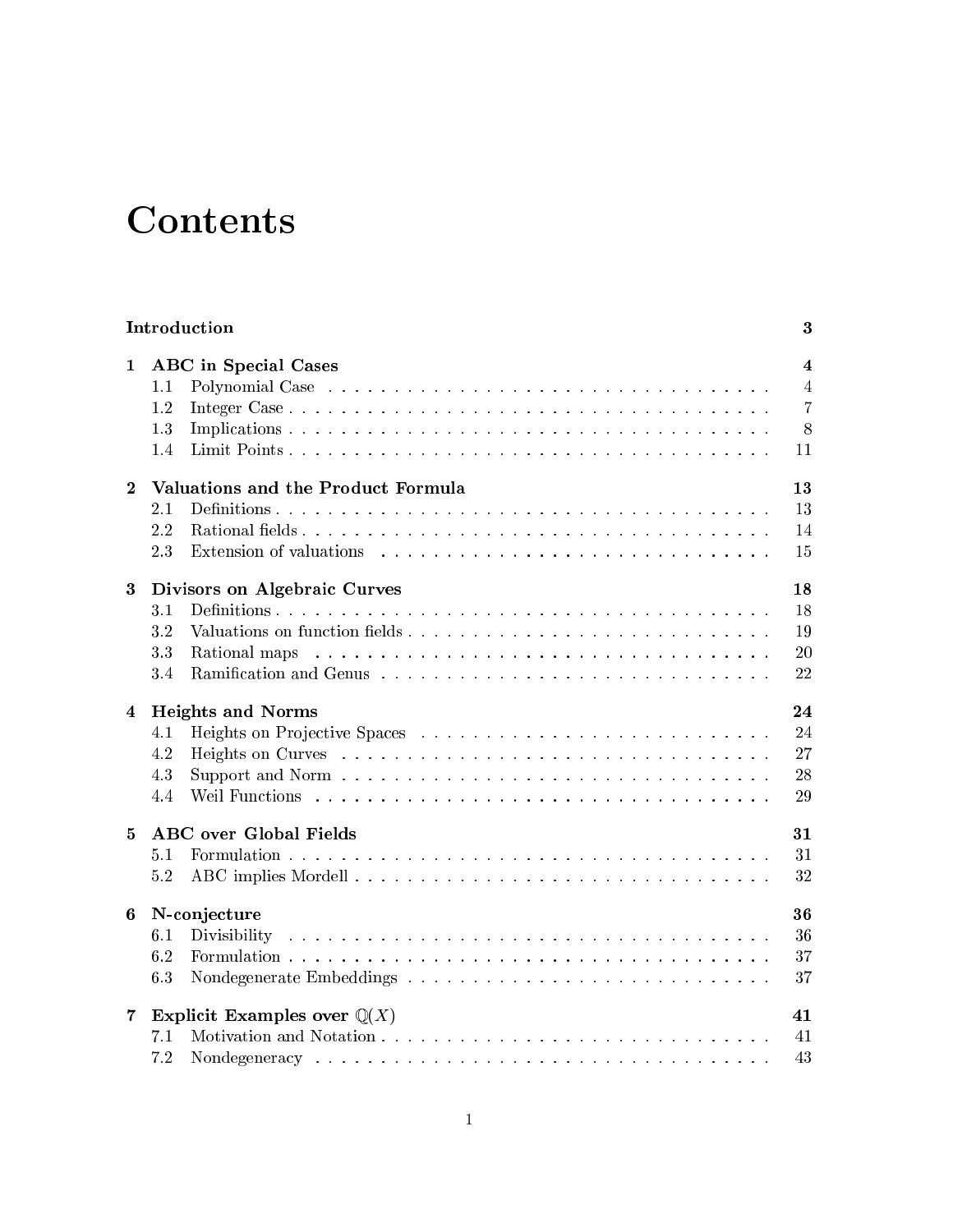|                     | 7.3<br>7.4<br>7.5<br>7.6 |                                      | 43<br>45<br>46<br>48 |  |  |  |
|---------------------|--------------------------|--------------------------------------|----------------------|--|--|--|
| 8                   |                          | Explicit 4-Examples over $\mathbb Q$ | 53                   |  |  |  |
|                     | 81                       |                                      | 53                   |  |  |  |
|                     | 8.2                      |                                      | 53                   |  |  |  |
|                     | 8.3                      |                                      | 55                   |  |  |  |
|                     |                          | A Computer Searches                  | 57                   |  |  |  |
|                     |                          |                                      | 57                   |  |  |  |
|                     |                          |                                      | 58                   |  |  |  |
| Summary             |                          |                                      |                      |  |  |  |
| <b>Bibliography</b> |                          |                                      |                      |  |  |  |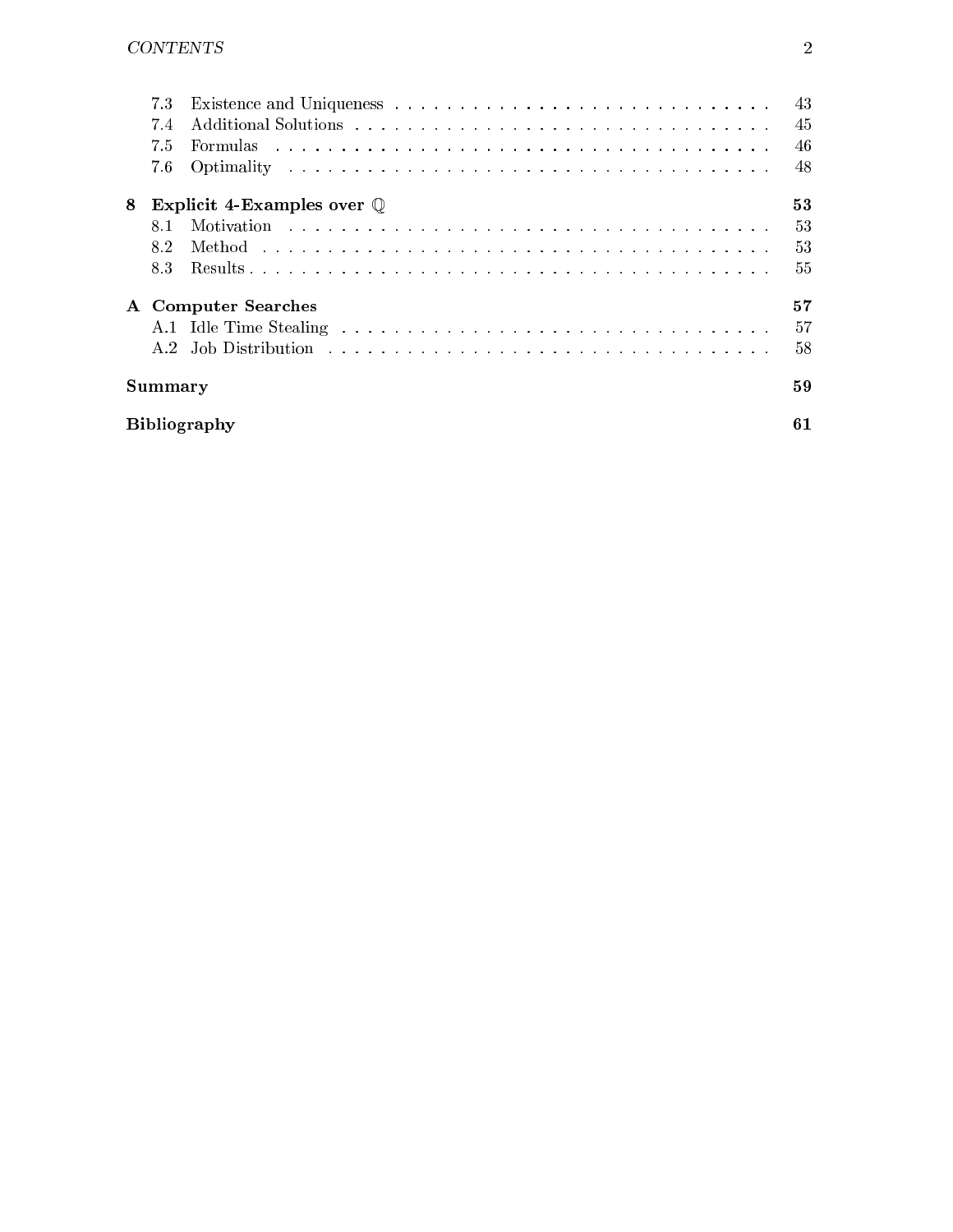# Introduction

The question whether there are integer solutions to the Fermat-equation

$$
x^n + y^n = z^n
$$

can be read as: "Can the sum of two perfect n-th powers be a perfect n-th power itself?" More generally, can three numbers both satisfy some additive relation and be of some special multiplicative type? In this way, the ABC-conjecture is a generalization of Fermat's Last Theorem.<sup>1</sup>

First, a measure of multiplicative simplicity of a number is defined. This measure is such that perfect n-th powers are indeed multiplicatively simple. The ABC-conjecture states that no triples A, B, C exist that are both multiplicatively simple and satisfy  $A + B = C$ .

One generalization that springs to mind is to conjecture the same for n variables instead of for 3 variables. This is the n-conjecture.

After a brief introduction in some special cases of the ABC-conjecture, following roughly [Lan90], this text formulates ABC in quite a general setting. This formulation is generalized to more variables. The rest of the text investigates relations between the ABC-conjecture and the n-conjecture.

Some bounds concerning the ABC-conjecture are proved in [ST86]. Although not treated in this text, it is important to know that ABC implies several important conjectures in Diophantine geometry. This line of thought is described in  $\lbrack \text{Vo}[87]$ ,  $\lbrack \text{Fre87} \rbrack$  and in  $\lbrack \text{Lan90} \rbrack$ . Furthermore, quite some work has been done trying to challenge the ABC-conjecture, that is, finding multiplicatively simple triples  $A, B, C$  such that  $A + B = C$ . See [Nit93] for an approach using continued fractions and work of Herman te Riele for an approach using a lattice basis reduction algorithm.

<sup>1</sup> In the rest of this text, Fermat's Last Theorem is referred to as the Fermat Conjecture. This may seem inaccurate with respect to the recent result of Wiles, but the name Wiles's Theorem seems to do no justice to the work of, for example, Ribet, who displayed the connection between the Fermat Conjecture and the theorem Wiles has proved. The name Fermat's Last Theorem, although most generally used, suggests that Fermat did have <sup>a</sup> proof of his claim, for which no other indication exists but his own famous remark.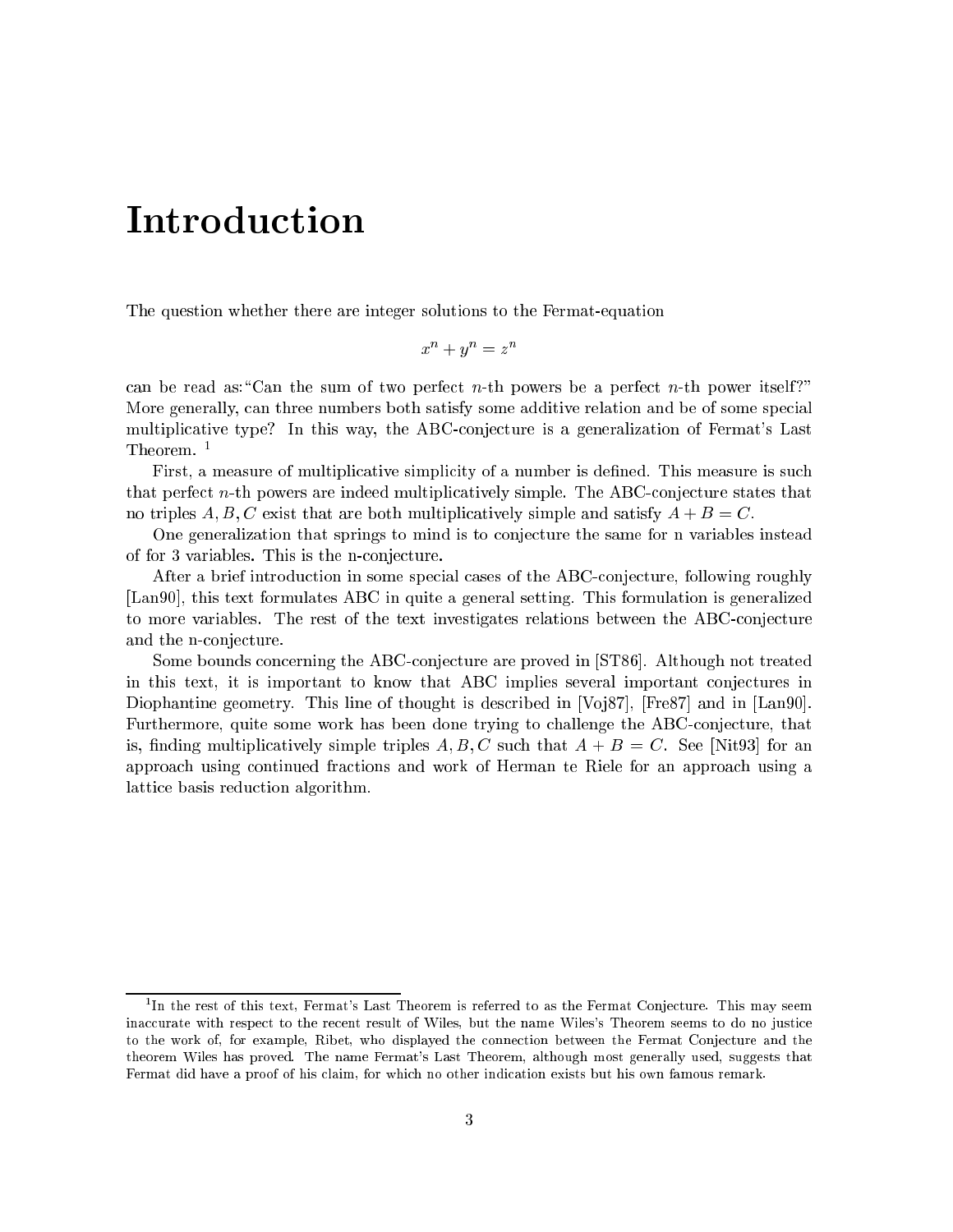# Chapter 1

# ABC in Special Cases

## 1.1 Polynomial Case

In 1983, R.C. Mason proved a theorem for function fields. In this section we will formulate and prove this theorem for polynomials over  $\mathbb{C}$ .

First we recall a concept from elementary ideal theory. If R is a ring and  $I \subset R$  is an ideal, then the radical ideal of  $I$  is defined by

 $\text{Rad}(I) := \{T \in R : \text{there is an } e \in \{1, 2, \dots\} \text{ such that } T \in I\}.$ 

It is easy to check that this is indeed an ideal.

Let  $F(X) \in \mathbb{C}[X]$  be a polynomial. We write

$$
F(X) = a_k X^k + a_{k-1} X^{k-1} + \cdots + a_1 X + a_0,
$$

where  $a_i \in \mathbb{C}$  for  $i = 0, \ldots, k$  and  $a_k \neq 0$ . Since  $\mathbb{C}$  is algebraically closed, we can also write

$$
F(X) = a_k \prod_{j=1}^{k'} (X - \alpha_j)^{m_j}
$$

where  $\alpha_j \in \mathbb{C}$  for  $j = 1, \ldots, \kappa$  and  $\alpha_i \neq \alpha_j$  for  $i \neq j$ .

Then by  $\deg F = k = \sum_{i=1}^k m_i$  it follows that  $k' \leq k$ . We define

$$
r(F) := k'
$$

to indicate the number of different zeros of  $F$ . We can this the radical of  $F$ , since  $\kappa$  is the degree of  $\prod_{i=1}^{k} (X - \alpha_i)$ , which is the generator of the radical ideal belonging to the ideal generated by  $F$ .

For  $F, G, H \in \mathbb{C}[X]$  not all constant polynomials with  $gcd(F, G, H) = 1$  (which is equivalent to saying that  $F, G, H$  have no zeros in common) such that  $F + G = H$ , we define

$$
h(F, G, H) := \max(\deg F, \deg G, \deg H) \text{ and}
$$
  

$$
r(F, G, H) := r(FGH) = r(F) + r(G) + r(H),
$$

where the last equality follows by

$$
\gcd(F, G, H) = 1 \iff \gcd(F, G) = \gcd(G, H) = \gcd(F, H) = 1
$$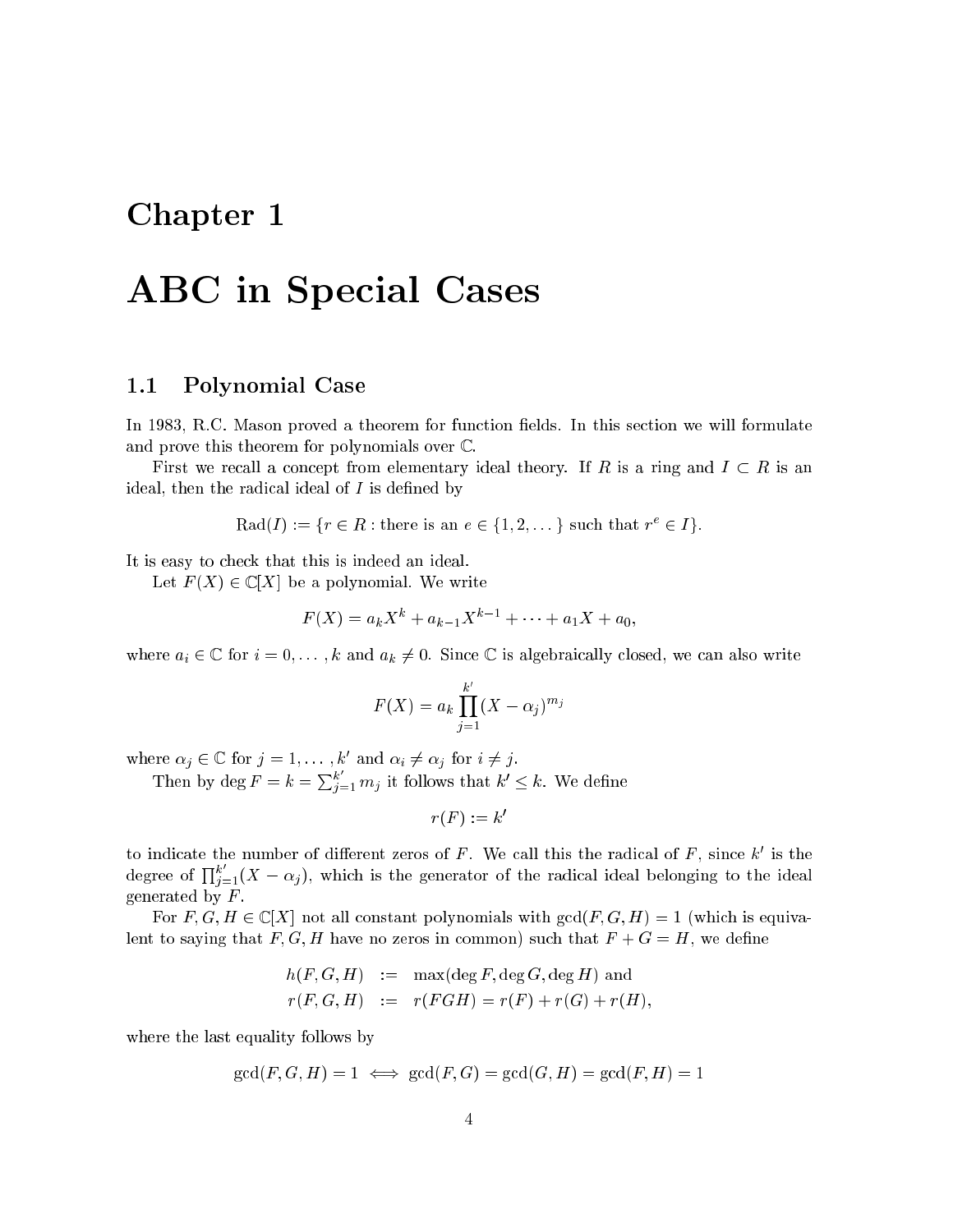because  $F + G = H$ .

We compare the multiplicative structure on  $\mathbb{C}[X]$ , symbolized by the measures h and r, with the additive structure represented by  $F + G = H$  by defining

$$
L := \left\{ \frac{h(F, G, H)}{r(F, G, H)} : F, G, H \in \mathbb{C}[X], \, \gcd(F, G, H) = 1, \, F + G = H \right\}.
$$

**Theorem 1.1.1** The set L is bounded, denoted by  $\sup L < \infty$ .

This theorem can be proved effectively in the sense that the bound can be given explicitly.

**Theorem 1.1.2** (Mason) Let  $F, G, H \in \mathbb{C}[X]$  such that  $gcd(F, G, H) = 1$ , at least one is non-constant and  $F + G = H$ . Then

$$
h(F, G, H) \le r(F, G, H) - 1
$$

Proof: We write

$$
F(X) = c_1 \prod (X - \alpha_i)^{m_i},
$$
  
\n
$$
G(X) = c_2 \prod (X - \beta_j)^{n_j}
$$
 and  
\n
$$
H(X) = c_3 \prod (X - \gamma_k)^{l_k}.
$$

Simple differentiating gives us

$$
\frac{F'}{F}(X) = \sum \frac{m_i}{X - \alpha_i}, \ \frac{G'}{G}(X) = \sum \frac{n_j}{X - \beta_j} \text{ and } \frac{H'}{H}(X) = \sum \frac{l_k}{X - \gamma_k}
$$

Since  $(F+G)/H = 1$  we have

$$
\left(\frac{F}{H}\right)' + \left(\frac{G}{H}\right)' = 0 \text{ and } \frac{(F/H)'}{(G/H)'} = -1.
$$

It then follows that

$$
\frac{G}{F}=\frac{G/H}{F/H}=-\frac{(\frac{F}{H})'/(\frac{F}{H})}{(\frac{G}{H})'/(\frac{G}{H})}
$$

By using that  $\lfloor \log F \rfloor' = \frac{F}{F}$  we have that

$$
\frac{(F/G)'}{(F/G)} = [\log(F/G)]' = [\log F - \log G]' = F'/F - G'/G.
$$

This leads to

$$
\frac{G}{F}=-\frac{F'/F-H'/H}{G'/G-H'/H}=-\frac{\sum\frac{m_i}{X-\alpha_i}-\sum\frac{l_k}{X-\gamma_k}}{\sum\frac{n_j}{X-\beta_j}-\sum\frac{l_k}{X-\gamma_k}}.
$$

Define the radical polynomial of  $FGH$  by

$$
R(X) := \prod (X - \alpha_i) \prod (X - \beta_j) \prod (X - \gamma_k),
$$

which means that  $r(F, G, H) = \deg R$ . It follows that

$$
\deg \frac{R(X)}{X - \alpha_i} = \deg \frac{R(X)}{X - \beta_j} = \deg \frac{R(X)}{X - \gamma_k} = r(F, G, H) - 1.
$$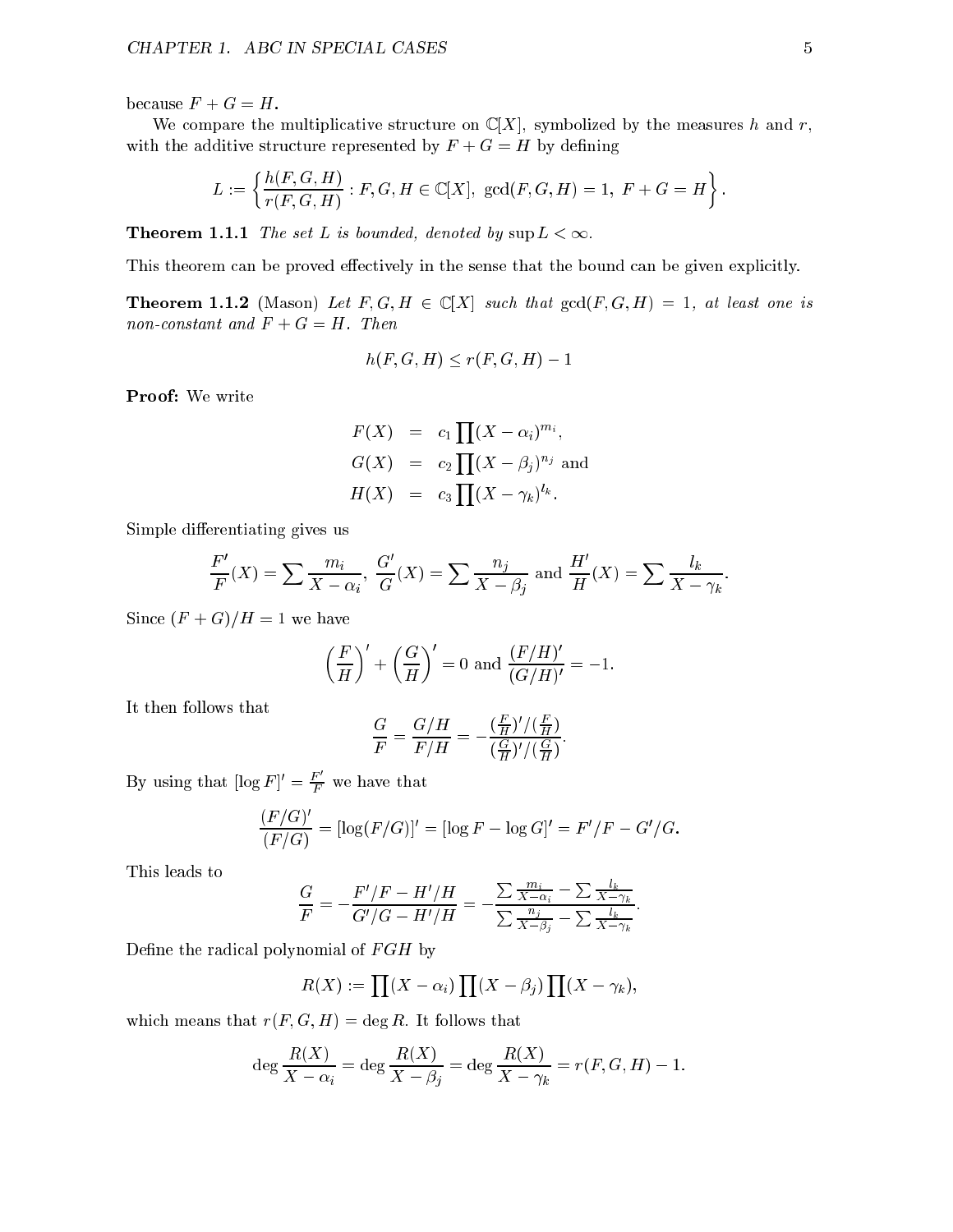That means that

$$
S(X) := \left(\sum \frac{m_i}{X - \alpha_i} - \sum \frac{l_k}{X - \gamma_k}\right) R(X) \text{ and}
$$

$$
T(X) := \left(\sum \frac{n_j}{X - \beta_j} - \sum \frac{l_k}{X - \gamma_k}\right) R(X)
$$

are polynomials with deg S, deg  $T \le r(F, G, H) - 1$ . But then

$$
\frac{G}{F}=\frac{G}{F}\frac{R}{R}=\frac{S}{T}
$$

By  $gcd(F, G) = 1$ , it follows that  $deg G \le deg S$  and that  $deg F \le deg T$ . Since  $H = F + G$ we have

$$
\deg H \le \max(\deg F, \deg G) \le r(F, G, H) - 1.
$$

This proves that

$$
h(F, G, H) = \max(\deg F, \deg G, \deg H) \le r(F, G, H) - 1.
$$

Most striking is that this simple theorem which needs no more than elementary differentiation proves the Fermat conjecture for polynomials.

**Theorem 1.1.3** For  $n \geq 3$ , no polynomials  $F_1, G_1, H_1 \in \mathbb{C}[X]$  exist such that

$$
F_1^n + G_1^n = H_1^n.
$$

Proof: Suppose a counterexample exists. Define

$$
F_2:=\frac{F_1}{\gcd(F,G,H)},\,\,G_2:=\frac{G_1}{\gcd(F,G,H)}\,\,{\rm and}\,\,H_2:=\frac{H_1}{\gcd(F,G,H)}.
$$

we have  $F_2^+ + G_2^- = H_2^+$  and  $gcd(F_2, G_2, H_2) = 1$ . Define

$$
F:=F_2^n,\,\,G:=G_2^n\,\,{\rm and}\,\,H:=H_2^n.
$$

We now have  $F, G, H \in \mathbb{C}[X]$  with  $F + G = H$  and  $gcd(F, G, H) = 1$ . The zeros of F, G and H are exactly the zeros of  $F_2$ ,  $G_2$  and  $H_2$  respectively, so we have

$$
r(F) = r(F_2) \le \deg F_2 = \frac{1}{n} \deg F
$$

and similarly  $r(G) \leq \frac{1}{n} \deg G$  and  $r(H) \leq \frac{1}{n} \deg H$ . That means that

$$
r(F, G, H) \le \frac{1}{n} \deg F + \frac{1}{n} \deg G + \frac{1}{n} \deg H \le \frac{3}{n} h(F, G, H).
$$

This is clearly in contradiction with Theorem 1.1.2 if  $n \geq 3$ .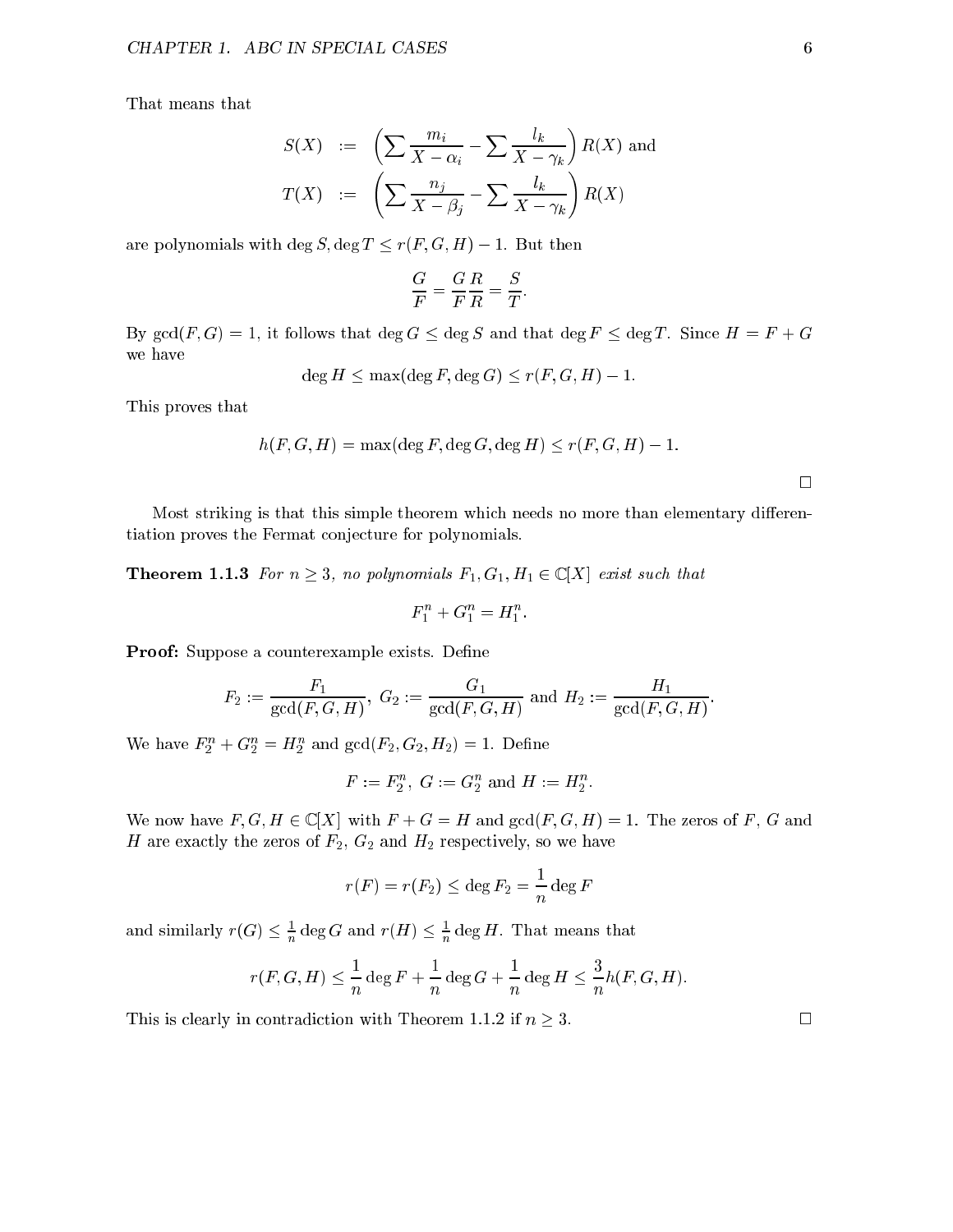### 1.2 Integer Case

In order to formulate Mason's theorem over the ring of integers, we have to translate the quantities that are used.

The important properties of the degree of polynomials are that

$$
\deg F + G \leq \max(\deg F, \deg G) + O(1) \text{ and that}
$$
  

$$
\deg FG = \deg F + \deg G.
$$

These properties also hold for  $log |x|$  for integer x.

Due to unique factorization we have for all  $n \in \mathbb{Z}$  the unique decomposition

$$
n = (-1)^{e_0} p_1^{e_1} \cdots p_k^{e_k},
$$

where  $p_1, \ldots, p_k$  are distinct prime numbers,  $e_0$  is either 0 or 1 and the  $e_i$  are positive integers for  $i = 1, \ldots, k$ . The generator of the radical ideal of the ideal generated by n can be expressed as

$$
R(n) := p_1 \cdots p_k.
$$

For  $a, b, c \in \mathbb{Z}$  such that  $a + b = c$  and that  $gcd(a, b, c) = 1$  we define

$$
h(a, b, c) := \max(\log|a|, \log|b|, \log|c|)
$$

and

$$
r(a, b, c) := \log R(abc).
$$

As in the previous section, we define

$$
L := \left\{ \frac{h(a, b, c)}{r(a, b, c)} : a, b, c \in \mathbb{Z}; \ a + b = c; \ \gcd(a, b, c) = 1 \right\}.
$$

Conjecture 1.2.1 (weak ABC) sup  $L < \infty$ 

Stronger conjectures should say something about the bound on L. Simply replacing  $\infty$  by 1 will not work, as is proved by the following example due to W. Jastrzebowski and D. Spielman.

 ${\bf Lemma \ 1.2.2} \ \ 2^n \ | \ 3^2 \ \ -1$ 

**Proof:** Induction with respect to n, using that  $3^2 - 1$  is the difference of two squares.  $\Box$ 

**Proposition 1.2.3** There exist infinitely many  $a, b, c \in \mathbb{Z}$  with  $a + b = c$  and  $gcd(a, b, c) = 1$ such that  $\frac{ }{r(a,b,c)} > 1$ .

Proof: We define

$$
a_n := 3^{2^n}
$$
,  $b_n := -1$  and  $c_n := 3^{2^n} - 1$ .

Each tuple  $(a_n, b_n, c_n)$  in this sequence clearly satisfies  $a_n + b_n = c_n$  and  $gcd(a_n, b_n, c_n) = 1$ . We have

$$
h(a_n, b_n, c_n) = \log a_n = 2^n \log 3
$$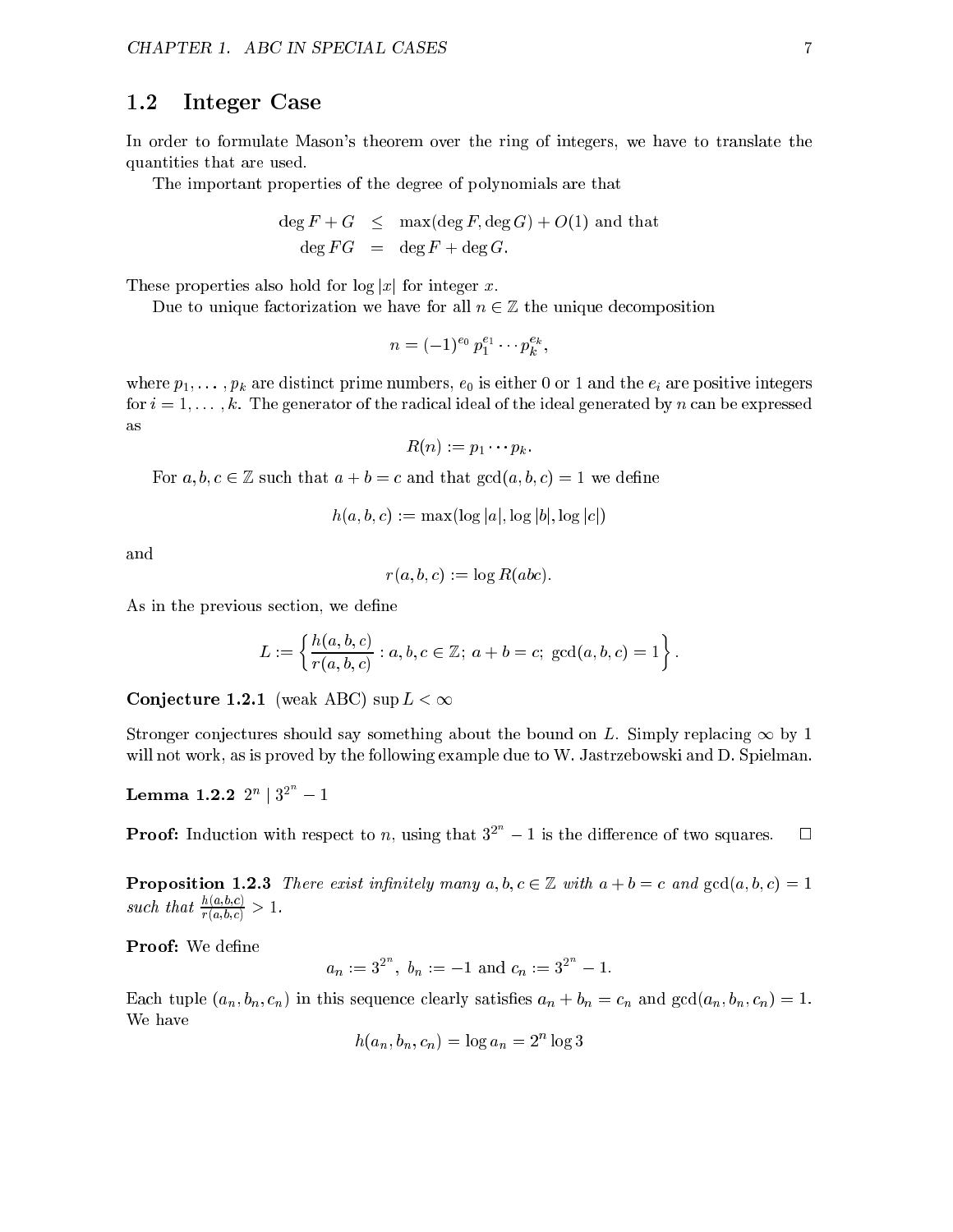and

$$
r(a_n, b_n, c_n) = \log R(a_n, b_n, c_n) \le \log 3 + \log R(c_n)
$$
  
 
$$
\le \log 3 + \log 2 + \log \frac{c_n}{2^n} \le \log c_n - (n-3) \log 2.
$$

It follows that

$$
\frac{r(a_n, b_n, c_n)}{h(a_n, b_n, c_n)} \le \frac{\log c_n - (n-3) \log 2}{2^n \log 3} \le 1 - \frac{(n-3) \log 2}{2^n \log 3}.
$$

Taking  $n = 4, 5, \ldots$  proves the proposition.

Although this rules 1 out as an upper bound for L, it might be that 1 is an essential bound in the sense that  $\limsup L = 1$ . That means that for every  $\epsilon > 0$  there are only finitely many a, b and c that satisfy the conditions in the definition of L such that  $\frac{\gamma_{(a,b,c)}}{r(a,b,c)} > 1 + \epsilon$ . Oesterle and Masser conjectured just that.

Conjecture 1.2.4 (ineffective ABC) lim sup  $L = 1$ .

An effective form would be

**Conjecture 1.2.5** (effective ABC) For all  $\epsilon > 0$  there exists an effectively computable constant  $C_{\epsilon}$  such that for all  $a, b, c \in \mathbb{Z}$  with  $gcd(a, b, c) = 1$  and  $a + b = c$  we have

$$
h(a, b, c) \le (1 + \epsilon)r(a, b, c) + C_{\epsilon}.
$$

This inequality is often stated in the equivalent form

$$
\max(|a|, |b|, |c|) \le C_{\epsilon} R(abc)^{1+\epsilon}.
$$

In all three situations we can write

$$
h(a, b, c) \leq (\alpha + \epsilon)r(a, b, c) + C_{\epsilon}.
$$

Weak ABC then conjectures  $\alpha < \infty$ , ineffective ABC that  $\alpha = 1$  and effective ABC that  $C_{\epsilon}$ is effectively computable for  $\epsilon > 0$ .

### 1.3 Implications

Each of the three versions of the ABC-conjecture implies a form of the Fermat-conjecture. This leads to the weak, the ineffective and the effective Fermat-conjecture.

If we have a triple  $x, y, z \in \mathbb{Z}$  such that  $x + y = z$ , then we can divide out any common factor. We can assume  $gcd(x, y, z) = 1$ . Put  $a = x$ ,  $b = y$  and  $c = z$ . These three numbers satisfy the conditions of the ABC-conjecture, with the additional information that  $h(a, b, c) = nh(x, y, z)$  and that  $r(a, b, c) = r(x, y, z) \leq 3h(x, y, z)$ . We write in accordance with the previous section,

$$
n h(x, y, z) \le 3(\alpha + \epsilon)h(x, y, z) + C_{\epsilon}.
$$

It follows that

$$
h(x, y, z) \leq \frac{C_{\epsilon}}{n - 3(\alpha + \epsilon)}.
$$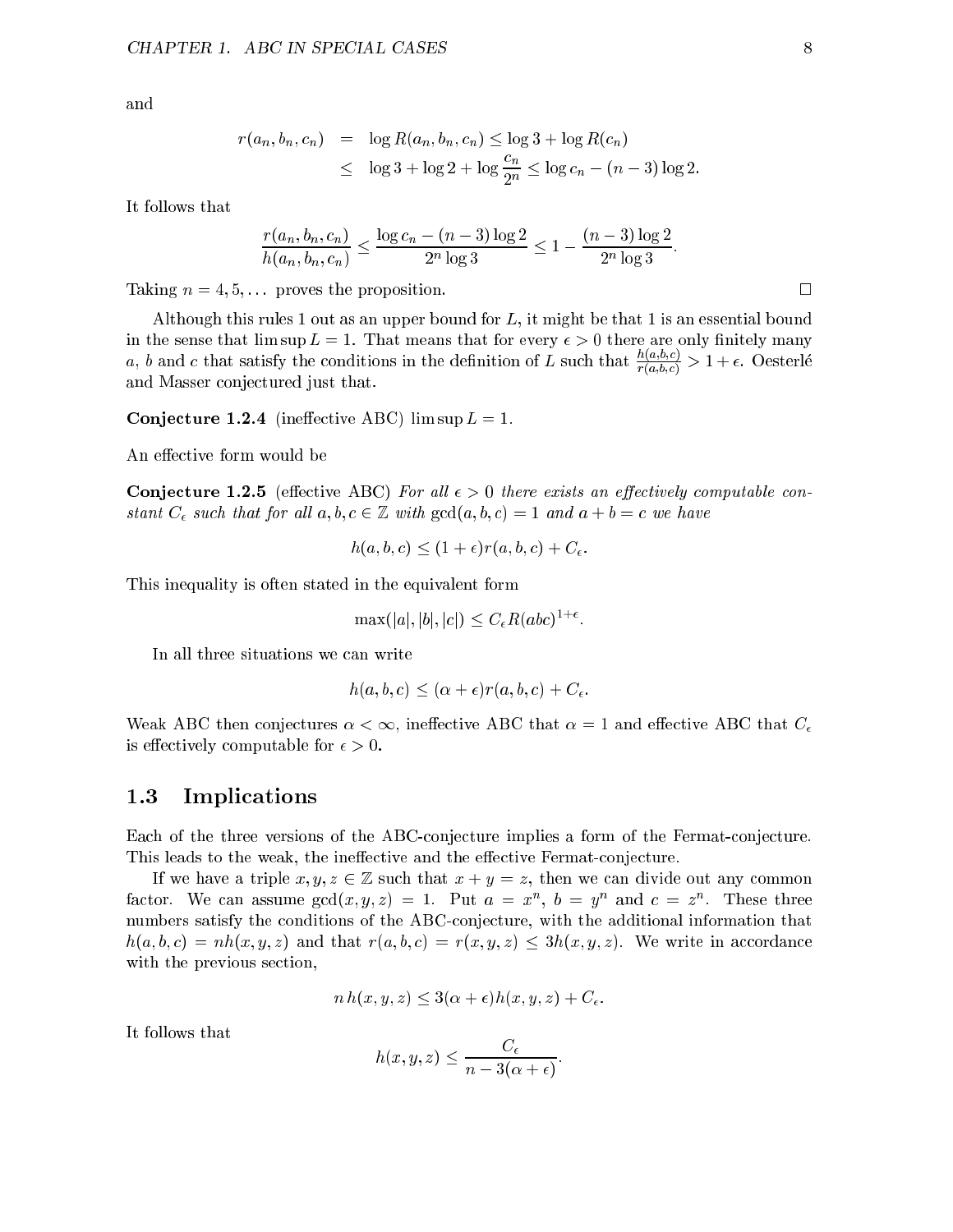**Proposition 1.3.1** If weak ABC holds, then there exists an  $n_0$  such that for all  $n > n_0$  there are no x, y,  $z \in \mathbb{Z}$  with  $x, y, z \neq 0$  such that  $x^2 + y^2 = z^2$ .

**Proof:** Fix  $\epsilon$  and let  $n \to \infty$ . The bound for  $h(x, y, z)$  then approaches 0. It is clear that  $h(x, y, z) \geq \log 2$ . That means that from some n onwards, no solution can exist.  $\Box$ 

**Proposition 1.3.2** If ineffective ABC holds, there are only finitely many solutions to  $x^n$  +  $y = z$  with gcd(x, y, z) = 1 and  $n > 3$ .

**Proof:** We can take  $\alpha = 1$  and  $\epsilon = \frac{1}{4}$ . That means that

$$
h(x,y,z)\leq \frac{C_{\frac{1}{4}}}{n-3\frac{3}{4}}.
$$

For any  $n > 3$  this puts a bound on  $h(x, y, z) = \log \max(|x|, |y|, |z|)$ , thereby limiting the possibilities to a finite number. If we take  $n = 4$ , we get a bound for all  $n > 3$ . For  $n = 3$  it has been proved separately that no solutions exist.  $\Box$ 

**Proposition 1.3.3** If effective ABC holds, then there exists an effectively computable bound  $C$  such that any solution of  $x + y = z$  with  $n \geq 3$  and  $gcd(x, y, z) = 1$  satisfies

$$
\max(|x|, |y|, |z|) < C.
$$

Proof: We have the same inequality as in the previous proposition, but here C1 can be determined effectively. Put  $C = \exp(4C_{\frac{1}{2}})$ .  $\blacksquare$ 

**Conjecture 1.3.4** (strong Fermat Conjecture) The equation  $x^2 + y^2 = z^2$  has no integer solutions for  $n \geq 3$ 

From the last result, we could check the strong formulation of Fermat's conjecture with only a finite amount of calculation.

The ABC-conjecture is much stronger than the Fermat Conjecture. To illustrate that, we show that the generalized Fermat Conjecture is also implied by ABC.

Consider the equation

$$
Ax^r + By^s = Cz^t.
$$

Putting  $A = B = C = 1$  and  $r = s = t$  gives the Fermat equation and putting  $A = B = C = 1$ and  $y = 1$  gives  $x + 1 = z$ , which is the Catalan equation.

**Theorem 1.3.5** (Darmon and Granville) If r, s and t are positive integers such that  $\frac{1}{r} + \frac{1}{s} + \frac{1}{s}$  $\frac{1}{t}$   $<$  1 and A, B and C are fixed, then the generalized Fermat equation only has finitely many integer solutions such that  $gcd(Ax, By) = 1$ .

Proof: See [DG94]. In fact, they show that some associated curve has genus greater than 1. The theorem then follows by Mordell's conjecture that has been proved by Faltings.  $\Box$ 

This theorem is implied by the ABC-conjecture.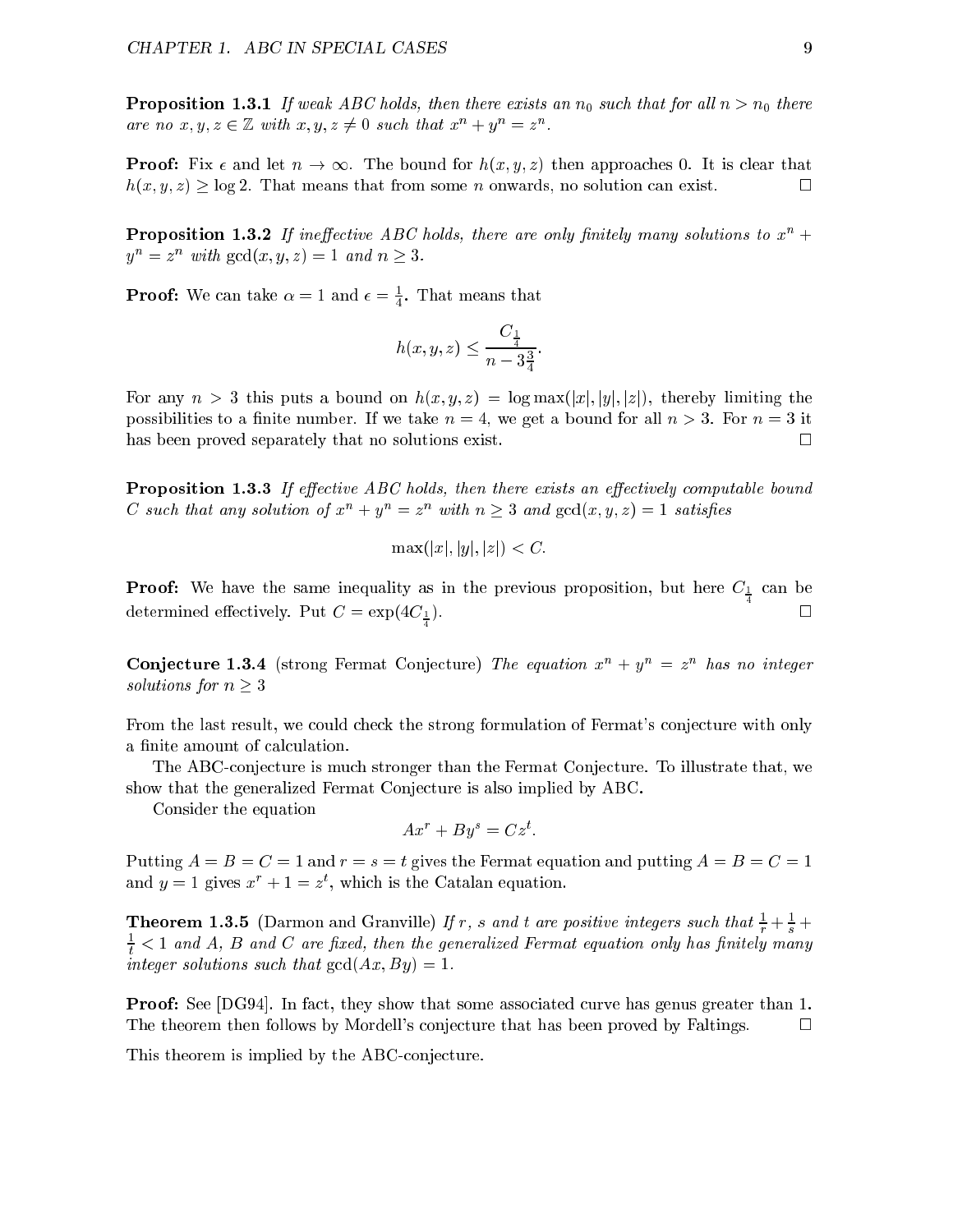**Lemma 1.3.6** Let  $r$ ,  $s$  and  $t$  be positive integers. If

then

$$
\frac{1}{r} + \frac{1}{s} + \frac{1}{t} \le 1 - \frac{1}{42}.
$$

 $- + - + - < 1$ 

**Proof:** Without loss of generality, we assume  $r \leq s \leq t$ . It follows that  $r \geq 2$ .

- $r = 2$ : From  $\frac{1}{s} + \frac{1}{t} < \frac{1}{2}$  it follows that  $s \geq 3$ .
	- $s = 3:$  Then  $t \geq 1$ ,  $\frac{1}{r} + \frac{1}{s} + \frac{1}{t} \geq \frac{1}{2} + \frac{1}{3} + \frac{1}{7} = \frac{1}{42}$ .  $s = 4$ : Then  $t \geq 0$ ,  $\frac{1}{r} + \frac{1}{s} + \frac{1}{t} \geq \frac{1}{2} + \frac{1}{4} + \frac{1}{7} = \frac{1}{20}$ .
	- $s \geq 5$ : Then  $t \geq 5$  because  $t > s$ . The sum in this case is even smaller than in the previous one.

$$
r = 3
$$
: Then  $s, t < \frac{2}{3}$  and  $s, t \ge 3$ .

- $s = 3:$  Then  $t \geq 4$ , where  $\frac{1}{3} + \frac{1}{3} + \frac{1}{4} = \frac{1}{12}$ .
- $s \geq 4$ : Then  $t \geq 4$ .

 $r \geq 4$ : Then  $s, t \geq 4$ , which implies that  $\frac{1}{r} + \frac{1}{s} + \frac{1}{t} \geq \frac{1}{4}$ .

**Proposition 1.3.7** Effective and ineffective ABC imply respective versions of Theorem 1.3.5.

**Proof:** Let  $A, D, \cup, T, s, t, x, y, z$  be as in the theorem. Denne  $a := Ax$ ,  $b := Dy$  and  $c := \bigcup z$ . By the condition gcd(Ax, By) = 1, it follows that gcd(a, b, c) = 1. We have

$$
R(abc) = R(Ax^rBy^sCz^t) \leq R(ABC)R(x)R(y)R(z) \leq R(ABC)xyz
$$
  
= 
$$
R(ABC)(\frac{a}{A})^{\frac{1}{r}}(\frac{b}{B})^{\frac{1}{s}}(\frac{c}{C})^{\frac{1}{t}}
$$

It follows that

$$
r(a, b, c) \le \left(\frac{1}{r} + \frac{1}{s} + \frac{1}{t}\right)h(a, b, c) + \log R(ABC) - \frac{\log |A|}{r} - \frac{\log |B|}{s} - \frac{\log |C|}{t}
$$
  

$$
\le \left(1 - \frac{1}{42}\right)h(a, b, c) + K_{A, B, C}
$$

with K an effectively computable constant, dependent on  $A, B, C$ .

Using the ABC-conjecture we get for  $\epsilon > 0$ ,

$$
h(a, b, c) \le (1 + \epsilon)r(a, b, c) + C_{\epsilon}.
$$

If we substitute that, we get

$$
(1-(1+\epsilon)(1-\frac{1}{42}))h(a,b,c) \leq (1+\epsilon)K + C_{\epsilon}.
$$

If we assume that effective ABC holds, then K and  $C_{\epsilon}$  can be computed for some  $\epsilon < \frac{1}{41}$ . This then gives an effective upper bound on the size of integer solutions of the generalized Fermat equation. If we only assume ineffective ABC, we still have that  $h(a, b, c)$  is bounded and, since the number of  $(a, v, c) \in \mathbb{Z}$  such that  $h(a, v, c) \leq \mathbf{\Lambda}_0$  is nifte for every nifted  $\mathbf{\Lambda}_0$ , we still have that the generalized Fermat equation only has finitely many solutions.  $\Box$ 

In fact, we prove that there are only finitely many solutions, even if  $r, s, t$  are allowed to vary. This result is stronger than the theorem that Darmon and Granville have proved.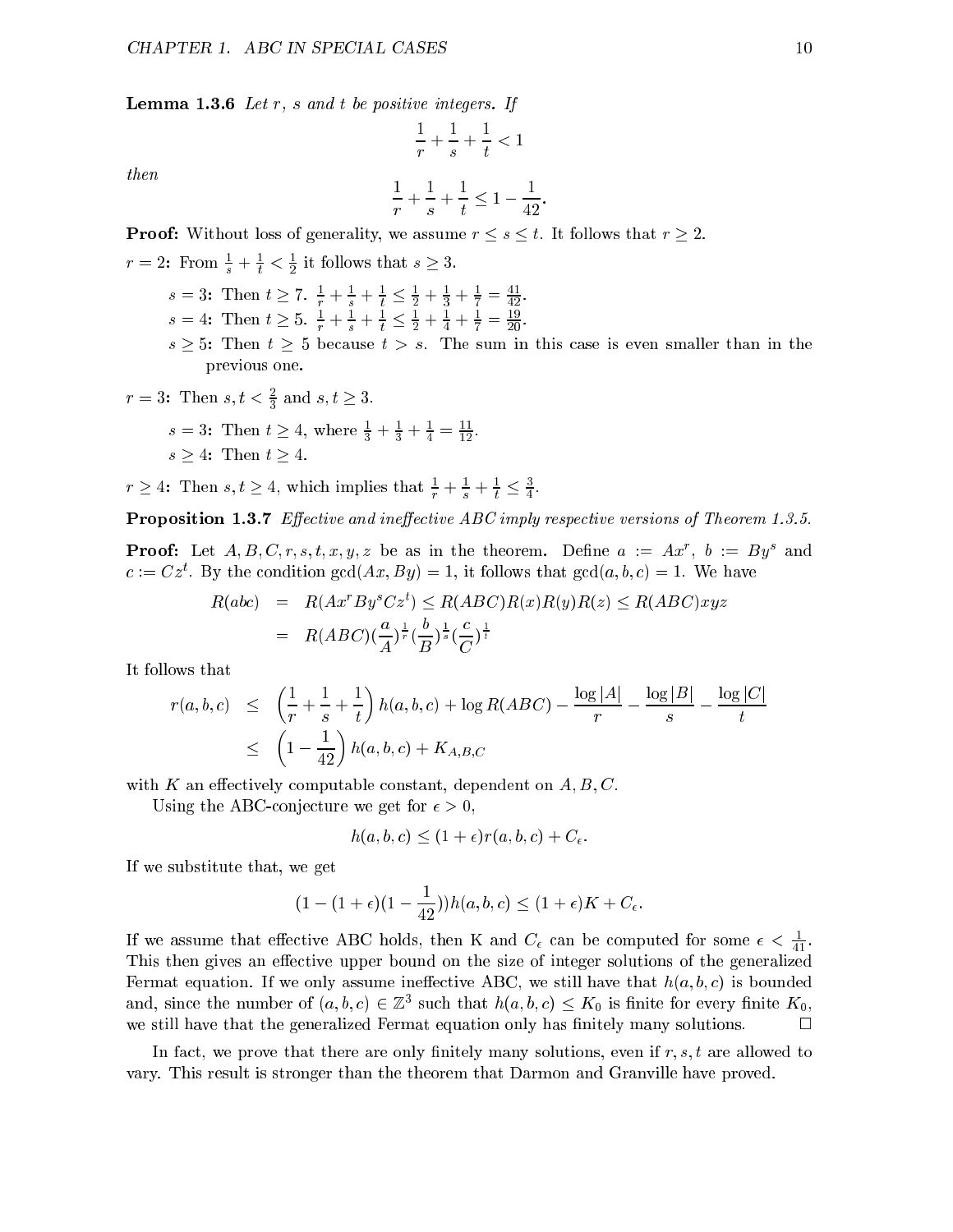### 1.4 Limit Points

 $\mathbf{r}$  , we can also looking at the limit points of LZ and LC and LC and LC and LC and LC and LC and LC and LC and LC and LC and LC and LC and LC and LC and LC and LC and LC and LC and LC and LC and LC and LC and LC and these sets. This section describes work of Jerzy Browkin [Bro].

**Proposition 1.4.1** Every umit point of  $L\mathbb{Z}$  and  $L\mathbb{C}[X]$  is greater than or equal to  $\frac{1}{3}$ .

**Proof:** Suppose  $A, B, C \in \mathbb{C}[X]$  or Z such that  $A + B = C$  and  $gcd(A, B, C) = 1$ . Furthermore, suppose that  $h(C)$  (that is,  $\log|C|$  or  $\deg C$ ) equals

$$
\max(h(A), h(B), h(C)) = h(A, B, C).
$$

Then

$$
\frac{h(C)}{r(A, B, C)} = \frac{h(C)}{r(A) + r(B) + r(C)} \ge \frac{h(C)}{3h(C)} = \frac{1}{3}.
$$

**Lemma 1.4.2** For every  $\alpha \in (0, 1)$  there exists an  $n_0$  such that for every  $n > n_0$  there exists a square-free  $a \in \{n, \ldots, 2n\}$  and a prime p with  $n^- \leq p \leq 2n^-$  such that  $a + p$  is square-free.

**Proof:** For any *n* large enough, iix a prime  $p \in (n^{\infty}, 2n^{\infty})$ . Consider

$$
V_0 := \{ a \in [n, 2n] : R(a) = a \},
$$

which is the set of square-free numbers in the interval  $[n, 2n]$ . That means we have

$$
\#V_0=\frac{6}{\pi^2}n+O(\sqrt{n}).
$$

We leave out the numbers that are divisible by p, which are at most  $n/p \leq n/n^{\alpha}$  numbers. That gives us

$$
V := \{ a \in [n, 2n] : R(a) = a; \ p \nmid a \}
$$

with

#V <sup>2</sup> n n + O( <sup>p</sup> n):

Now consider  $I := \{a \in \{n + n^+, \ldots, 2n + 2n^+\} : R(a) = a\}$ . Then

#I = <sup>2</sup> (n + n ) + O( <sup>p</sup> n):

Denote  $V_1 + p := \{a + p : a \in V_1\}$ . Then  $\#(V_1 + p) = \#V_2$  and  $V_1 + p \subset (n + n^2, 2n + 2n^2)$ . If there are no square-free numbers in  $V + p$  then I and  $V + p$  are disjoint subsets of  $\{n + p\}$  $\mu$ , ...,  $2n + 2n$  ; which implies that

$$
n + n^{\alpha} \geq #I + #(V + p)
$$
  
=  $\frac{12}{\pi^2}n + \frac{6}{\pi^2}n^{\alpha} - \frac{n}{n^{\alpha}} + O(\sqrt{n})$   
=  $\frac{12}{\pi^2}n + O(n^{\beta})$ 

where  $\rho = \max(\alpha, 1 - \alpha, \frac{\pi}{2})$  < 1. Since 12 >  $\pi$ <sup>-</sup>, there exists a  $n_0$  such that this is a contradiction for n  $\rho$  and the means that for n  $\epsilon$  and  $\eta$  we can choose a 2  $\epsilon$  such that  $\eta$  + p is square-free.  $\Box$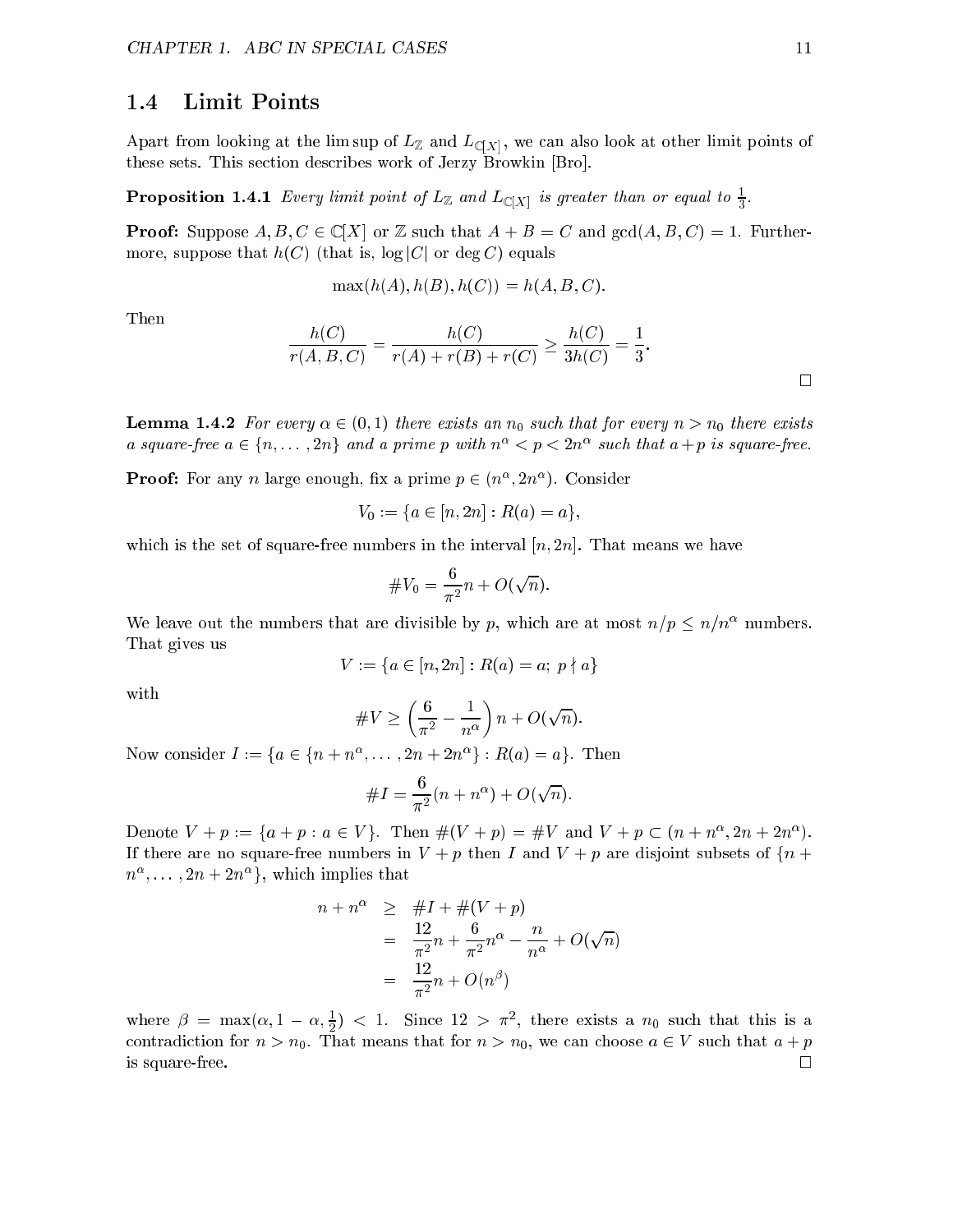**Theorem 1.4.3** For every  $\lambda \in [\frac{1}{2}, \frac{1}{2}]$  there are sequences  $\{A_n\}$  and  $\{B_n\}$  such that  $A_n$  and  $B_n$  are coprime and

$$
\lim_{n \to \infty} \frac{h(A_n, B_n, A_n + B_n)}{r(A_n, B_n, A_n + B_n)} = \lambda.
$$

**Proof:** First suppose  $\frac{2}{3} < \lambda < \frac{1}{2}$ . Define  $\alpha := \frac{1}{\lambda} - 2$ . Since  $\alpha \in (0, 1)$ , we can use the lemma to get an  $n_0$  such that for  $n > n_0$  we have a square-free  $a_n \in [n, 2n]$  and a prime  $p_n \in (n_-, 2n_-)$  that are coprime such that  $a_n + p_n \in (n + n_-, 2(n + n_-))$  is square-free. Put  $A_n = a_n$  and  $B_n = p_n$ . We have

$$
\lim_{n\to\infty}\frac{h(A_n, B_n, A_n + B_n)}{r(A_n, B_n, A_n + B_n)} = \lim_{n\to\infty}\frac{\log(a_n + p_n)}{\log a_n + \log p_n + \log(a_n + p_n)},
$$

which is easily verified to equal  $\lambda$  using the inequalities that  $a_n$  and  $p_n$  satisfy. If every П  $\lambda \in (\frac{1}{2}, \frac{1}{3})$  is a limit point of  $L \mathbb{Z}$ , then so are  $\frac{1}{2}$  and  $\frac{1}{3}$ 

Note that Proposition 1.2.3 shows that there is a limit point of  $L_{\mathbb{Z}}$  that is greater than or equal to 1.

For polynomials we can prove a stronger result.

**Lemma 1.4.4** For  $m > k > 0$ , the polynomial  $F(X) = X^m - X^k + 1$  has no multiple roots over  $\mathbb{C}$ .

**Proof:** Suppose x is a multiple root. Then  $F(x) = F(x) = 0$ , which leads to

$$
\left\{\begin{array}{rcl} x^k(x^{m-k}-1) & = & 1\\ x^{m-k} & = & \frac{k}{m} \end{array}\right..
$$

Solving this, we get  $x^{\mu} = \frac{k-m}{k-m}$  and  $x^{\mu\nu} = \frac{k-m}{k-m}$ , leading to  $m^{\mu\nu} = \kappa^{\mu}(m - \kappa)^{m-\mu}$ . Since  $\kappa \leq m - 1$  and  $m - \kappa \leq m - 1$ , we have  $m \leq (m - 1)$ , which is a contradiction.

**Theorem 1.4.5** Every number  $\lambda \in [\frac{1}{3}, 1]$  is a limit point of  $L_{\mathbb{Z}}[X] \subseteq L_{\mathbb{C}}[X]$ .

**Proof:** First assume  $\lambda \in [\frac{1}{2}, 1]$ . Then there are sequences  $\kappa_n$  and  $m_n$  of natural numbers such that  $m_n > k_n > 1$ ,  $k_n \to \infty$  and  $\frac{k_n}{m_n} \to \frac{1}{\lambda} - 1$ . Put  $A_n = x^{m_n}$ ,  $B_n = -x^{k_n} + 1$  and  $C_n = x^{m_n} - x^{k_n} + 1$ . Then we have  $h(A_n, B_n, C_n) = m_n$ ,  $r(A_n) = 1$ ,  $r(B_n) = k_n$  since all  $k_n$ th roots of unity are distinct and  $r(C_n) = m_n$  by the lemma. Furthermore,  $C_n = A_n + B_n$ and  $gcd(A_n, B_n) = 1$  because  $A_n$  and  $B_n$  have no roots in common. We have

$$
\lim_{n \to \infty} \frac{h(A_n, B_n, C_n)}{r(A_n, B_n, C_n)} = \lim_{n \to \infty} \frac{m_n}{1 + k_n + m_n} = \lambda,
$$

which proves that  $\lambda$  is a limit point of  $L_{\mathbb{C}[X]}$ .

Now assume that  $\lambda \in [\frac{1}{2}, \frac{1}{2}]$ . There are sequences  $\kappa_n$  and  $m_n$  of natural numbers such that  $m_n > k_n > 1$ ,  $k_n \to \infty$  and  $\frac{k_n}{m_n} \to \frac{1}{\lambda} - 2$ . Now put  $A_n = x^{m_n} + 2$ ,  $B_n = -x^{k_n} - 1$  and  $C_n = x^{m_n} - x^{k_n} + 1$ . We have  $h(A_n, B_n, C_n) = m_n$ ,  $r(A_n) = m_n$ ,  $r(B_n) = k_n$ ,  $r(C_n) = m_n$ ,  $C_n = A_n + B_n$  and  $gcd(A_n, B_n) = 1$ . It follows that

$$
\lim_{n \to \infty} \frac{h(A_n, B_n, C_n)}{r(A_n, B_n, C_n)} = \lim_{n \to \infty} \frac{m_n}{2m_n + k_n} = \lambda.
$$

Note that combining this with Proposition 1.4.1 together with Theorem 1.1.2 shows that  $[\frac{1}{2}, 1]$  is the set of limit point of  $L_{\mathbb{C}[X]}$ . Especially, we see that Theorem 1.1.2 cannot be improved.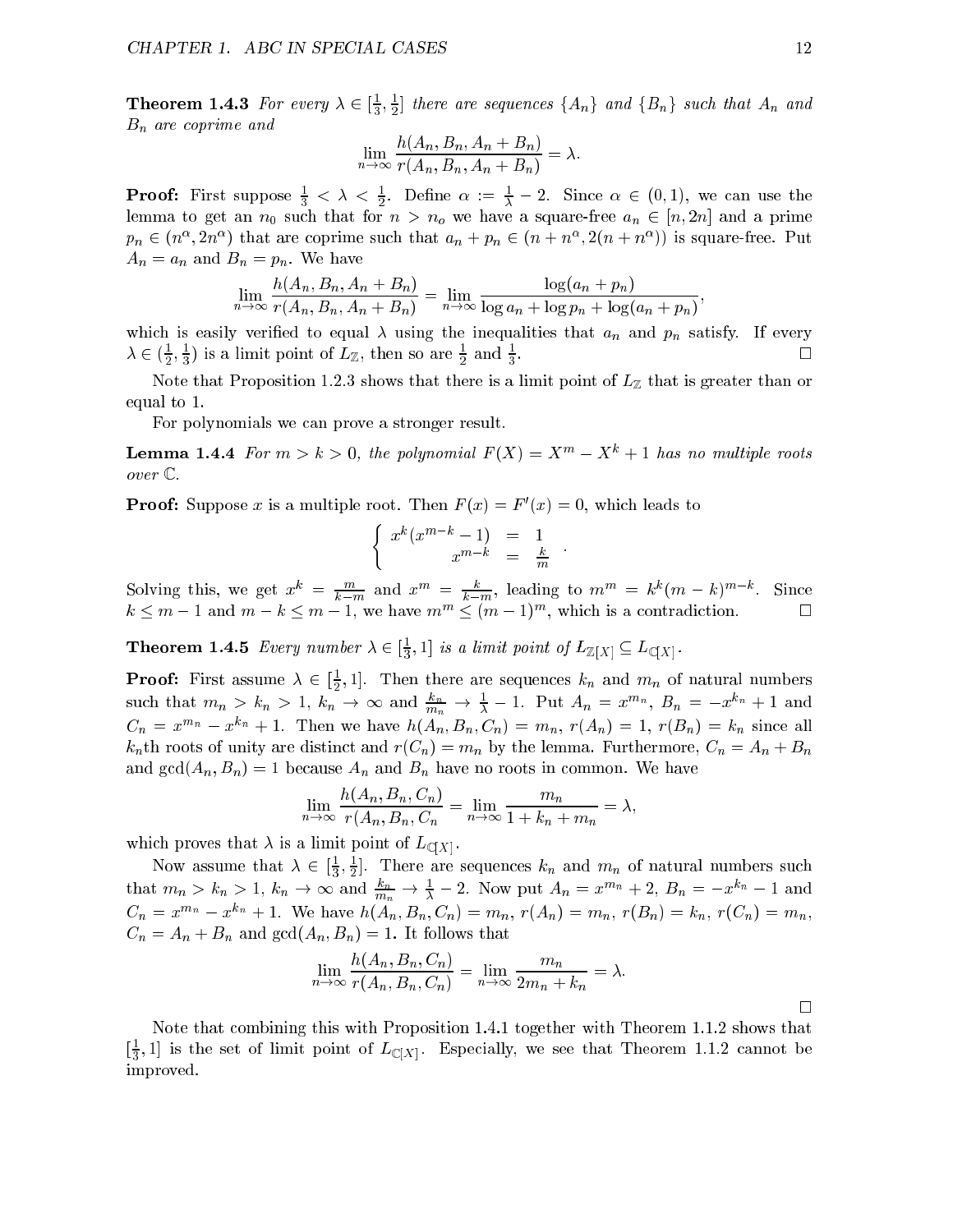# Chapter 2

# Valuations and the Product Formula

# 2.1 Definitions

Let K be a field. A valuation is a real-valued function v on K denoted by

$$
\begin{array}{cccc}v: & K & \longrightarrow & \mathbb{R} \\ & x & \longmapsto & |x|_v \end{array}
$$

such that

**V1**.  $|x|_v \geq 0$  for all  $x \in K$ ;  $|x|_v = 0 \iff x = 0$ , **V2.**  $|x|_v|y|_v = |xy|_v$  for all  $x, y \in K$  and **V3**. there is a  $C_v \in \mathbb{R}$  such that  $|x + y|_v \leq C_v \max(|x|_v, |y|_v)$  for all  $x, y \in K$ .

Taking  $y = 0$  in **V3** shows that  $C_v \ge 1$ . If we can take  $C_v = 1$ , we call v nonarchimedean, otherwise archimedean.

Two valuations v and w on K are called *equivalent* if there exists an  $\alpha > 0$  such that  $|x|_v = (|x|_w)$  for all  $x \in \mathbf{A}$ .

**Lemma 2.1.1** Let K be a field. If v and w are equivalent valuations on K, then they are both archimedean or both nonarchimedean.

**Proof:** Let  $\alpha$  be such that  $|x|_v = (|x|_w)^{-1}$ . Then

 $||x + y||_v = (||x + y||_w)^{-1} \leq (C_w \max(|x|_w, |y|_w))^{-1} = C_w^{-1} \max(|x|_w, |y|_w^{\prime}).$ 

It follows that we can take  $C_v \leq C_w$  and by interchanging v and w that we can also take  $\overline{v}_v^{\bar{\alpha}}$ . We conclude that we can take  $C_v = 1$  if and only if we can take  $C_w = 1$ .

Thus we can speak of nonarchimedean equivalence classes. The *trivial* valuation defined by  $|0|_t = 0$  and  $|x|_t = 1$  for  $x \in \mathbb{R}$  is only equivalent to itself and will be excluded from now on. The other equivalence classes of valuations on K are called primes or prime divisors of K.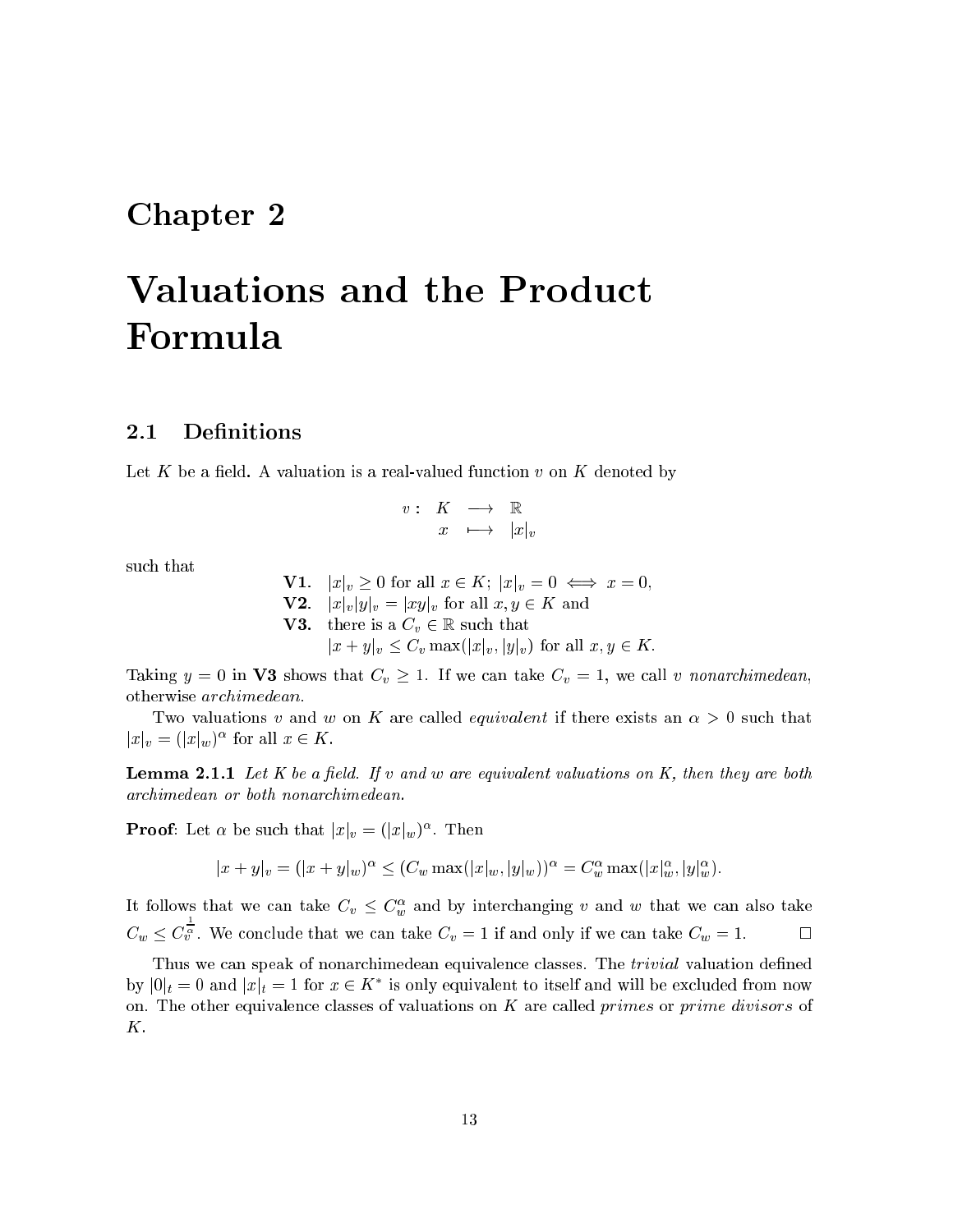For each nonarchimedean valuation v on K we define  $\nu_v(x) := -\log |x|_v$  for  $x \in K$ . It is customary to consider  $\nu_v(0) = \infty$ . It follows that it satisfies

**EV1.** 
$$
\nu_v(x) = \infty \iff x = 0,
$$
  
\n**EV2.**  $\nu_v(xy) = \nu_v(x) + \nu_v(y)$  for all  $x, y \in K$  and  
\n**EV3.**  $\nu_v(x + y) \ge \min(\nu_v(x), \nu_v(y))$  for all  $x, y \in K$ .

Such functions are called exponential valuations.

For exponential valuations and thereby for nonarchimedean valuations we define the ring of local integers  $O_v := \{x \in K : \nu_v(x) \geq 0\}$  and the subring of local units  $U_v := \{x \in K : \nu_v(x) \geq 0\}$  $\nu_v(x) = 0$ . The local integers form a valuation ring, meaning that there is a unique maximal ideal, namely  $\wp_v := \{x \in K : \nu_v(x) > 0\}$ . Since the sets  $O_v$ ,  $U_v$  and  $\wp_v$  remain unchanged when  $v$  is replaced by an equivalent valuation, we can speak of *local integers* and *local units* at a prime.

A nonarchimedean prime P of K is called *discrete* if there is a  $v \in P$  such that the image  $\nu_v(\mathbf{A}^-) \in \mathbb{R}$  is a discrete subgroup. This group is isomorphic to  $\mathbb{Z}$  because all discrete subgroups of R are either trivial (then v would be trivial) or isomorphic to  $\mathbb Z$ . The normalized exponential valuation ord $p = \nu_P$  is the exponential valuation  $\nu_v$  ( $v \in P$  ) such that  $\nu_v(\mathbf{A}^-) =$ Z. Such a valuation exists for every discrete prime.

### 2.2 Rational fields

By a rational field, we mean either Q or the quotient field  $k(X)$  of a polynomial ring  $k[X]$ over some field  $k$ .

### I. The case  $K = \mathbb{Q}$

Put  $M_{\mathbb{Q}} := {\infty} \cup {\{p \in \mathbb{Z} : p > 0, p \text{ prime number}}\}.$  By the infinite prime  $\infty$  we mean the equivalence class containing the absolute value. This implies that  $\infty$  is archimedean. The normalized valuation in  $\infty$  is the ordinary absolute value and is denoted by  $|x|_{\infty}$ . For every prime  $p \in \mathbb{Z}$  we can write each  $x \in \mathbb{Q}$  as  $x = p \frac{1}{s}$  where  $\epsilon, r, s \in \mathbb{Z}, s \neq 0$  and  $p \nmid r, s$ . The exponent  $\epsilon$  is uniquely determined. We define the ordinal of x at p as ord<sub>p</sub> $x = \epsilon$ . This is a normalized discrete exponential valuation. The normalized valuation at  $p$  is defined by  $|x|_p = p$  are proof that all valuations on Q are equivalent to one of the normalized valuations mentioned here can be found in [Wei63], theorem 1-4-2.

**Proposition 2.2.1** Let  $K = \mathbb{Q}$ , let  $M_K = \{\infty\} \cup \{p \in \mathbb{Z} : p \text{ prime number}\}\$  and for  $P \in M_K$ let  $|x|$  p be the normalized valuation defined as above. For each  $x \in \mathbf{A}$  -the following properties hold:

> $\Box$  if  $\Box$  if  $\Box$  if  $\Box$  if  $\Box$  if  $\Box$  if  $\Box$  if  $\Box$  $\mathbf{P}\mathbf{F2}. \quad \prod_{P \in M_K} |x|_P = 1$

**Proof: PF1** follows from the fact that for every  $x \in \mathbb{Q}$  only finitely many prime numbers divide the numerator or the denominator. PF2 follows directly from the chosen normalizations.  $\Box$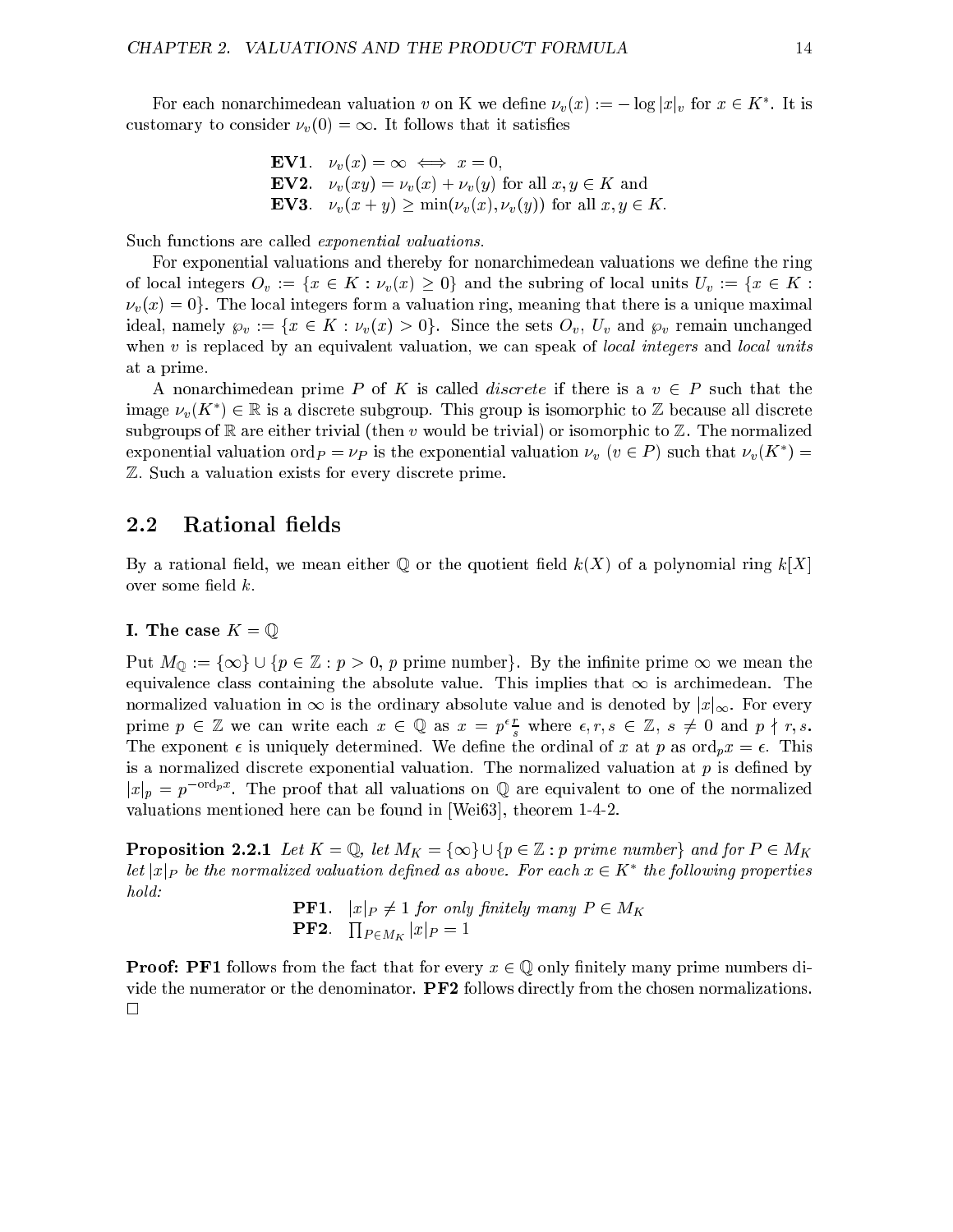### II. The case  $K = k(X)$

 $P$ ut Makharatally is provided over the monocologically irreducible over the monocological monocologically is algebraically if  $\mathcal{N}$ closed, this is equivalent with  $M_K \simeq \kappa \cup \{\infty\} \simeq \mathbb{P}^*_k$ . Since  $\kappa [X]$  is a unique factorization domain, we can write every  $f(X) \in k(X)$  as  $\frac{1}{S(X)}$  with  $R(X), S(X) \in k[X]$ . We define ord1(f ) := deg S deg R. For an irreducible polynomial P (X), we can write f (X) =  $(P(X)) \cdot \frac{1}{S(X)}$  with  $R(X), S(X) \in k[X]$  and  $P(X) \nmid R(X), S(X)$ . We define ord  $p f := \epsilon$ . These ordinal functions are normalized discrete exponential valuations. We consider deg <sup>1</sup> := 1. For every  $P \in M_K$  we define the normalized valuation  $|f|_P = (e^{i\omega_0} \cdot e^{-i\omega_0 t})$ . In [vdw67]  $\S 147$  it is proved that every valuation on K that is equivalent to the trivial valuation when restricted to  $k$ , is equivalent to one of the valuations mentioned here.

**Proposition 2.2.2** Let k be a field, let  $K = k(X)$  and let  $M_K$ , ordp and  $|.|_P$  ( $P \in M_K$ ) be defined as above. For each  $f \in K$  and following properties hold:

> **PF1**.  $|f|_P \neq 1$  for only finitely many  $P \in M_K$  $\mathbf{P}\mathbf{F2}. \quad \prod_{P \in M_K} |f|_P = 1$

**Proof: PF1** follows from the fact that every  $f \in K$  has only finitely many irreducible factors in its numerator and denominator. In this case, PF2 becomes much clearer if we write it as

$$
\sum_{P \in M_K \setminus \{\infty\}} \deg(P) \text{ord}_P f = -\text{ord}_{\infty} f.
$$

This follows for polynomials  $f(X) \in k[X]$  from  $\text{ord}_{\infty} f = -\deg f$ . It then follows for rational functions in general by multiplicativity of the ordinals.  $\Box$ 

### 2.3 Extension of valuations

For our purposes, it is sufficient to look at finite extensions  $E$  of a rational field  $K$ . Such fields are called *global fields*. A valuation v on E is said to be an extension of a valuation w on K  $\|u\|_v = |a|_w$  for all  $a \in K \subset E$ . Of course, if v is a valuation on E that is equivalent to v, then it extends some valuation  $w$  on  $K$  that is equivalent to  $w$ . That means it is meaningful to speak of a prime Q of E that extends some prime P of K, denoted by  $Q \mid P$ .

The crucial and deep fact that lets us extend the product formula to these fields, is that every valuation of K can be extended to  $E$  in only finitely many inequivalent ways. This property ports to primes, meaning that we can talk of the primes  $Q_1, \ldots, Q_r$  of E extending a prime P of K. If P is discrete, then  $Q_1, \ldots, Q_r$  are discrete too. A proof of this can be found in [Wei63], Chapter 2.

If P is archimedean, then  $K = \mathbb{Q}$  because that is the only rational field with an archimedean prime. Using the Q-embeddings of E in  $\mathbb C$ , we can induce the ordinary absolute value on  $\mathbb C$  to  $\mathcal{L}_{\ell}$  are all equivalent to such a real equivalent to such a such as  $\mathcal{L}_{\ell}$  , we denote a such as  $\mathcal{L}_{\ell}$ to be an embedding that leads to such an absolute value. If  $\sigma_{Q_i}(E) \subset \mathbb{R} \subset \mathbb{C}$  then  $Q_i$  is called *real*; otherwise  $Q_i$  is called *complex*.

Furthermore, there exist normalized valuations in  $Q_1, \ldots, Q_r$  such that

$$
\prod_{i=1}^r |\alpha|_{Q_i} = |N_{E/K}\alpha|_P.
$$

Again, for proofs the reader is referred to [Wei63], Chapter 2.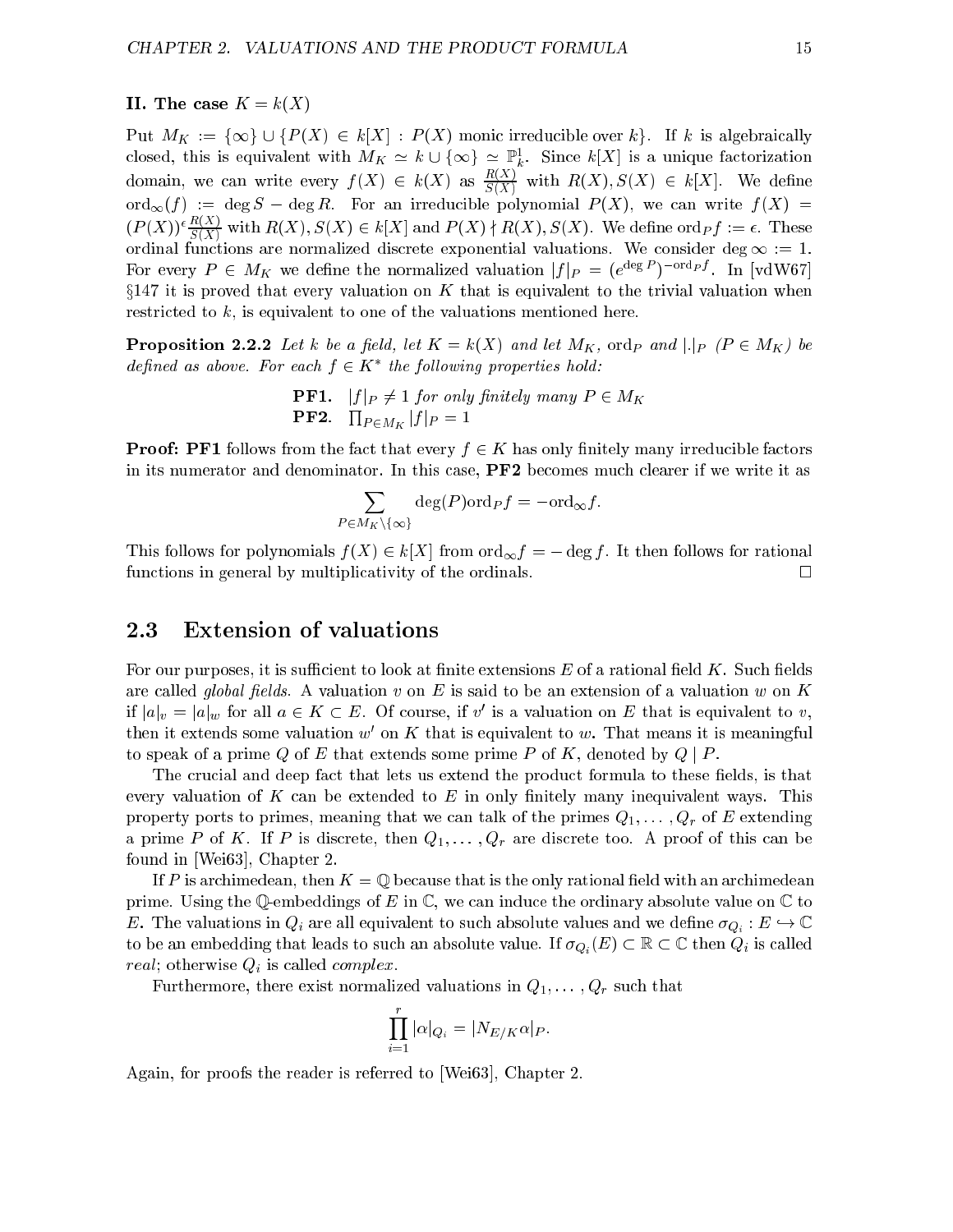**Proposition 2.3.1** Let  $E$  be a finite extension of a rational field  $K$ . Then there is a set  $M_E$  of primes of E extending the primes in  $M_K$ . For each prime in that set there exists a normalized valuation such that for each  $\alpha \in E$  -the following properties hold:

**PF1.** 
$$
|\alpha|_P \neq 1
$$
 for only finitely many  $P \in M_K$   
**PF2.**  $\prod_{P \in M_K} |\alpha|_P = 1$ 

**Proof:** Take  $\alpha \in E$  . Let

$$
x^{m_0} + a_1 x^{m_1} + a_2 x^{m_2} + \dots + a_t
$$

be the monic minimum polynomial of  $\alpha$  over K where  $m_0 > m_1 > \cdots > m_{t-1} > 0$  and  $a_i \neq 0$  for  $i = 1, \ldots, t$ . Then **PF1** for K together with the fact that K only has finitely many archimedean primes implies that all but finitely many primes  $P \in M_K$  are nonarchimedean such that  $a_1, \ldots, a_t$  are local units at P. If Q is an extension of P to E, then  $a_1, \ldots, a_t$  are also local units at Q. It follows that

$$
|\alpha^{m_0} + a_1 \alpha^{m_1} + \dots + a_{t-1} \alpha^{m_{t-1}}|_{Q} = |-a_t|_{Q} = 1.
$$

On the other hand

$$
|\alpha^{m_0} + a_1 \alpha^{m_1} + \dots + a_{t-1} \alpha^{m_{t-1}}|_Q \leq \max(|\alpha^{m_0}|_Q, |a_1 \alpha^{m_1}|_Q, \dots, |a_{t-1} \alpha^{m_{t-1}}|_Q) = \max(|\alpha|_Q^{m_0}, |\alpha|_Q^{m_1}, \dots, |\alpha|_Q^{m_{t-1}}).
$$

Thus  $|\alpha|_Q \geq 1$ . Since  $\frac{1}{a_t}$  is a local unit at P, we can use the same argument for  $\frac{1}{\alpha}$ , which has the minimum polynomial

$$
x^{m_0} + \frac{a_{t-1}}{a_t} x^{m_t - m_{t-1}} + \dots + \frac{a_1}{a_t} x^{m_0 - m_1} + \frac{1}{a_t}
$$

It follows that  $|\alpha|_Q = 1$  for every Q extending P to E. This proves **PF1** since the finite number of primes of K at which  $a_1, \ldots, a_t$  are not local units, gives rise to only a finite number of primes of E.

The second part **PF2** follows from

$$
\prod_{Q \in M_E} |\alpha|_Q = \prod_{P \in M_K} \left( \prod_{Q|P} |\alpha|_Q \right) = \prod_{P \in M_K} |N_{E/K} \alpha|_P = 1,
$$

since  $\bf{P}F2$  holds in K.

The normalized valuations can be given quite explicitly. For number fields, the residue class field at a nonarchimedean prime Q, defined by  $O_{Q}/\wp_{Q}$ , is finite. The norm of such a prime is defined by  $\mathfrak{N}Q = \#(O_{Q}/\wp_{Q}).$ 

**Proposition 2.3.2** Let K be a finite extension of  $\mathbb{Q}$  and let  $M_K$  denote the set of primes extending the primes in  $M_{\mathbb{Q}}$  to K. The normalized valuations as in Proposition 2.3.1 can be written as

> jjQ <sup>=</sup> jQj if <sup>Q</sup> is real archimedean,  $\alpha|_{Q}$  =  $\alpha|_{Q}$  are  $Q$  is complex archimedean and  $|\alpha|_Q = |\mathcal{U}_Q|$  and  $\eta|_Q$  is discrete.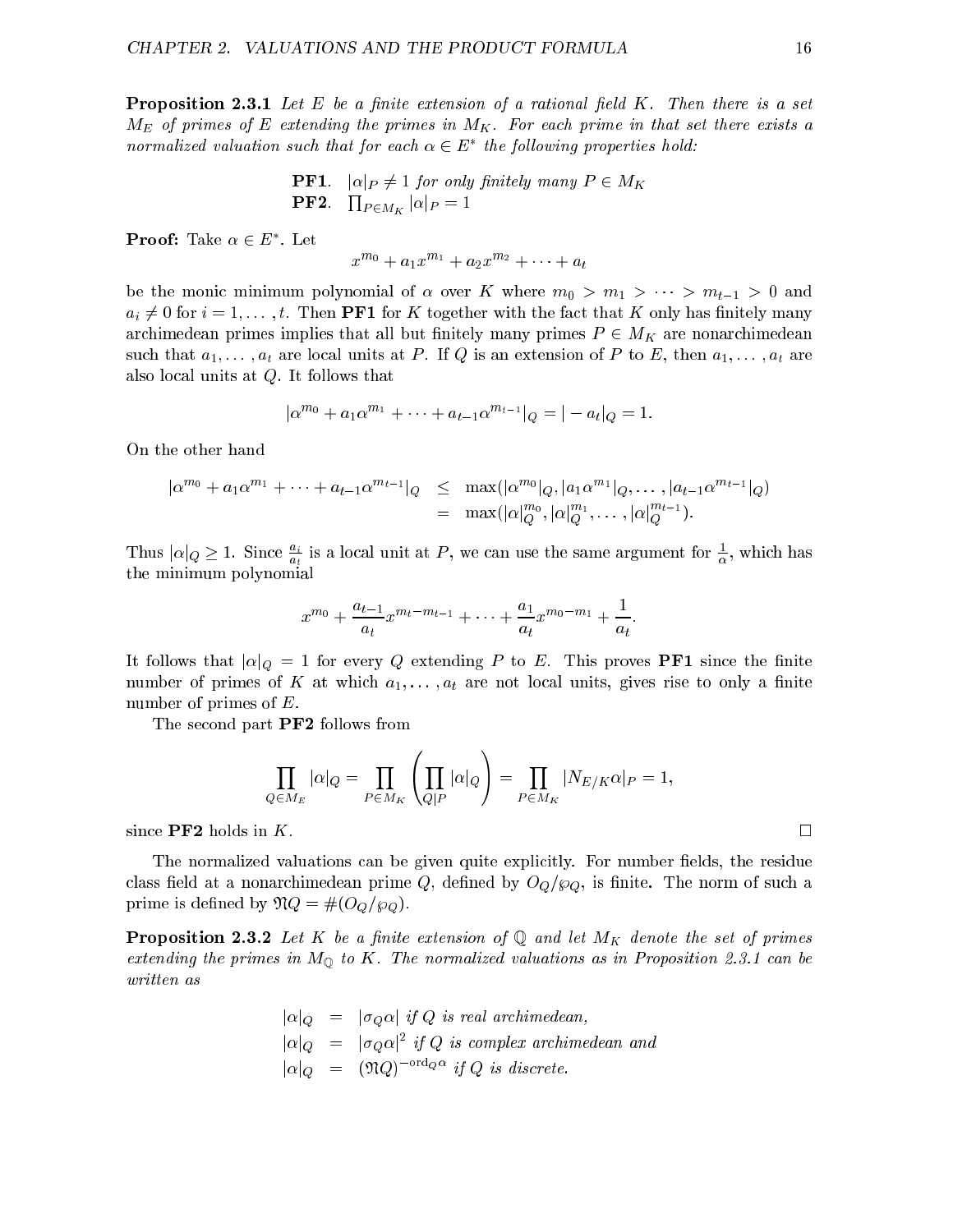**Proof:** See [Wei63], proposition 5-1-2. □

In a number field K we have the concept of global integer, which is usually called a  $K$ integer. An element  $x \in K$  is called a K-integer if it is a local integer at all finite, that is discrete in this case, primes. The K-integers form a ring  $\mathcal{O}_K$  such that K is the quotient field.

The same proposition holds if K is a function field. However, the definition of  $\mathfrak{N}Q$  needs refinement in this case since the residue class field need not necessarily be finite. It will be a finite extension of the constant field  $k$ , however. We can define the degree of a prime by  $\deg Q = |OQ/\wp Q|$ : k|. The norm of a prime can then be defined as  $\mathcal{I}Q = e^{-\phi/\phi}$ . In the next section we will see a more elegant way to define the concept of degree for primes in the function field case.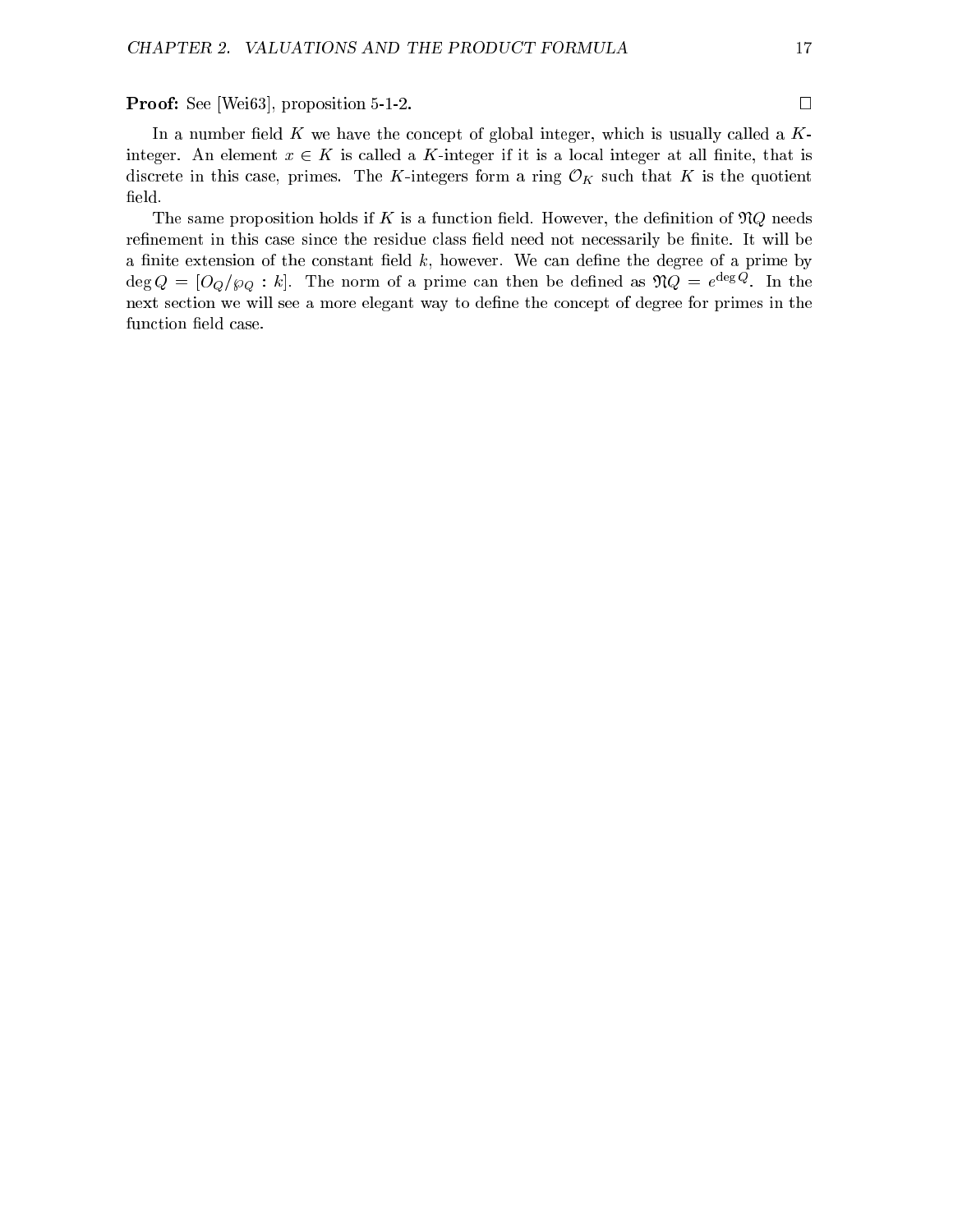# Chapter 3

# Divisors on Algebraic Curves

The concept *divisor* can be defined on any algebraic variety. We will limit ourselves to one dimensional projective varieties. For a more general approach, see [Lan83] or [Har77].

# 3.1 Definitions

Let  $\kappa$  be a neig and let  $\Omega$  be its algebraic closure. A hypersurface in  $\mathbb{F}_\Omega$  is the locus of an irreducible homogeneous polynomial in  $n + 1$  variables. A hypersurface is said to be defined over  $k$  if the homogeneous polynomial is a polynomial over  $k$ .

A projective curve, or curve, is a one dimensional subvariety of some  $\mathbb{F}_{\Omega}$ . It is characterized by the fact that the intersection with any hypersurface is either the entire curve or a finite set of points. Every curve can be described as the intersection of nitely many hypersurfaces.

A curve is said to be defined over  $k$  if it can be described as the intersection of hypersurfaces that are defined over  $k$ . From now on, we will assume that  $V$  is a curve that is defined over k.

Let  $\kappa$  be a ninte extension of the base held  $\kappa$  that is embedded in  $\alpha$ . A point  $(x_0 : \ldots :$  $x_n$ )  $\in$   $\mathbb{F}_{\Omega}^{\times}$  is said to be k-rational if  $(x_0 : \ldots : x_n) \in \mathbb{F}_{k}^{\times}$ . That means the set of k-rational points on V is

$$
V_{k'}=V\cap \mathbb{P}^2_{k'}.
$$

If  $P \in \mathbb{F}_\Omega^\times$  then  $\kappa(P)$  is the minimal field extension  $\kappa$  of  $\kappa$  in  $\Omega$  such that P is  $\kappa$  -rational. since it also algebraic over the contraction that  $\mu$  (P ) : key model is

Let G(k(P ) : k) denote the group of isomorphisms of k(P ) into that leave k pointwise unchanged. We extend  $\sigma \in G(\kappa(F): \kappa)$  to  $\mathbb{F}_{k(P)}$  by applying  $\sigma$  to the coordinates of P. We say  $\sigma P$  is a conjugate point of P over k. Because V is defined over k, we have that  $\sigma P \in V$ if and only if  $P \in V$ .

In our case, k will be a finite extension of  $\mathbb Q$ . That means that every  $k(P)$  will be a separable extension of k. In general, that need not be the case. Therefore, take  $k_1$  a maximal separable extension of k in  $k(P)$ . We define the order of inseparability of  $k(P)$  over k by  $[k(P):k]_i := \frac{1}{|k_1:k|}.$ 

The group of divisors of V is the free Abelian group generated by the points on V . That means divisors are finite sums of integer multiples of points on  $V$ . This group is denoted by

Div(V) := 
$$
\left\{ \sum_{i=1}^{r} a_i p_i : r = 1, 2, \ldots : a_i \in \mathbb{Z}; p_i \in V \right\}.
$$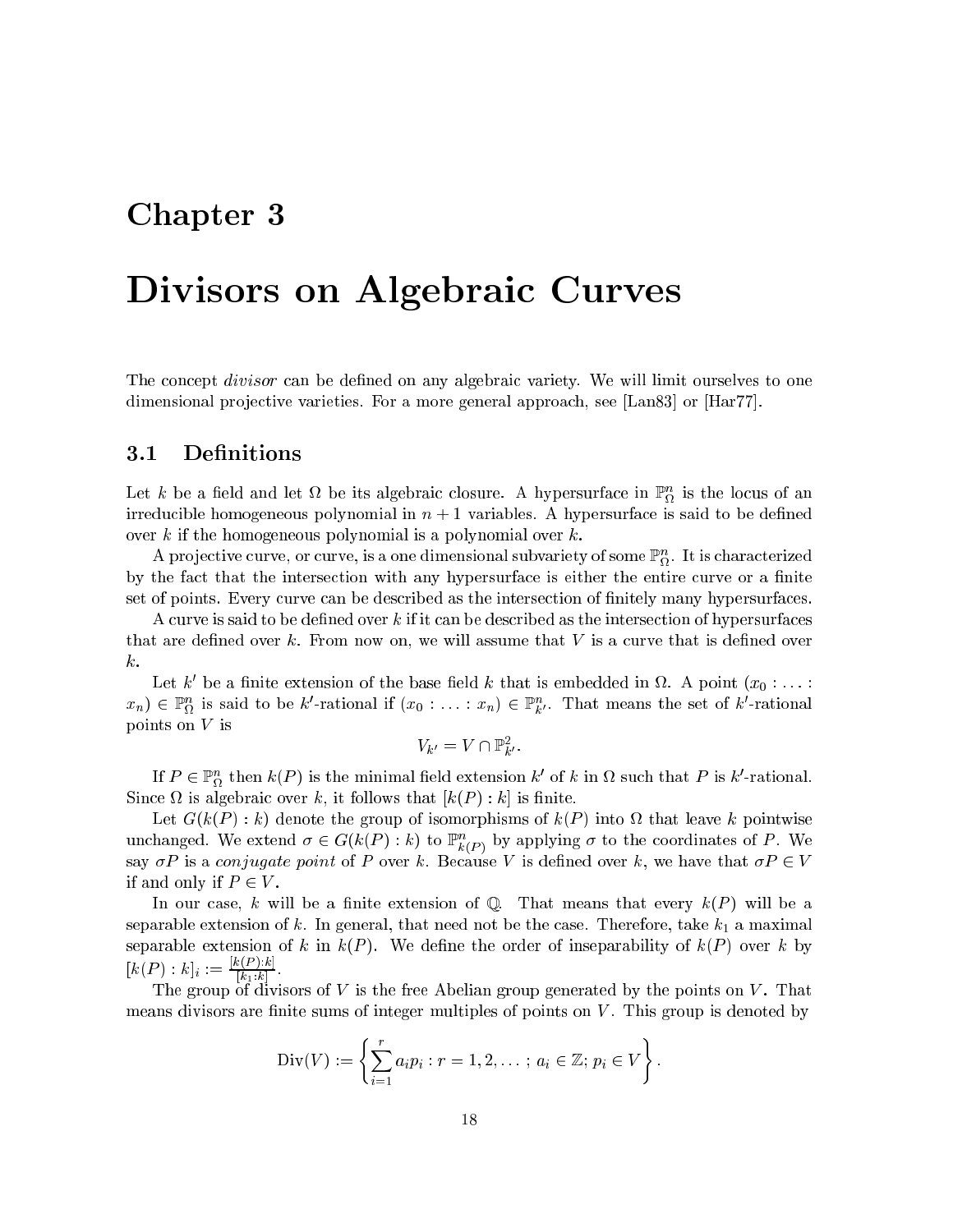For a divisor  $\mathfrak{d} = \sum_{i=1}^r a_i p_i \in \text{Div}(V)$  we define the degree deg  $\mathfrak{d} := \sum_{i=1}^r a_i$ . A divisor is called positive, or effective, if all  $a_i \geq 0$ . This is denoted by  $\mathfrak{d} \geq 0$ .

The prime rational divisors or prime divisors of  $V$  over  $k$  are defined by

$$
\mathfrak{p}_P := [k(P) : k]_i \sum_{\sigma \in G(k(P):k)} \sigma P \text{ where } P \in V_{\Omega}.
$$

The group of divisors over  $k$  is defined as the subgroup generated by the prime divisors over k and is denoted by  $\text{Div}_k(V)$ .

### 3.2 Valuations on function fields

Let  $V$  be a nonsingular curve that is defined over  $k$ . The Noether normalization Lemma tells us that  $V$  is birationally equivalent to a plane curve over  $k$ . That means that

$$
V \sim \tilde{V} = \{(x : y : z) \in \mathbb{P}_{\Omega}^{2} : P_{V}(x, y, z) = 0\}
$$

where  $\mathcal{P}=\mathcal{P}$  is a function of the state of rational decomposition of rational decomposition of rational decomposition  $f$ unctions on these curves, denoted by  $\kappa(V)$  and  $\kappa(V)$  respectively, are isomorphic.

 $S$ ince  $V$  is explicitly embedded in a profective plane, we can obtain an anime curve  $V^{\pm}$ that is dense in V~ (with respect to the Zariski topology) by intersecting V~ with a standard amne piece of  $\mathbb{F}^{\ast}$ . The function neid  $\kappa(V^{\ast})$  is isomorphic to the quotient neid of  $\kappa[\lambda, I]/(F_V(\lambda, I, I))$  and so is  $\kappa(V)$ , since V is the projective closure of V and

For each  $P \in V$  and every  $f \in k(V)$  we define the ordinal of f at P as

$$
\begin{aligned}\n\text{ord}_P(f) &:= 0 \text{ if } f(P) \text{ is defined and } f(P) \neq 0, \\
\text{ord}_P(f) &:= \text{ order of zero if } f(P) = 0 \text{ and} \\
\text{ord}_P(f) &:= \text{ord}_P\left(\frac{1}{f}\right) \text{ if } f \text{ has a pole at } P.\n\end{aligned}
$$

We extend this definition to prime divisors by putting

$$
\mathrm{ord}_{\mathfrak{p}_P}(f) := \frac{[k(P):k]_i}{\deg \mathfrak{p}_P} \sum_{\sigma \in G(k(P):k)} \mathrm{ord}_{\sigma P}(f).
$$

The divisor of zeros of a function  $f \in k(V)$  is defined by

$$
(f)_0 := \sum_{P \in \Omega : \operatorname{ord}_P(f) > 0} \operatorname{ord}_P(f) P.
$$

The divisor of poles is defined similarly by  $(f)_{\infty} = \frac{1}{f}$  $f/a$  is defined over the internet over  $f/a$  is defined on  $f/a$  is defined on  $f/a$  is defined on  $f/a$  is defined on  $f/a$  is defined on  $f/a$  is defined on  $f/a$  is defined on  $f/a$  is defined on  $f/a$  is defined on  $f/a$  is def have the degree of  $\mathcal{O}(1)$  and a rational function of a rational function on a ration on a ratio on a ratio

 $\overline{\phantom{a}}$ 

 $\sim$ 

$$
\deg f := \deg(f)_0 = \deg(f)_{\infty},
$$

where the last equality follows because rational functions have as many poles as they have zeros. The divisor of a function f is the divisor defined by  $(f) := (f)_0 - (f)_{\infty}$ .

With these definitions it follows that if  $V \simeq \mathbb{P}_{\Omega}^* = \Omega \cup \{ \infty \}$ , then the primitive divisors of V over k without the infinite divisor  $\infty$  correspond to the zero divisors of the irreducible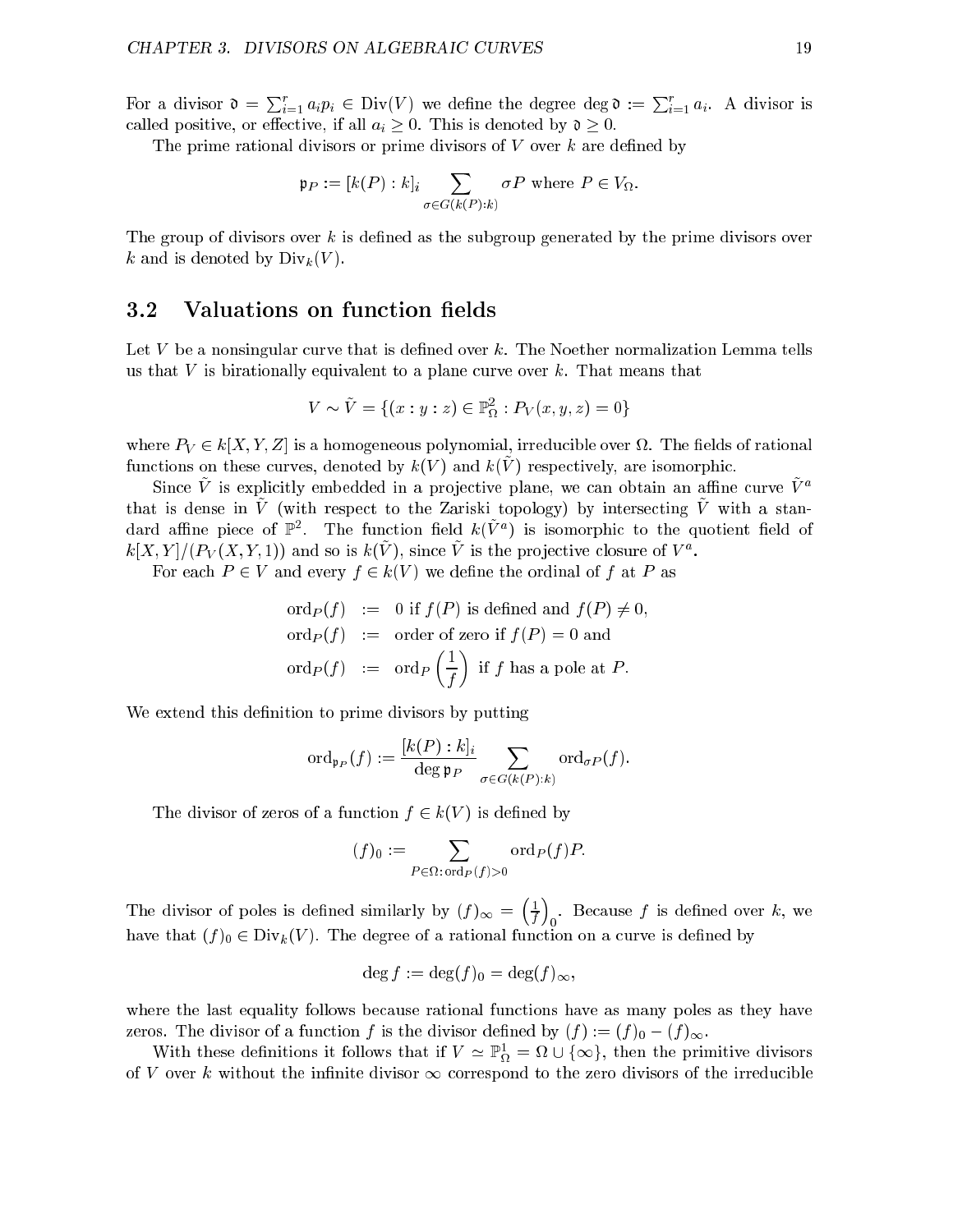polynomials over k. Then  $k(V) = k(X)$  and the definitions of the ordinal functions here and in Section 2.2, coincide. We define the norm of a prime divisor by  $\mathcal{D}\psi := e^{-\varepsilon_0 \phi}$ .

Now we are able to formulate a proposition regarding normalized valuations on function fields, similar to Proposition 2.3.2.

**Proposition 3.2.1** Let K be a finite extension of a rational field  $k(X)$  and let V be a nonsingular curve over k such that K is isomorphic to the function field  $k(V)$ . Define for every prime divisor <sup>p</sup> over k the valuation

$$
|f|_{\mathfrak{p}} := \mathfrak{N} \mathfrak{p}^{-\mathrm{ord}_{\mathfrak{p}}(f)}.
$$

These valuations can be taken as normalized valuations in Proposition 2.3.1 if  $M_K$  is identified with the set of prime divisors on V over k.

**Proof:** Since  $k(X)$  is a subfield of K, these valuations extend valuations on  $k(X)$ . The finiteness condition  $PFI$  is satisfied because functions only have a finite number of poles and zeros. The product formula PF2 holds because the number of poles equals the number of zeros. For a more detailed proof, see [Lan83], Chapter 2,  $\S 3$ . П

It is worth noting that, if k is a finite field, we can replace e by #k to obtain  $\mathfrak{N} \mathfrak{p} = \#O_{\mathfrak{p}}/p_{\mathfrak{p}}$ again, provided that the notion of log is changed accordingly.

## 3.3 Rational maps

Let V either be a curve or a projective space over k. Let  $f_0, \ldots, f_n \in k(V)$ . Then

$$
f: V \longrightarrow \mathbb{P}^n
$$
  

$$
x \longmapsto (f_0(x): \dots : f_n(x))
$$

is caned a rational map from  $V$  thro  $\mathbb F$  . This is not the most general definition for a rational map, but it suits our purposes well enough.

Note that a rational map is not necessarily defined for every  $x \in V$ . It is only defined for  $x \in V$  if not all  $f_i(x) = 0$  and no  $f_i$  has a pole in x. However, if we multiply all  $f_i$ with some fixed  $g \in k(V)$  then this does not change the value of f where it remains defined. Thus, by multiplying with an appropriate function, we can assume that all  $gf_i$  are defined in x without changing the value of f in x. We therefore say that f is regular at x if there exists a representative  $(gf_0: \ldots : gf_n)$  that is defined in x. If f is regular for all  $x \in V$  then we call f a morphism.

If V is a curve then we can construct for each  $x \in V$  a function g with a pole or a zero at x of arbitrary order. That means that if f is regular at some point, that is  $f \neq (0 : \ldots : 0)$ , then f is a morphism.

If V is a projective space, then each  $f_i$  is a quotient of two homogeneous polynomials of equal degree. We can multiply with the denominators and divide out any common factors to obtain a representation  $f = (F_0 : \ldots : F_n)$ , where the  $F_i$  are all homogeneous polynomials of the same degree with no factors in common. In this case, we define

$$
\deg f := \deg F_i.
$$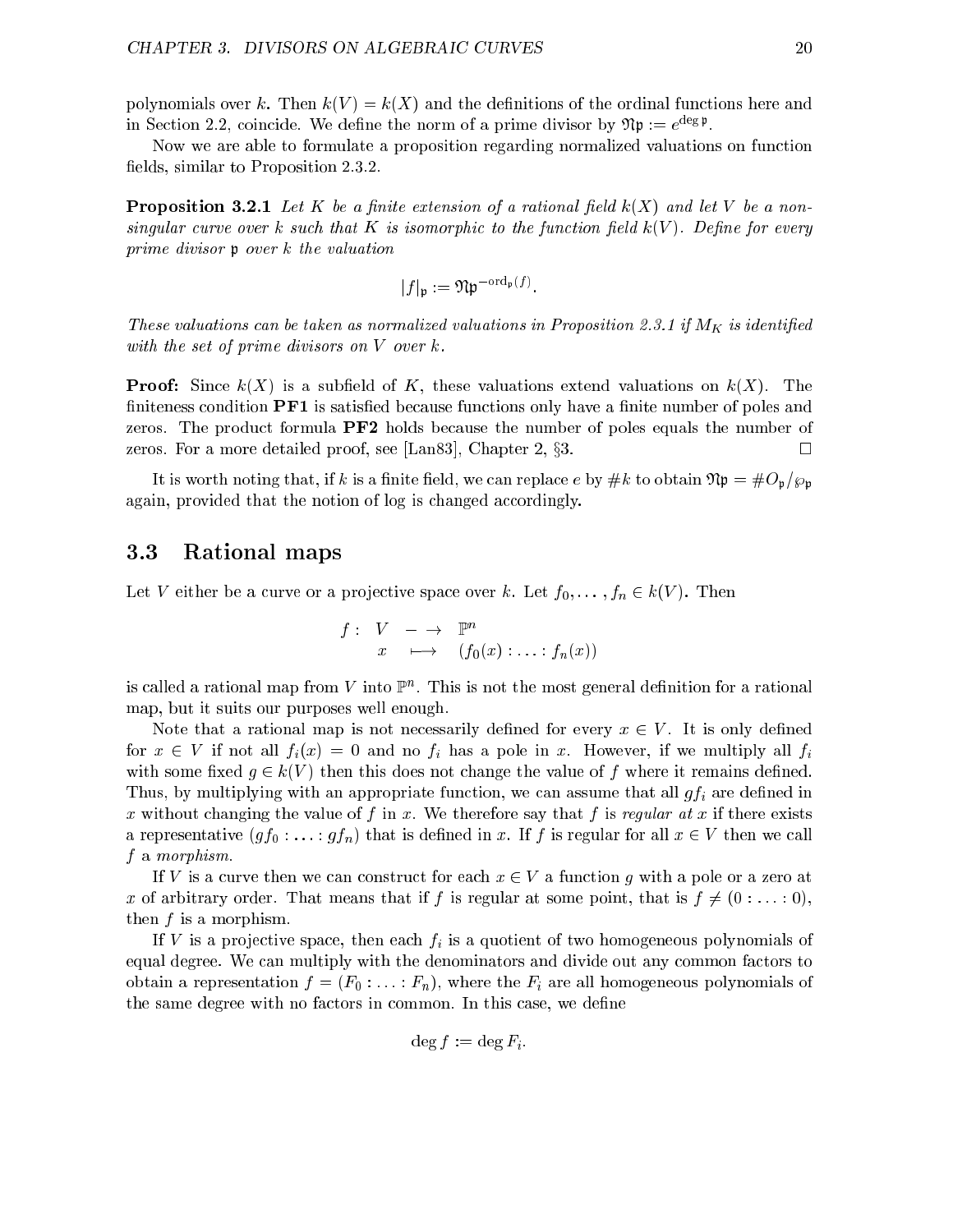One should be aware that this is not a standard definition. In the case of nonconstant maps from curves to curves, the degree of a map  $f: V \to W$  is normally defined as

$$
\deg f := [k(V) : f^*k(W)],
$$

where  $f$   $\kappa(W)$  denotes the subfield of  $\kappa(V)$  of functions that factor through f. The only overlap of the domains of these definitions is the case where  $f : \mathbb{P}^1 \to \mathbb{P}^1$ . In this case, the definitions coincide.

In general, demining the degree of  $f: V = \rightarrow \mathbb{F}$  as  $\kappa(V)$  : f  $\kappa(\mathbb{F}^+)$  need not make sense, since f  $\kappa(\mathbb{F}_+)$  can be of lower transcendence degree than  $\kappa(\mathit{V})$  over  $\kappa$ , or, if f is injective,  $\mu$   $\kappa$ (r) is the entire  $\kappa$ (V). Therefore, we take the liberty to use the term degree in the sense stated, bearing in mind that this concept need not relate to the degree of some appropriate field extension.

Let  $V$  be a nonsingular projective curve, not necessarily embedded in  $\mathbb{F}_D^{\times}$ . Define the subgroup of divisors linearly equivalent to 0 by

$$
\text{Div}_{\text{lin}}(V) := \{(f) : f \in \Omega(V)\}
$$

and the Picard group by

 $Pic(V) := Div(V)/Div_{lin}(V)$ .

Two divisors are called linearly equivalent if their difference is the divisor of a function. In that case, they represent the same element in the Picard group.

With a divisor  $\mathfrak{d} \in \text{Div}(V)$  we associate a vector space of functions

$$
L(\mathfrak{d}) := \{ f \in \Omega(V) : (f) + \mathfrak{d} \ge 0 \}
$$

which we call the linear system associated with  $\mathfrak{d}$ . It is easy to see that  $L(\mathfrak{d})$  is finite dimensional, since the degree of the functions f, that is the degree of  $(f)_{\infty}$ , is bounded by the degree of d.

Let  $F = \{f_0, \ldots, f_r\}$  be a basis for  $L(\mathfrak{d})$ . Then

$$
\begin{array}{rcl}\n\phi_{\mathfrak{d},F}:& V & \longrightarrow & \mathbb{P}^r \\
x & \longmapsto & (f_{\mathfrak{d}}(x) : \ldots : f_r(x))\n\end{array}
$$

is a rational map. If this map is a nonconstant morphism, then  $L(\mathfrak{d})$  is said to be without base point. For curves, we have that  $L(\mathfrak{d})$  is without base point as soon as dim  $L(\mathfrak{d}) \geq 2$ , since the associated map must be nonconstant and must be regular somewhere.

Unfortunately, there is no canonical basis for  $L(\mathfrak{d})$ . If we take another basis  $G = \{g_0, \ldots, g_r\}$ for  $L(\mathfrak{d})$ , then

$$
g_i = \sum_{j=0}^r a_{i,j} f_j
$$
 for  $i = 0, ..., r$ .

That means  $\varphi_{\mathfrak{d},G} = A \circ \varphi_{\mathfrak{d},F}$ , where A is the linear transformation of Producturined by the coefficients  $a_{i,j}$ . Thus, we can associate a rational map  $\phi_{\mathfrak{d}}$  with a divisor  $\mathfrak{d}$  only defined up to linear transformation.

If  $\sigma$  is imearly equivalent to  $\sigma$ , then there exists a function  $q \in \Omega$  (V ) such that  $\sigma = \sigma + (q)$ . That means that

$$
L(\mathfrak{d}') = \{ f \in \Omega(V) : (f) - \mathfrak{d} - (g) \ge 0 \}.
$$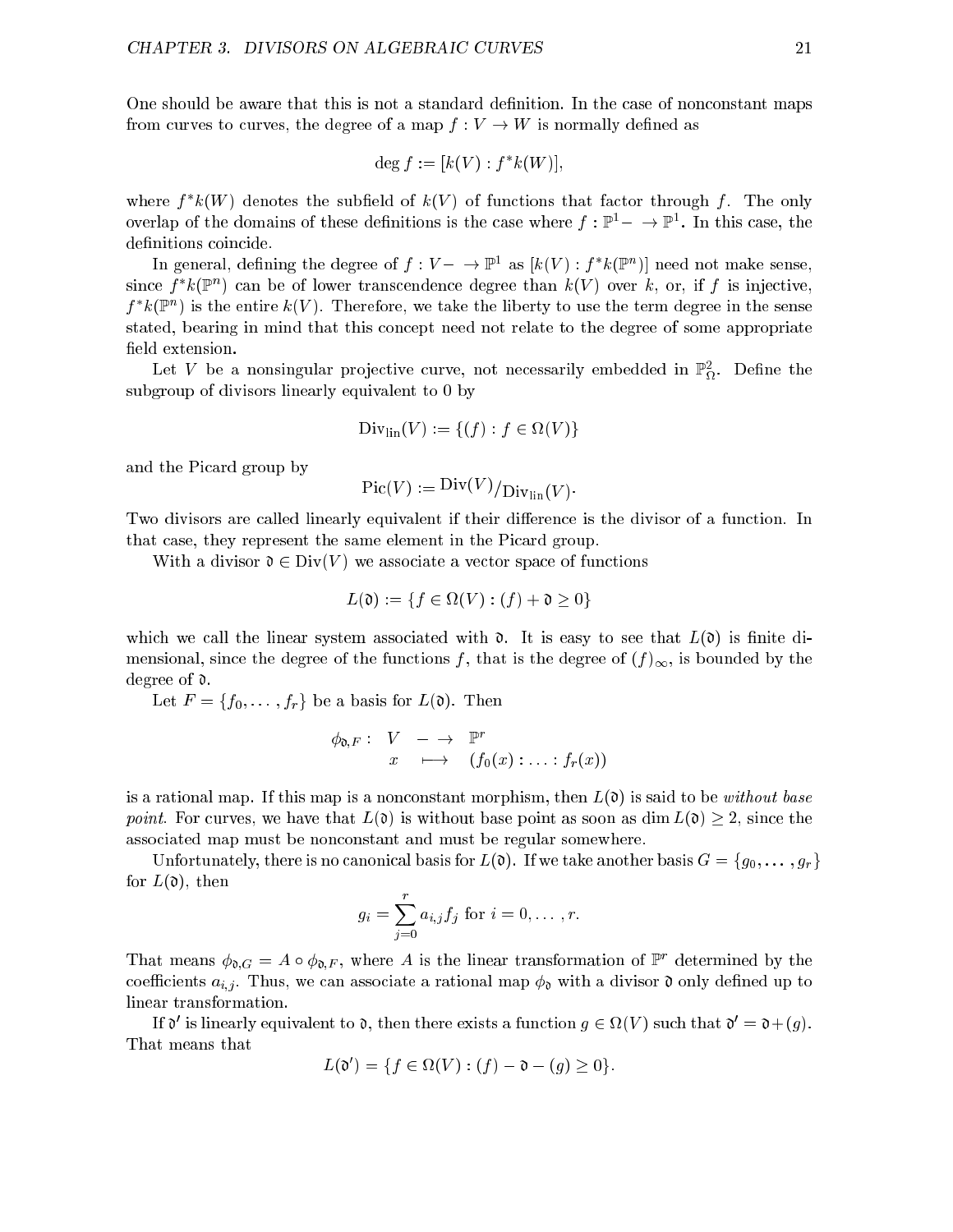Since  $(f) + (g) \equiv (fg)$ , it follows that  $L(\theta) \equiv gL(\theta)$ . If  $\{fg, \ldots, f\}_r$  is a basis for  $L(\theta)$ , then so is  $\{gf_0, \ldots, gf_r\}$  for  $L(\mathfrak{d})$ . Because we map into projective space, it follows that  $\phi_{\mathfrak{d}} = \phi_{\mathfrak{d}'}$ .

Therefore, if  $\overline{\mathfrak{d}} \in \mathrm{Pic}(V)$ , we can define

$$
\phi_{\overline{\mathfrak{d}}} : V - \to \mathbb{P}^r
$$

up to linear transformation.

If  $\phi_0$  is an immersion, that is, regular and injective, then  $\mathfrak d$  is said to be very ample. If some multiple of  $\mathfrak d$  is very ample,  $\mathfrak d$  itself is called *ample*. In [Har77] Chapter 4, Corollary 3.2, it is proved that every divisor on a curve of sufficiently high degree is very ample.

Although  $L(\theta)$  is defined as an  $\nu$ -vector space, we can view it as a  $\kappa$  -vector space, where  $\kappa$  is a nifite extension of  $\kappa$  such that there is a basis that is defined over  $\kappa$  . In that situation we write  $L_k(\mathfrak{v})$  for the k-linear combinations of these basis elements. For convenience, we will often suppress the reference to  $\kappa$  in the notation.

As Lang notes in  $\text{Lan}(0)$ , if  $L(0)$  and  $L(0)$  are two spaces without base point with bases  $\{f_i\}_{i=1}^n$  and  $\{g_j\}_{j=1}^n$ , then  $L(\mathfrak{v}+\mathfrak{v})$  is spanned by  $\{f_i g_j\}$ , where  $i=1,\ldots,n$  and  $j=1,\ldots,m$ . In particular, we do not need a further held extension for  $L(\mathfrak{v} + \mathfrak{v})$ .

#### 3.4 Ramication and Genus  $3.4\,$

Let  $V$  be a curve over the algebraic closure  $\mathcal Q$  or  $\mathcal Q$ . Then  $V$  is a curve over some number  $\lim_{\alpha \to \infty}$  is the summer of  $\alpha$  is a rational function. We define the *branch number* of f in  $x \in V$  by

$$
b_f(x) = \text{ord}_x(f - f(x)) - 1 \quad \text{if } f(x) \text{ is finite, and} \\ b_f(x) = \text{ord}_x(\frac{1}{f}) - 1 \quad \text{if } f \text{ has a pole at } x.
$$

 $\mathbf{r}$ 

For  $\alpha \in K \cup \{\infty\}$  we define the *ramification* of f above  $\alpha$  by

$$
b_f(\alpha) = \sum_{x:f(x)=\alpha} b_f(x).
$$

We have

$$
\deg f = \# f^{-1}(\{\alpha\}) + b_f(\alpha).
$$

Thus, the branch number of a point  $x$  on the curve is one less than the multiplicity with which it must be taken in the liber  $f = (\{f(x)\})$  such that the cardinality of the fiber is exactly the degree of the function.

A curve over a number field can be viewed as a Riemannian surface. The genus of a curve is the number of holes in it. This invariant plays an important role in algebraic and arithmetic properties of the curve. For instance, the genus is invariant under birational equivalence. That means we can speak of the genus of a function field. Especially, it means that all rational curves have genus  $0$ , since  $\mathbb{F}_{\mathbb{C}}$  is a sphere. Conversely, it can be proved that every curve of genus 0 is rational.

The total ramification of a rational function on a curve turns out to be closely connected to the genus of that curve.

**Theorem 3.4.1** (Hurwitz) Let V be a curve of genus g over an algebraically closed field K and let f be a nonconstant rational function on that curve. Then

$$
2\deg f = \sum_{\alpha \in K} b_f(\alpha) + 2 - 2g.
$$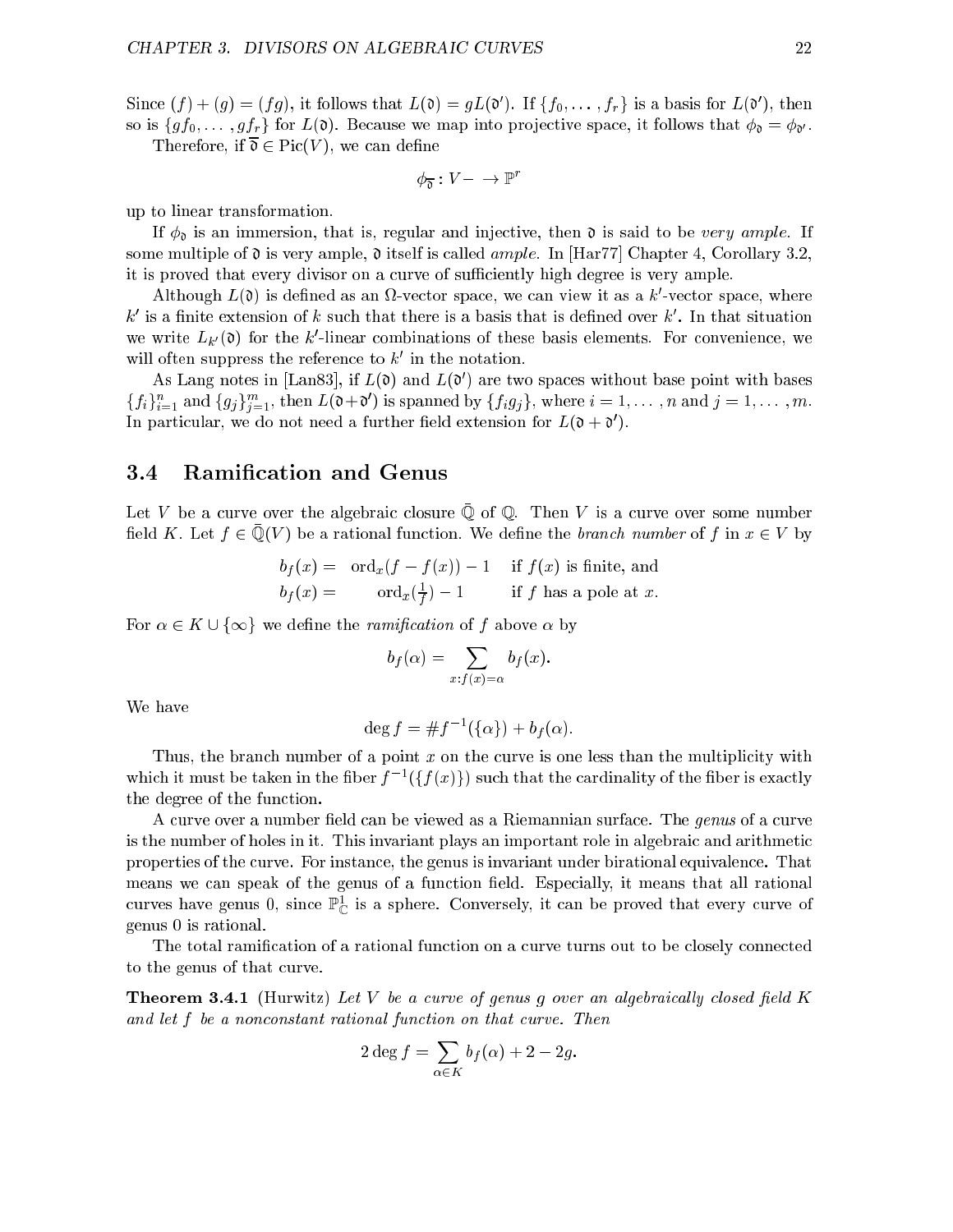Proof: See [Har77] Chapter 4, Corollary 2.4. □

To avoid any reference to the topology of Riemannian surfaces, we can also read the theorem as: "The total ramification of a rational function on a curve is linearly dependent on the degree of the function", and define the genus as the number that satisfies the stated equation.

For curves over number fields, we have one extra result that shows that we can control where a function is ramified.

**THEOLEM 9.4.4** (DERT) Let V be a curve over  $\psi$ . Then there exists a rational function on V that is unramified outside  $\{0, 1, \infty\}$ . This function can be constructed explicitly.

**Proof:** See [Ser90], pages 71–73.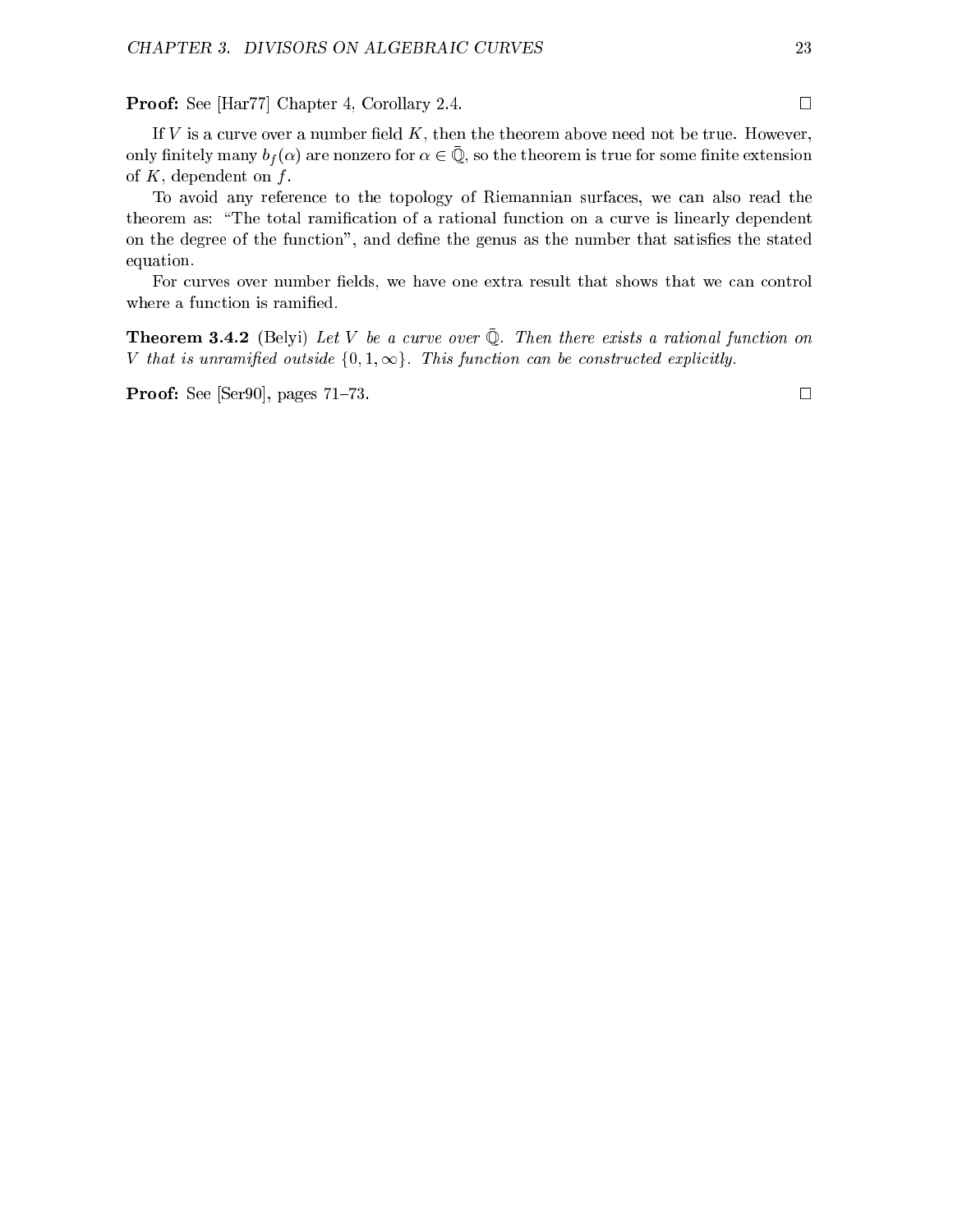# Chapter 4

# Heights and Norms

Fix a field K with a set of primes  $M_K$  together with a normalized valuation for each prime such that PF1 and the product formula PF2, are satisfied.

# 4.1 Heights on Projective Spaces

For the  $K$ -rational points in projective space we define the height function

$$
H: \qquad \mathbb{P}^n_K \qquad \longrightarrow \quad \mathbb{R} \\ (x_0: \ldots : x_n) \quad \longmapsto \quad \prod_{P \in M_K} \max_i |x_i|_P.
$$

This function is well defined since

$$
H(\lambda x_0:\ldots:\lambda x_n)=\prod_{P\in M_K}|\lambda|_P\max_i|x_i|_P=H(x_0:\ldots:x_n)
$$

due to **PF2**. It is often desirable to work with the logarithmic height  $h = \log H$ .

Let  $x = (x_0 : \ldots : x_n) \in \mathbb{F}_K^{\times}$  and  $y = (y_0 : \ldots : y_m) \in \mathbb{F}_K^{\times}$ . We write

$$
x \otimes y := (x_0 y_0 : \ldots : x_0 y_m : \cdots : x_n y_0 : \ldots : x_n y_m) \in \mathbb{P}_{K}^{(n+1)(m+1)-1},
$$

 $x^* := (x_0 : \ldots : x_n)$  and  $x^* := x \otimes \cdots \otimes x$ , where the product is taken over r times x.

**Proposition 4.1.1** Let  $K$  be a global field and let  $x = (x_0 : \ldots : x_n) \in \mathbb{F}_K^{\times}$  and  $y = (y_0 : \ldots : x_n)$  $y_m$ )  $\in$  F<sub>K</sub> be projective points. Then we have the following properties:

- i. H(x) is a set of the H(x) H(x) H(x),  $\mathbf{r}$
- ii.  $\pi(x) = \pi(x) = \pi(x)$  and
- iii. Let  $\varphi: \mathbb{F}_K^{\times -} \to \mathbb{F}_K^{\times}$  be a rational map of degree a. Then there exists an effectively computable constant  $C = C_{\phi}$  such that for all  $x \in \mathbb{F}_K^{\times}$  where  $\phi$  is regular, we have

$$
H(\phi(x)) \le C H(x).
$$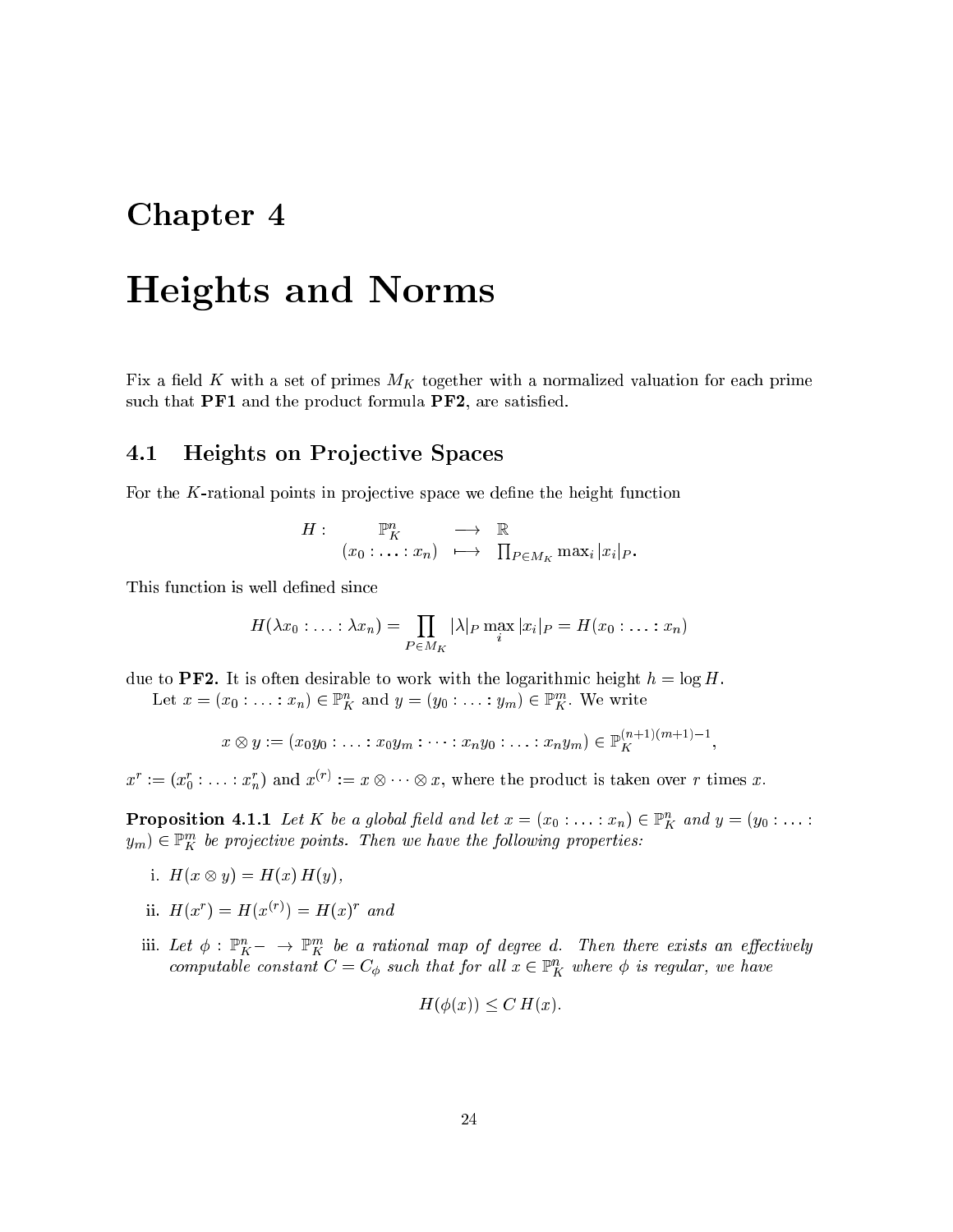### Proof:

i.

$$
H(x \otimes y) = \prod_{P \in M_K} \max_{i,j} |x_i y_j|_P = \prod_{P \in M_K} \max_{i,j} |x_i|_P |y_j|_P
$$
  
= 
$$
\prod_{P \in M_K} \max_{i} |x_i|_P \prod_{P \in M_K} \max_{j} |y_j|_P = H(x) H(y).
$$

ii. If  $|x_{i0}|_P = \max_i |x_i|_P$ , then  $|x_{i0}|_P = \max_{i_1,\ldots,i_r} |x_{i_1}\cdots x_{i_r}|_P$ . Therefore it follows that

$$
H(x^r) = H(x^{(r)}) = H(x \otimes \cdots \otimes x) = H(x)^r
$$

iii. Let  $\phi = (\phi_0 : \ldots : \phi_m)$  be a representation of  $\phi$  where the  $\phi_i$  are homogeneous polynomials of degree a. Then for every  $x \in \mathbb{P}_K^{\times}$  where  $\varphi$  is regular, there is at least one  $\varphi_i$ nonzero at x. We can write

$$
\phi_i(x)=(c_{i,1},\ldots,c_{i,t})\cdot x^{(d)}
$$

where  $\iota$  is the number of entries in the vector  $x \sim$  and the product  $\cdot$  is the standard inner product of vectors. Using V3 for valuations, we have

$$
H(\phi(x)) = \prod_{P \in M_K} \max_i |c_i \cdot x^{(d)}|_P
$$
  
\n
$$
\leq \prod_{P \in M_K} C_P^{t-1} \max_i (\max_j |c_{i,j}|_P |(x^{(d)})_j|_P)
$$
  
\n
$$
\leq \left(\prod_{P \in M_K} C_P^{t-1}\right) H(c_0 : \dots : c_m) H(x)^d.
$$

The proposition follows, since for only finitely many  $P \in M_K$ , we must choose  $C_P > 1$ .

 $\Box$ 

Note that  $\deg \phi$  in iii. is in the sense of Section 3.3 and thus need not correspond to the degree of some associated field extension.

In particular, this means that linear transformations of  $\mathbb{P}^{\times}_K$  change the logarithmic height by only a bounded function. Especially, the logarithmic height is only dependent on the choice of coordinates by a bounded function.

Let F be a homogeneous polynomial over K of degree d in  $X_0, \ldots, X_n$  such that the coefficient of  $\Lambda_n$  is nonzero. That means that the point  $(0 : \ldots : 0 : 1)$  does not lie on the hyperplane determined by F. Let  $\pi$  be the projection from  $(0 : \ldots : 0 : 1)$  defined by

$$
\pi: \mathbb{P}^n \longrightarrow \mathbb{P}^{n-1}
$$
  

$$
(x_0: \ldots : x_n) \longmapsto (x_0: \ldots : x_{n-1}).
$$

**Proposition 4.1.2** Let F and  $\pi$  be as above. Then there exists an effectively computable constant  $C$  aependent on F such that for any  $x \in \mathbb{F}_K$  on the hypersurface determined by F, we have

$$
h(x) - C \le h(\pi(x)) \le h(x).
$$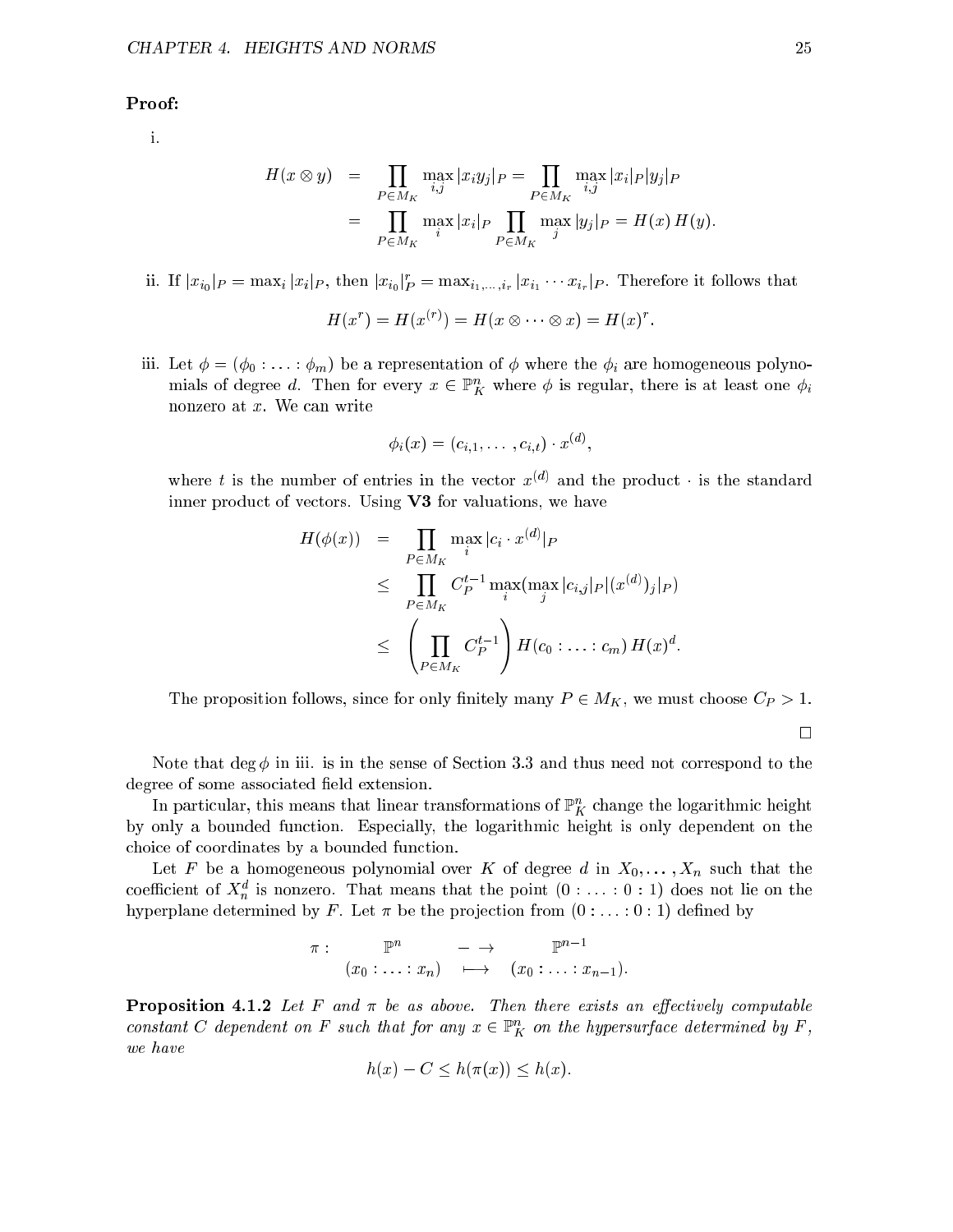**Proof:** As we have  $F(x) = 0$ , we know that  $x_n$  is a linear combination of other monomials. The point  $x \to \infty$   $\pi(x)$  contains all those monomials. That means that  $x \to \infty$  is the image of  $x^{\gamma}$  –  $\gamma \otimes \pi(x)$  under some linear map that is determined by  $F$ . By Proposition 4.1.1 there exists an effectively computable constant such that

$$
h(x^{(d)}) \le h(x^{(d-1)} \otimes \pi(x)) + C.
$$

Rewriting gives

$$
d h(x) \le (d-1)h(x) + h(\pi(x)) + C,
$$

which proves one inequality. The other one is trivial.

As changes of coordinates change the logarithmic height only by a bounded function, Proposition 4.1.2 holds for any projection from a point not on the hypersurface, provided that we change the statement to

$$
h(x) - C_1 \le h(\pi(x)) \le h(x) + C_2.
$$

**Theorem 4.1.3** Let  $\varphi: \mathbb{F}_K \to \mathbb{F}_K$  be a morphism of degree a. Then there exist effectively computable constants such that for  $x \in \mathbb{r}_K$  we have

$$
h(\phi(x)) - C_1 \le dh(x) \le h(\phi(x)) + C_2.
$$

**Proof:** The first inequality follows by Proposition 4.1.1. Take a representation  $(\phi_0 : \ldots : \phi_m)$ of  $\varphi$ , where the  $\varphi_i$  are homogeneous polynomials of degree a. Let  $i : \mathbb{F}^n \to \mathbb{F}^n$  be defined by  $i : x \mapsto x^{\varphi}$ . Then  $\varphi_i(x)$  are linear combinations of the coordinates of  $i(x)$ . Since the  $\phi_i$  have no zero in common, there exists a combination  $\pi$  of projections from points outside  $\varphi$ (r) and linear transformations such that  $\varphi = \pi \circ i$ . By Proposition 4.1.2 we have that  $h(\pi(y)) \le h(y) + C_2$  for  $y \in \varphi(\mathbb{F}_K)$ . Furthermore, we have that  $h(\imath(x)) = h(x \vee y) = a h(x)$ . Combining proves the second inequality.  $\Box$ 

The motivation for defining heights lies in the following theorem.

**Theorem 4.1.4** Let K be a finite extension of Q. Then for any bound B, the number of points  $P \in \mathbb{F}_K^*$  such that  $\pi(F) \leq D$ , is jinite.

This is a direct consequence of a theorem by Northcott. It says that we need not to fix an extension of  $\mathbb Q$  since finiteness also holds if we limit the degree of P over  $\mathbb Q$ . We need a concept of height that is independent of  $\mathbb{Q}(P)$  then, though. See [Lan83] Chapter 2, Theorem 2.6 for a proof.

We define height on  $K$  itself simply by identifying  $K$  with a standard antife part of  $\mathbb{F}_{K}$ . That means that  $h(x) = h(x:1)$  for  $x \in K$ .

**Example:** Put  $K = \mathbb{Q}$ . For  $\frac{1}{s} \in \mathbb{Q}$  with  $r, s \in \mathbb{Z}$  and  $\gcd(r, s) = 1$  we have  $h(\frac{1}{s}) = h(r : s) =$ log max(jrin) since  $\alpha$  is the prime prime prime prime prime prime prime prime prime prime prime prime prime p in at least one case since  $p$  cannot divide both  $r$  and  $s$ .

As we have seen in section 3.3, a morphism  $\varphi: \mathbb{F}_K^r \to \mathbb{F}_K^r$  is in fact a projective point over  $K(X)$  by writing  $\phi = (f_0 : \ldots : f_m)$ . Since  $K(X)$  is a global field, the height  $h\phi = h(f_0 : \ldots : f_m)$ .  $f_m$ ) is defined. There is a connection with the degree of a morphism.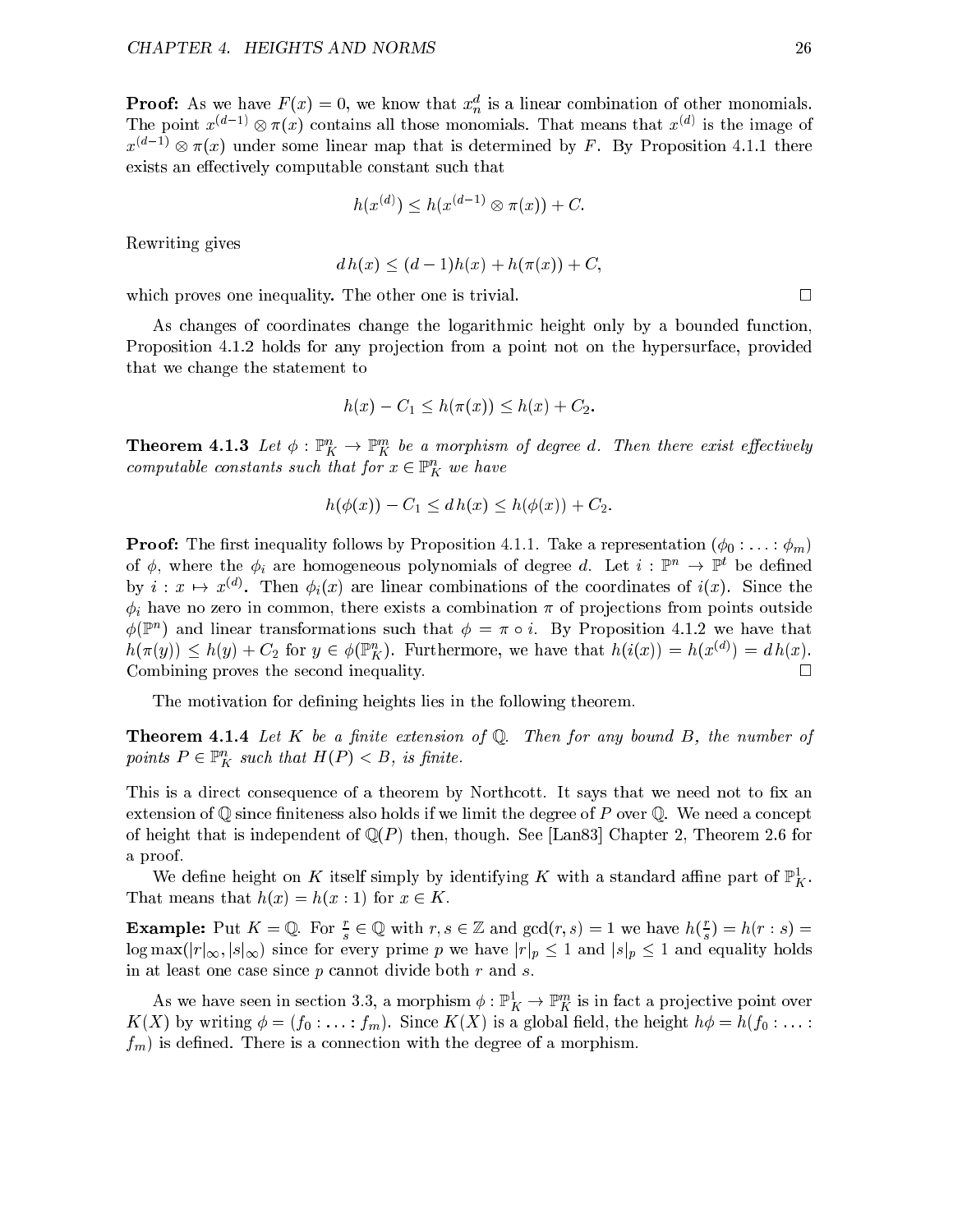**Lemma 4.1.5** Let  $\varphi = (j_0: \ldots : j_m)$  be a morphism  $\mathbb{F}_K \to \mathbb{F}_K$ . Then

$$
h\phi = \deg \phi.
$$

**Proof:** We write  $f_0, \ldots, f_m$  as rational functions of one variable over K. By multiplying with a suitable rational function, we can assure that  $f_0, \ldots, f_m$  are polynomials. We can divide out any common factor, so we can assume  $gcd(f_0, \ldots, f_m) = 1$ . By definition

$$
\deg \phi = \max_i \deg f_i.
$$

We write  $f_i = a_i g_1^{r_i r_i} \cdots g_t^{r_i r_i}$  where  $g_1, \ldots, g_t$  are irreducible polynomials and for all j there exist  $i_1, i_2$  such that  $e_{i_1,j} = 0$  and  $e_{i_2,j} \neq 0$ . Of course,  $e_{i,j} \geq 0$ . By Section 2.2 we know that  $M_{K(X)} = \{\infty\} \cup \{\text{ irreducible polynomials over } K\}$  and that

$$
\begin{array}{rcl}\n\text{ord}_{\infty} f_i & = & -\deg f_i, \\
\text{ord}_{g_j} f_i & = & e_{i,j} \text{ and} \\
\text{ord}_P f_i & = & 0 \text{ if } P \notin \{\infty, g_1, \dots, g_t\}.\n\end{array}
$$

It follows that

$$
h(f_0:...:f_m) = -\sum_{P \in M_{K(X)}} \min_i \log \mathfrak{N} P \operatorname{ord}_P f_i
$$
  
= 
$$
-\min_i \operatorname{ord}_{\infty} f_i - \sum_{j=1}^t \min_i \deg g_j \operatorname{ord}_{g_j} f_i
$$
  
= 
$$
\max_i \deg f_i - \sum_{j=1}^t \min_i e_{i,j} \deg g_j
$$
  
= 
$$
\max_i \deg f_i = \deg \phi.
$$

| <b>Heights on Curves</b><br>$4.2\,$ |
|-------------------------------------|
|-------------------------------------|

Let  $V$  be a curve over  $K$ . We can define a neight on  $V$  by embedding  $V$  in some  $\mathbb F$  . For every morphism

$$
\phi: V \longrightarrow \mathbb{P}^n
$$

we have a height on  $V$ , defined by  $n_{\phi} = n \circ \varphi$ , where h is the height on  $\mathbb{F}_K^{\times}$ .

For every very ample divisor on  $V$  we have such a morphism, defined up to linear transformation. By combining this with Theorem 4.1.3 we therefore get a height function for every very ample divisor, defined up to a bounded function. As we have seen, changing to a linearly equivalent divisor does not change the morphism and thus does not change the associated height. Furthermore, we have for divisors without base point and in particular for very ample divisors, that L(d1 + d2)  $\equiv$  (d1)  $\approx$   $\equiv$  (d2). This implies that d1+d2  $\equiv$  1+d1  $\approx$  1+d2) for some linear map  $\pi$  that is regular on the image of V, and therefore that  $h_{\mathfrak{d}_1+\mathfrak{d}_2} = h_{\mathfrak{d}_1} + h_{\mathfrak{d}_2} + O(1)$ .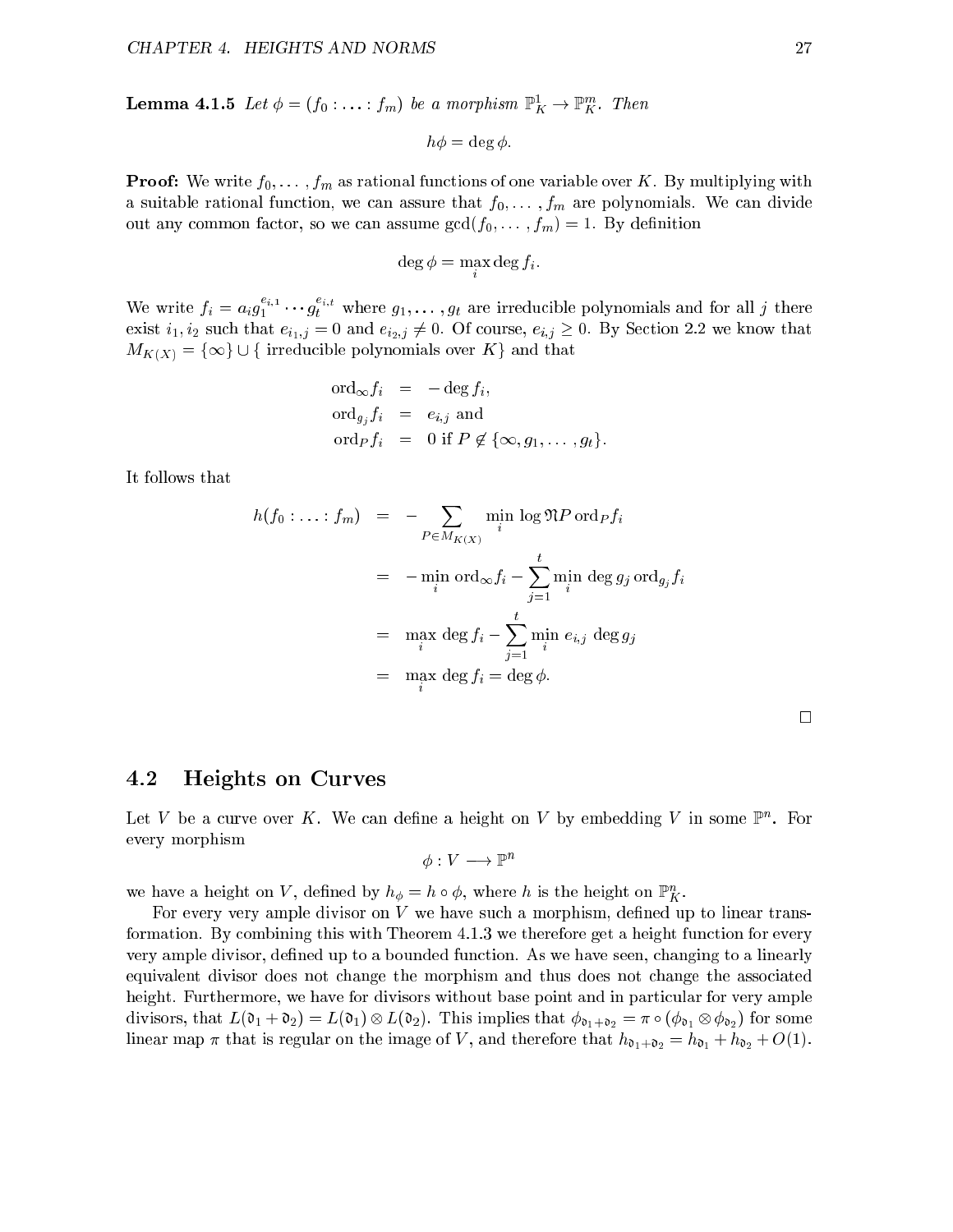We associate height functions modulo bounded functions first with all very ample divisors and then with all divisors by enforcing additivity. We get the group homomorphism

$$
\begin{array}{ccc}\n\text{Pic}(V) & \longrightarrow & \{\text{real valued functions on } V\}/\{\text{bounded functions on } V\} \\
\hline\n\overline{\mathfrak{d}} & \longmapsto & h_{\overline{\mathfrak{d}}} + O(1) = h_{\phi_{\overline{\mathfrak{d}}}} + O(1)\n\end{array}
$$

such that  $h_{\overline{b}_1+\overline{b}_2} = h_{\overline{b}_1} + h_{\overline{b}_2} + O(1)$ .

On curves, the height associated to a divisor is almost completely determined by the degree of the divisor.

**Theorem 4.2.1** Let V be a curve over K and let  $\mathfrak{d}_1, \mathfrak{d}_2 \in \text{Div}_K(V)$ . Then for every  $\epsilon > 0$ there exist constants  $C_1, C_2$  such that for all  $P \in V$  it holds that

$$
(1-\epsilon)\deg(\mathfrak{d}_2)h_{\mathfrak{d}_1}(P)+C_1\leq \deg \mathfrak{d}_1h_{\mathfrak{d}_2}(P)\leq (1+\epsilon)\deg(\mathfrak{d}_2)h_{\mathfrak{d}_1}(P)+C_2
$$

Proof: See [Lan83] Chapter 4, Corollary 3.5.

The height associated to a zero divisor of a rational function is essentially the same as the height the function induces itself.

**Proposition 4.2.2** Let V be a curve over K and let f be a rational function on that curve. Then

$$
h(f(x)) = h(\frac{1}{f}(x)) = h_{(f)_0}(x) + O(1).
$$

**Proof:** The first equality is obvious. Choose an m such that  $m(f)_0$  is very ample. Since  $\sqrt{\tau}$  $\frac{1}{f}$ ) $\infty = (f)_0$ , we have that  $\frac{1}{f^m} \in L(m(f)_0)$ . Since  $(f)_0$  is a positive divisor, we have that  $1 \in L(m(j_0))$  as well. Take a basis  $\{1, \frac{1}{f^m}, g_1, \ldots, g_r\}$  for  $L(m(j_0))$ . No  $g_i$  can have a pole of higher order than  $\frac{1}{f^m}$  has. Therefore  $(0:0: x_1: \ldots: x_r) \notin V$  for any  $(x_1: \ldots: x_r)$  if V is identified with its embedding. Proposition 4.1.2 implies that projection onto the first two coordinates changes the height function only by a bounded function. That means that

$$
h(f(x)) = h(1: \frac{1}{f}(x)) = h(1: \frac{1}{f}(x): g_1(x): \ldots : g_r(x)) + O(1),
$$

which is exactly what we had to prove.  $\Box$ 

#### 4.3 Support and Norm

Notice that the definition of norm of a discrete prime is such that  $\mathfrak{N}P^{\text{ord}_P(x)} = |x|_P$ . Since the ordinal function is integer valued, the definition of the norm could be rewritten as

$$
\mathfrak{N}P = \inf\{|x|_P : x \in K, |x|_P > 1\}
$$

or, equivalently,

$$
\frac{1}{\mathfrak{N}P} = \sup\{|x|_P : x \in K, |x|_P < 1\}.
$$

This allows us to extend the definition of norm to all primes in  $M_K$ . For nondiscrete primes this implies that  $\mathfrak{N}P = 1$ . The most important property of the norm still holds. If  $|x|_P \neq 1$ then  $|\log |x|_P| \geq \log \mathfrak{N}P$ .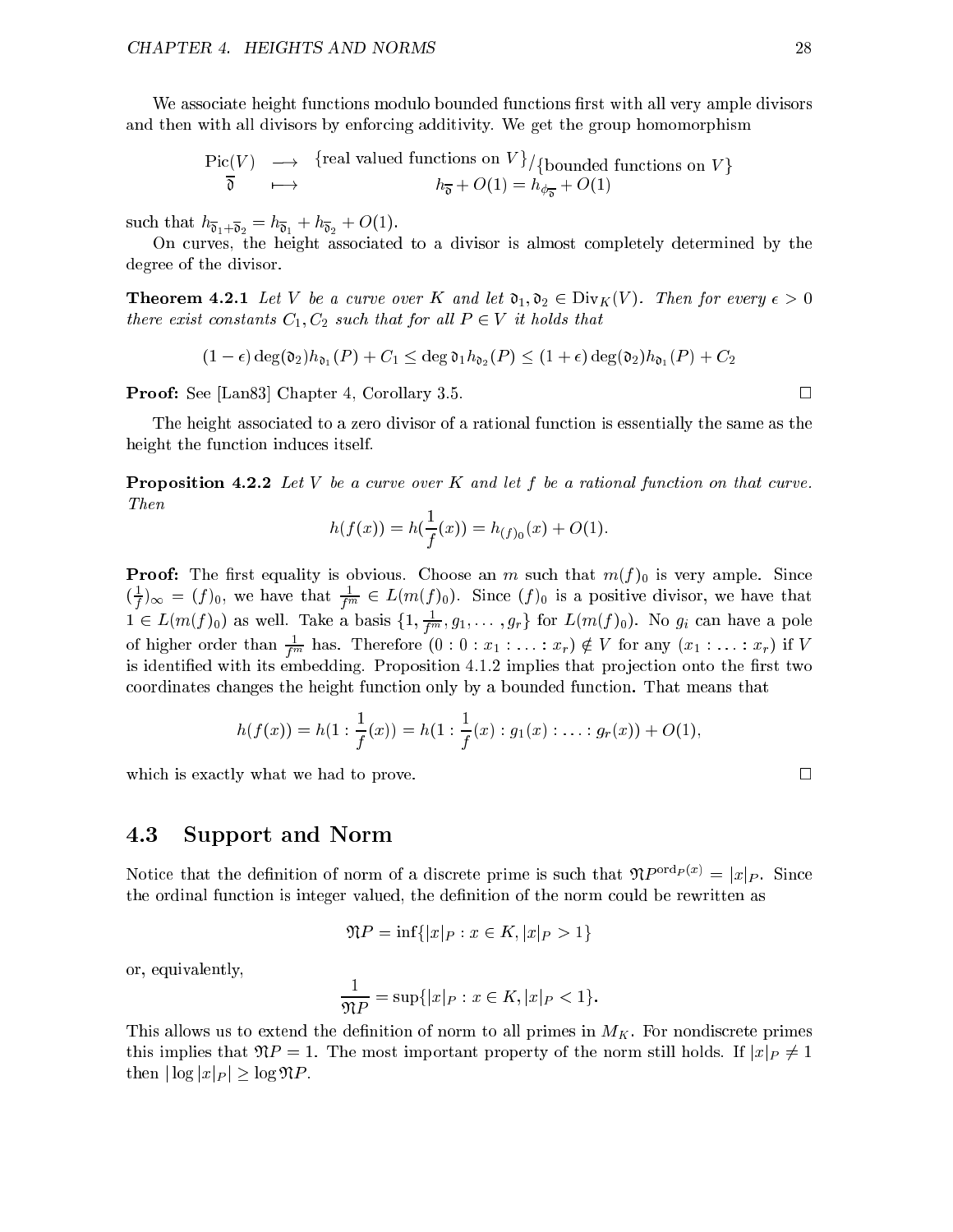The support of a projective point  $x \in \mathbb{F}_K$  is the set

$$
Supp(x) = Supp(x_0 : \ldots x_n) := \{ P \in M_K : \max_i |x_i|_P > \min_i |x_i|_P \}.
$$

The norm of a projective point  $x \in \mathbb{F}_K$  is defined by

$$
N(x) := \prod_{P \in \text{Supp}(x)} \mathfrak{N}P.
$$

Notice that nondiscrete primes never contribute to the norm of a projective point, since their own norm equals 1. It turns out that this is no problem because the fields of our interest either have no nondiscrete valuation (function fields) or have only finitely many (number fields).

**Example:** Put  $K = \mathbb{Q}$ . For  $\frac{1}{s} \in \mathbb{Q}$  with  $\gcd(r, s) = 1$  we have

$$
N(\frac{r}{s}) = N(r:s) = \prod_p p
$$

where p runs over the prime divisors of r and s. If  $s = 1$ , this means that  $N(r)$  is the generator of the radical ideal associated with  $r \in \mathbb{Z}$ .

**Example:** If  $K = k(X)$ , then  $\log N(f)$  is the sum of the degrees of the different irreducible polynomials that occur in the factorization of  $f$ . If  $K$  is algebraically closed and  $f$  is a polynomial, then  $\log N(f)$  is the number of different zeros of f.

### 4.4 Weil Functions

In order to examine how a prime contributes to the height of a point on a curve, we need a slight reformulation of height on curves. Weil functions as treated in [Lan83] are the appropriate language for this.

We define an  $M_K$ -constant to be a function  $\gamma : M_K \to \mathbb{R}$  such that  $\gamma(P) \neq 0$  for only finitely many  $P \in M_K$ .

Let V be a nonsingular curve over K and let  $\mathfrak d$  be a divisor without base point. Let  $\{f_0, \ldots, f_r\}$  be a basis of  $L(\mathfrak{d})$ . We associate a function with  $\mathfrak{d}$  by defining

$$
\lambda_{\mathfrak{d}}: V \times M_K \longrightarrow \mathbb{R}
$$
  
 $(x, P) \longmapsto \log \max(|f_0(x)|_P, \dots, |f_r(x)|_P).$ 

We call  $\lambda_0$  the Weil function associated to  $\mathfrak{d}$ . The definition is clearly dependent on the choice of the basis  $\{f_0, \ldots, f_r\}$ . Let  $\lambda_{\mathfrak{d}}$  be defined using another basis  $\{g_0, \ldots, g_r\}$  of  $L(\mathfrak{v})$ . Write

$$
f_i = \sum_{j=0}^r c_{i,j} g_j.
$$

Then

$$
\lambda_{\mathfrak{d}}(x, P) = \log \max_{i}(|\sum_{i} c_{i,j} g_j(x)|_P)
$$
  
\n
$$
\leq \log \max_{i} (C_P^{r-1} \max_{i,j} (|c_{i,j} g_j(x)|_P)
$$
  
\n
$$
\leq (r-1) \log C_P + \log \max_{i,j} (|c_{i,j}|_P) + \lambda_{\mathfrak{d}}'(x, P).
$$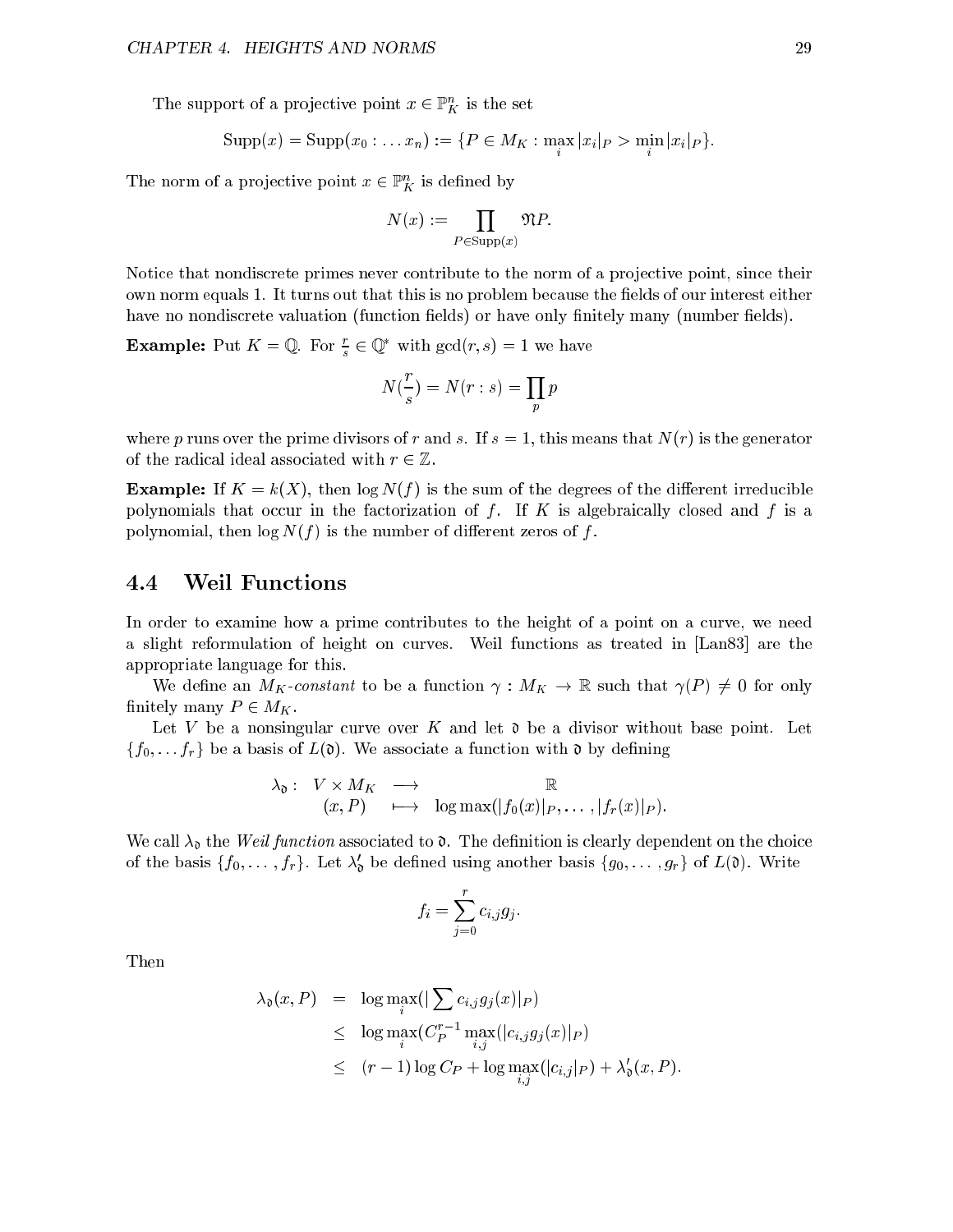Since  $\log \max_{i,j} (|c_{i,j}|_P) \neq 0$  for only finitely many P and we can choose  $C_P$  such that  $\log C_P \neq 0$ 0 for only finitely many  $P$  as well, we have that

$$
\lambda_{\mathfrak{d}}(x,P) - \gamma_1(P) \leq \lambda_{\mathfrak{d}}'(x,P) \leq \lambda_{\mathfrak{d}}(x,P) + \gamma_2(P),
$$

where  $\gamma_1$  and  $\gamma_2$  are  $M_K$ -constants. In this sense, Weil functions are defined up to  $M_K$ constants.

It is easily checked that for base point free divisors  $\mathfrak{d}_1, \mathfrak{d}_2$  it holds that

$$
\lambda_{\mathfrak{d}_1 + \mathfrak{d}_2}(x, P) = \lambda_{\mathfrak{d}_1}(x, P) + \lambda_{\mathfrak{d}_2}(x, P) + \gamma(P),
$$

where  $\gamma(P)$  is more or less formal to denote that the quantities involved are only defined up to  $M_K$ -constants. Furthermore, it is clear that

$$
h_{\mathfrak{d}}(x) = \sum_{P \in M_K} \lambda_{\mathfrak{d}}(x, P) + \sum_{P \in M_K} \gamma(P) = \sum_{P \in M_K} \lambda_{\mathfrak{d}}(x, P) + O(1)
$$

and that either  $\lambda_{\mathfrak{d}}(x, P) = 0$  or  $|\lambda_{\mathfrak{d}}(x, P)| \geq \log \mathfrak{N}P$ .

Since divisors of sufficiently high degree are very ample, we have in particular that every divisor can be written as the difference of two base point free divisors. It may be necessary to make a finite field extension for this. We use this to associate a Weil function with any divisor. We still have that  $\lambda_0(x, P)$  does not take nonzero values between  $-\log \mathfrak{N}P$  and log  $\mathfrak{N}P$ .

If  $\mathfrak d$  is positive and  $\mathfrak d_1$  and  $\mathfrak d_2$  are divisors without base point such that  $\mathfrak d = \mathfrak d_1 - \mathfrak d_2$ , then we know that  $\mathfrak{d}_2 \leq \mathfrak{d}_1$  and thus  $L(\mathfrak{d}_1) \subseteq L(\mathfrak{d}_2)$ . It follows that

$$
\lambda_{\mathfrak{d}}(x,P) = \lambda_{\mathfrak{d}_1}(x,P) - \lambda_{\mathfrak{d}_2}(x,P) + \gamma(P) \ge 0 + \gamma(P)
$$

by choosing a basis for  $L(\mathfrak{d}_2)$  and extending it to a basis for  $L(\mathfrak{d}_1)$ .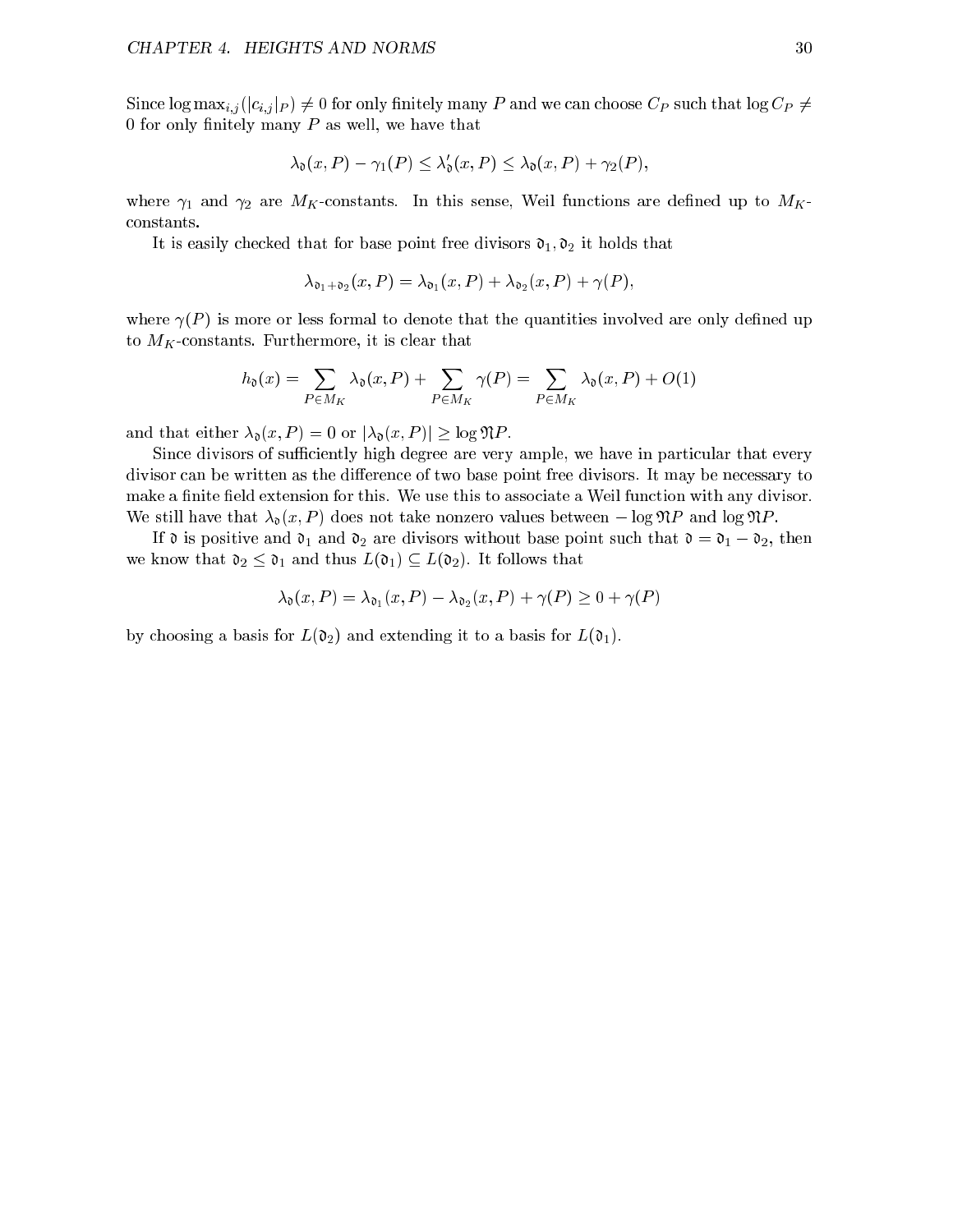# Chapter 5

# ABC over Global Fields

Let K be a global field and let  $M_K$  be the usual set of primes. Assume that K has characteristic zero.

## 5.1 Formulation

We define

$$
L_K := \left\{ \frac{h(a:b:c)}{\log N(a:b:c)} : a,b,c \in K^*; A+B+C=0 \right\}.
$$

**Note:** If A is of characteristic p, then  $a^r + b^r + c^r = (a + b + c)^r = 0$ . We have  $h(a^r : b^r : c^r) =$  $p \, n(a : o : c)$  and  $\log N(a^e : o^e : c^e) = \log N(a : o : c)$ . In this case, we cannot hope that  $L_K$ is bounded. The only global fields of positive characteristic are function fields. The problem above can be remedied by demanding that the derivatives of  $a, b$  and  $c$  are nonzero. Then the definition for  $L_K$  would be different for function fields and number fields. Therefore, we choose to exclude fields of positive characteristic in favor of uniformity for zero characteristic.

**Conjecture 5.1.1** (weak ABC) It holds that  $\limsup L_K < \infty$ .

**Conjecture 5.1.2** (ABC ineffective) It holds that  $\limsup L_K = 1$ .

**Lemma 5.1.3** The following statements are equivalent.

i. For all  $\epsilon > 0$  there exists an effectively computable constant  $D = D_{\epsilon,K}$  such that  $a,b,c \in$  $\Lambda$  ,  $a + b + c = 0$  and

$$
\frac{h(a:b:c)}{\log N(a:b:c)} > 1 + \epsilon
$$

implies that  $h(a:b:c) \leq D$ .

ii. For all  $\epsilon > 0$  there exists an effectively computable constant  $C = C_{\epsilon,K}$  such that for all  $a, b, c \in \mathbb{R}$  such that  $a + b + c = 0$  we have

$$
h(a:b:c) \le (1+\epsilon)\log N(a:b:c) + C.
$$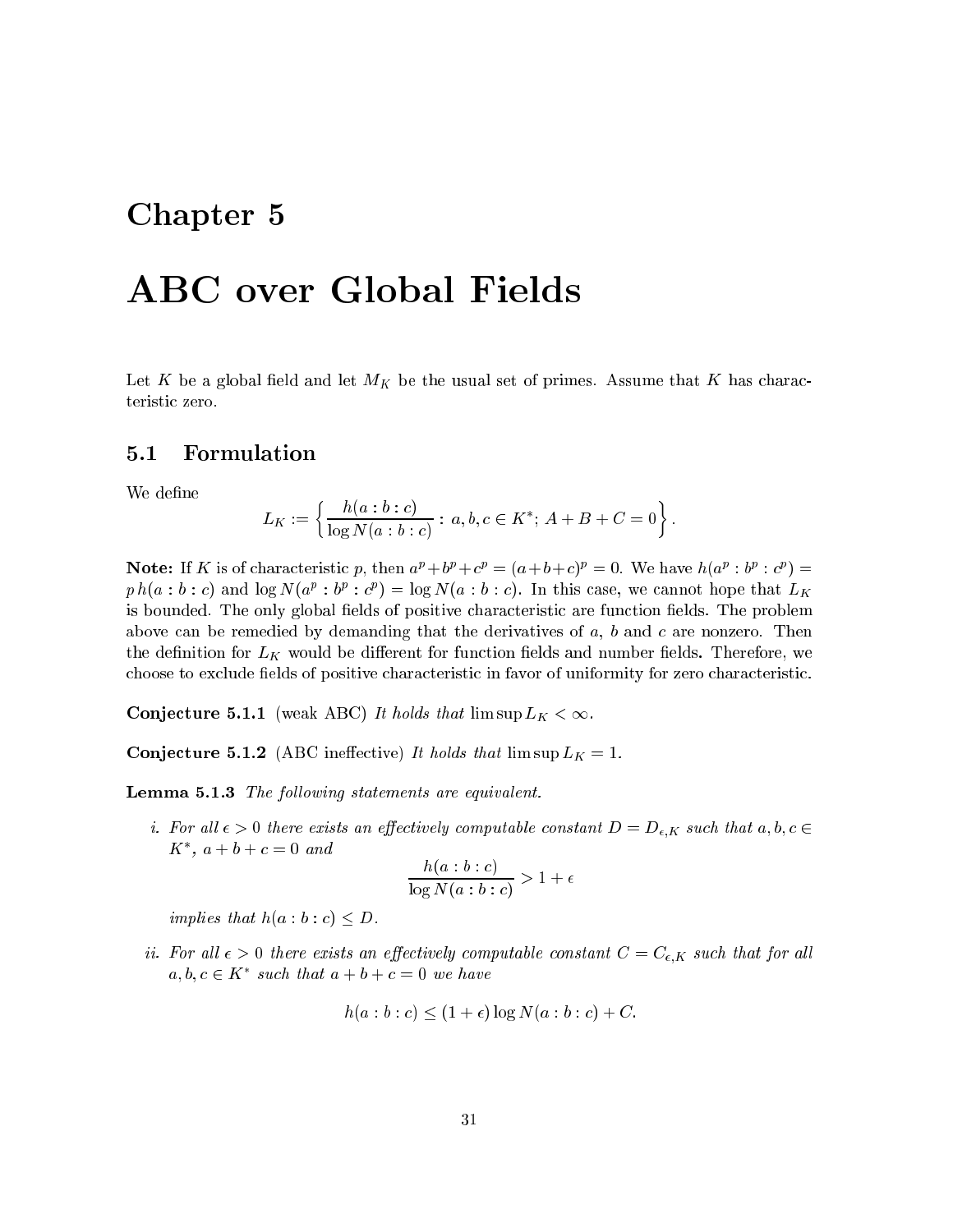### Proof:

- $i. \Rightarrow ii.$  If  $h(a : b : c) > D$ , then the implication is obvious. In the other case, we have  $D \geq h(a : b : c)$ . Since  $\log N(a : b : c)$  is effectively bounded below for  $(a : b : c)$  that have a discrete prime in their support, the implication follows.
- $i. \Leftarrow i.$  Take C such that  $h(a : b : c) \leq (1 + \frac{1}{2}\epsilon) \log N(a : b : c) + C.$  If  $\frac{1}{\log N(a:b:c)} > 1 + \epsilon,$ then  $1 + \frac{1}{2}\epsilon \leq (1 + \frac{1}{2}\epsilon) \log N + C$ . Then we have  $\log N(a : b : c) \leq 2\frac{1}{\epsilon}$ . This puts an effective bound on  $h(a : b : c) \leq (1 + \frac{1}{2}\epsilon)N + C$ .

Conjecture 5.1.4 (ABC effective) The statements in Lemma 5.1.3 are true.

R.C. Mason has proved in  $[Mas84]$  that conjecture 5.1.4 holds if K is a function field. He even proved it under appropriate restrictions if  $K$  is of positive characteristic.

**Theorem 5.1.5** (Mason) Let K be a function field of genus g and let  $f_1, f_2, f_3 \in K$  be functions, not all constant, such that  $f_1 + f_2 = f_3$ . Then

$$
h(f_1 : f_2) \leq \# \text{Supp}(f_1 : f_2 : f_3) + 2g - 2
$$

**Proof:** See [Mas84] Chapter 1, §3, Lemma 2.

Since in case of function fields we can assume  $\log \mathfrak{N} P \ge 1$  for all  $P \in M_K$ , it follows that  $\log N(f_1 : f_2 : f_3) \geq \# \text{Supp}(f_1 : f_2 : f_3)$ . Since  $(f_1 : f_2) \mapsto (f_1 : f_2 : f_1 + f_2)$  is a linear morphism, we have by 4.1.3 that  $h(f_1 : f_2 : f_3) = h(f_1 : f_2) + C_2$  for some explicit constant  $C_2$ . Thus, statement *ii.* of Lemma 5.1.3 follows.

# 5.2 ABC implies Mordell

Mordell conjectured the following theorem, that was proved by Faltings.

**Theorem 5.2.1** (Faltings) Let V be a curve of genus g over a number field K. If  $g \geq 2$  then  $V$  only has finitely many  $K$ -rational points.

This is a very important result. For example, it proves ineffective Fermat, since it can be proved that the genus of the curve described by  $A^+ + I^- = Z^-$  is at least 2 for  $n \geq 4$ . This section shows that it is not a coincidence that also the ABC-conjecture implies Fermat by showing that ABC implies Theorem 5.2.1. The proof described here is a more detailed version of the one N.D. Elkies wrote in [Elk91].

Let  $\phi_0 = (-X : 1 : X - 1)$  be the linear map that maps every  $\alpha \in K \setminus \{0, 1\}$  onto an ABC-example.

Let V be a curve of genus g over a number field K. If we can find a function  $f$  on V such that  $\# f$   $\rightarrow$  ({0, 1,  $\infty$ })  $\leq$  deg f for curves with  $g \geq 2$  and if we can prove the inequality

$$
\log N(\phi_0(f(x))) \le (1+\epsilon) \frac{\# f^{-1}(\{0\}) + \# f^{-1}(\{1\}) + \# f^{-1}(\{\infty\})}{\deg f} h(\phi_0(f(x))) + C_{\epsilon}
$$

for every  $\epsilon > 0$  then it would follow that ABC implies Theorem 5.2.1.

We factor  $N(\phi_0(\alpha))$  into

$$
N(\phi_0(\alpha)) = N_0(\alpha)N_1(\alpha)N_\infty(\alpha),
$$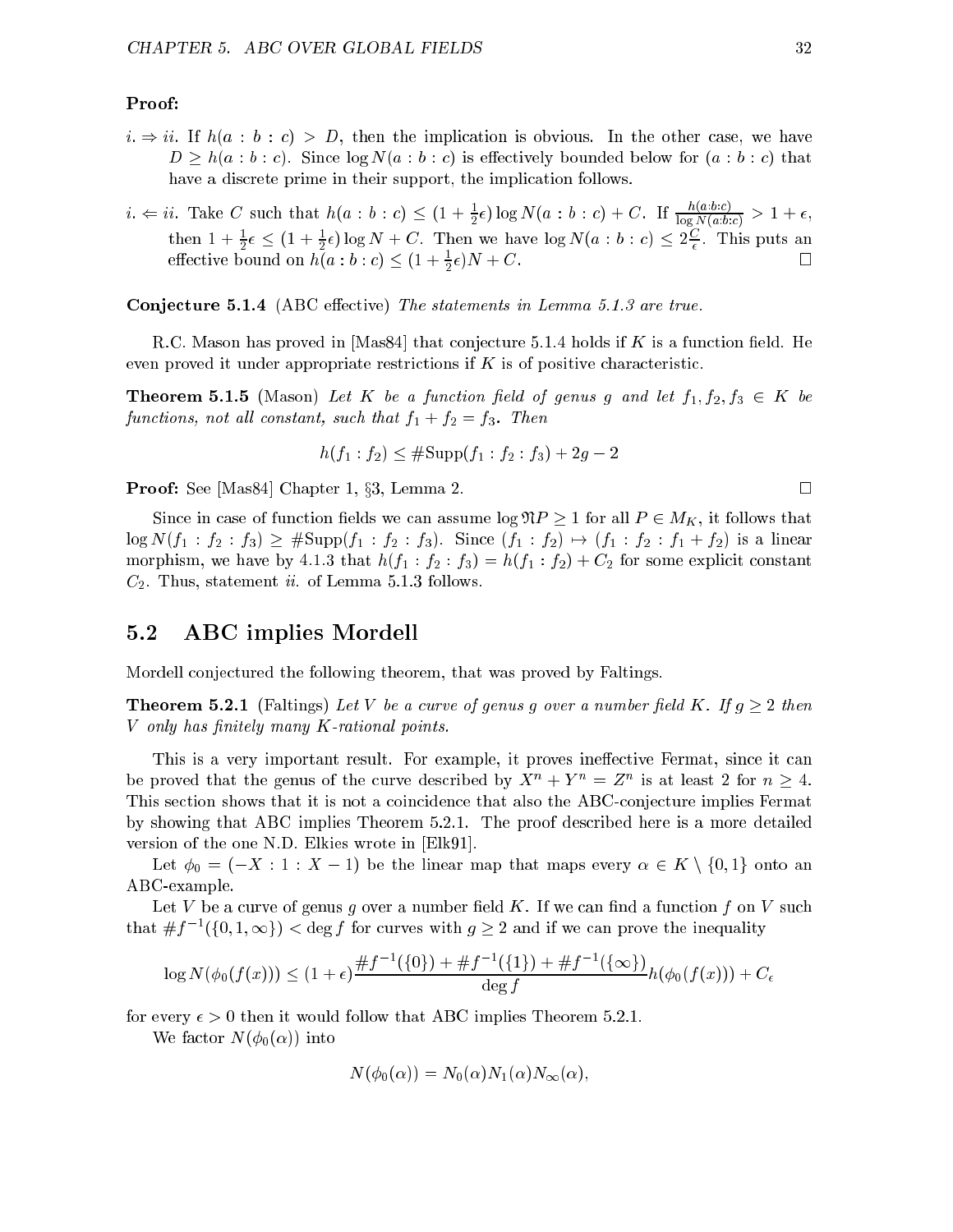where

$$
N_0(\alpha) = \prod_{P \in M_K: |\alpha|_P < 1} \mathfrak{N}P,
$$
  
\n
$$
N_1(\alpha) = N_0(\alpha - 1) \text{ and }
$$
  
\n
$$
N_\infty(\alpha) = N_0(\frac{1}{\alpha}).
$$

**Proposition 5.2.2** (Elkies) Let V be a curve over K and let  $f \in K(V)$  be a rational function on V. Then for every  $\epsilon > 0$  there exists an effectively computable constant  $C_{\epsilon}$  such that for all  $x \in V_K \setminus J$  ({0}) we have

$$
\log N_0(f(x)) \le (1+\epsilon)\frac{\deg f - b_f(0)}{\deg f}h(f(x)) + C_{\epsilon}.
$$

Proof: Although we only need the proposition for curves of high genus, it is instructive to see the proof for rational curves. Therefore, first assume V has genus 0. Then  $h(f(x)) =$  $\deg(J) n(x) + C_1$ . Write  $J(\frac{\pi}{n})$  $\frac{x}{G(x,y)}$  and factor F over K as  $F = w \prod_k F_k$  with  $w \in K^*$  and Fk irreducible polynomials over <sup>K</sup> of degrees dk. Without loss of generality, we can assume that the coefficients of  $G$  are  $K$ -integers.

Take  $z \in K$ . We can write  $z = \frac{w}{y}$  with x, y K-integers. Therefore, the primes where  $\frac{1}{G(x,y)}$ is a local integer and not a local unit form a subset of the places where  $F(x, y)$  is. It follows that

$$
\log N_0(f(\frac{x}{y})) = \log N_0(\frac{F(x,y)}{G(x,y)}) \le \log N_0(F(x,y)) = \sum_{k} \log N_0(F_k(x,y))
$$
  

$$
\le \sum_{k} h(F_k(x,y)) + C_1 \le \sum_{k} d_k h(x:y) + C_1.
$$

Since we have that  $\deg f = \sum_k m_k d_k$ ,  $b_f(0) = \sum_k (m_k - 1)$  and  $h(x : y) = \frac{1}{\deg f} h(f(\frac{x}{y}))$  $y \rightarrow$   $z$ , the proposition follows with  $C_{\epsilon}$  independent of  $\epsilon$ .

Now assume V has genus g. Define  $\mathfrak{d} := (f)_0$  and write  $\mathfrak{d} = \sum_k m_k \mathfrak{p}_k$ , where the  $\mathfrak{p}_k$  are prime rational divisors over K of degrees  $d_k$ . We have  $\deg f = \sum_k m_k d_k = \deg \mathfrak{d}$ . Since we are working over a number field, field extensions are separable and thus no points in  $\mathfrak{p}_k$  occur with higher multiplicity than one. Therefore, any multiple zeros of  $f$  must be due to repeated irreducible factors. That means we have  $b_f(0) = \deg f - \sum_k d_k$ . By Proposition 4.2.2 we have

$$
h(f(x)) = h_{\mathfrak{d}}(x) + C_1 = \sum_{k} m_k h_{\mathfrak{p}_k}(x) + C_1,
$$

where  $C_1$  is effective after explicit choice of the morphism that defines  $h_{\mathfrak{d}}$ . Write  $\mathfrak{d}' = \sum_k \mathfrak{p}_k$ . We can express the ramification above 0 as  $\theta_f(0) = \deg \theta - \deg \theta$ .

We assume that we are working over a large enough field K such that all  $\mathfrak{p}_k$  can be written as the difference of divisors  $\mathfrak{d}_{k,1}$ ,  $\mathfrak{d}_{k,2}$  for which the vector spaces  $L(\mathfrak{d}_{k,1})$  and  $L(\mathfrak{d}_{k,2})$  have bases that are defined over  $K$ .

The following argument was pointed out by J.H. Evertse. If P contributes to  $\log N_0(f(x))$ , then  $|J(x)|_P < 1$ , or equivalently  $|\overline{\tau}(x)|_P > 1$ . Since  $\overline{\tau} \in L(0)$ , we have that  $\lambda_0(x, P) \ge$ f  $log \mathfrak{N}P$ . Since

$$
\lambda_{\mathfrak{d}}(x,P) = \sum_{k} m_{k} \lambda_{\mathfrak{p}_{k}}(x,P) + \gamma(P),
$$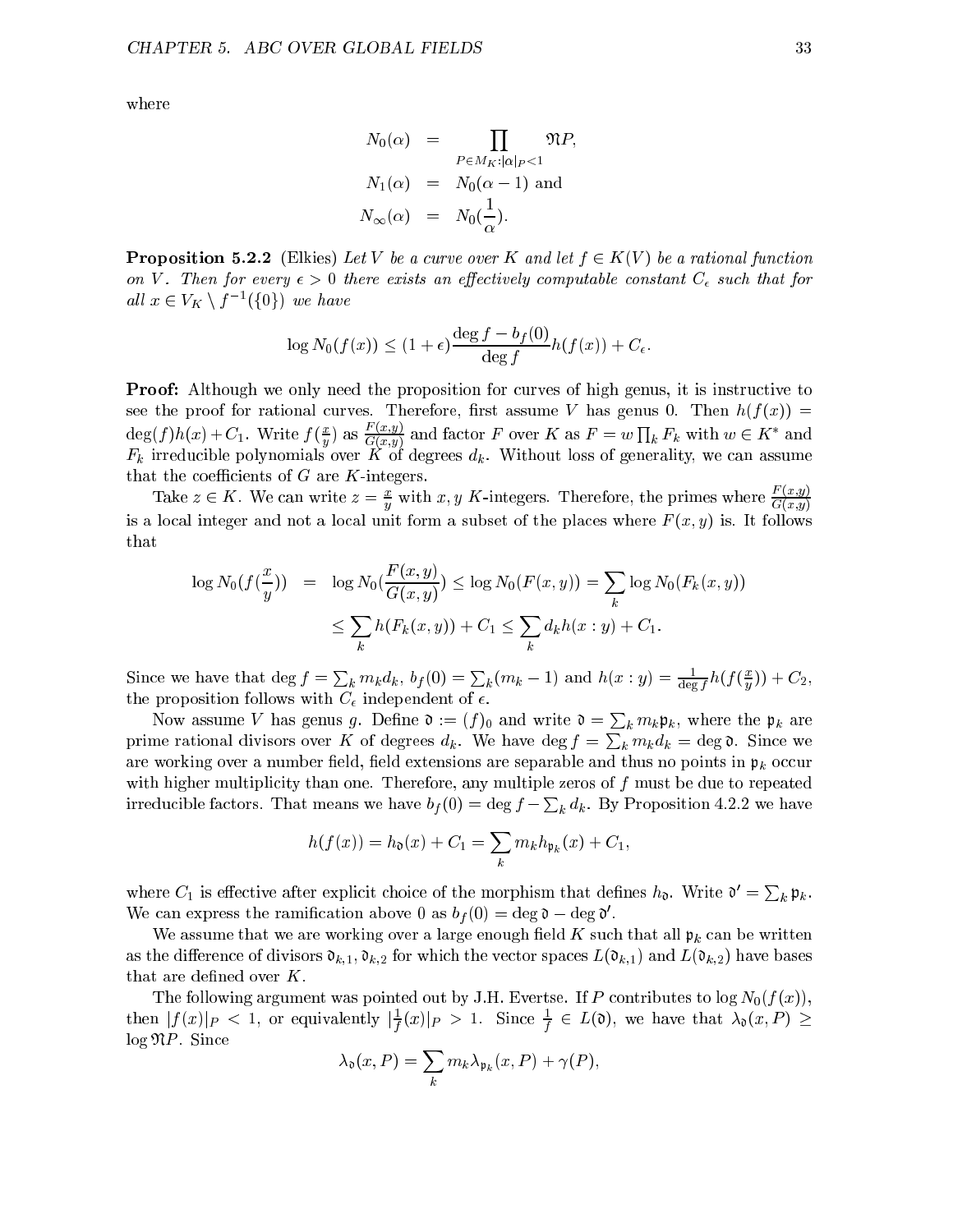there exists a k such that  $\lambda_{\mathfrak{p}_k} (x, P) \geq \log \mathfrak{N}P$ . We have that  $\lambda_{\mathfrak{p}_k} (x, P) \geq -\gamma_k(P)$  because  $\mathfrak{p}_k$ is a positive divisor. Therefore, we have

$$
\sum_{k} \lambda_{\mathfrak{p}_k}(x, P) \ge \log \mathfrak{N}P - \sum_{k} \gamma_k(P) \quad \text{for } P : |f(x)|_P < 1 \text{ and}
$$

$$
\sum_{k} \lambda_{\mathfrak{p}_k}(x, P) \ge -\sum_{k} \gamma_k(P) \quad \text{for } P : |f(x)|_P \ge 1.
$$

If we sum over all  $P \in M_K$ , we get

$$
h_{\mathfrak{d}'}(x) = \sum_{p \in M_K} \lambda_{\mathfrak{d}'}(x,P) \ge \sum_{P: |f(x)|_P < 1} \log \mathfrak{N}P - \sum_{P \in M_K} \gamma_k(P) = N_0(f(x)) - C_2.
$$

By Theorem 4.2.1 we have

$$
h_{\mathfrak{d}'} \leq \frac{\deg \mathfrak{d}'}{\deg \mathfrak{d}} (1+\epsilon) h_{\mathfrak{d}}(x) + C_{3,\epsilon}.
$$

Combining these results then gives

$$
\log N_0(f(x)) \le (1+\epsilon)\frac{\deg f - b_f(0)}{\deg f}h(f(x)) + C_{\epsilon}.
$$

**Theorem 5.2.3** (Elkies) Effective and ineffective versions of the ABC-conjecture imply respective versions of Theorem 5.2.1.

**Proof:** Suppose we have a curve V over a number field K of genus  $g \geq 2$  with infinitely many K-rational points. Theorem 3.4.2 ensures the existence of a rational function  $f$  on that curve that is unramified outside  $\{0,1,\infty\}$ . Since extending K would only increase the number of K-rational points on V, we can safely assume that  $f \in K(V)$ . By Theorem 3.4.1 we have

$$
b_f(0) + b_f(1) + b_f(\infty) = 2 \deg f + 2g - 2.
$$

By Proposition 5.2.2 and the fact that  $h(T(x)) = h(\frac{1}{T})$  $f(x-y) = f(x-y)+f(y) - f(x)$  $O(1)$  with the  $O(1)$  functions effectively bounded, we have

$$
\log N(\phi_0(f(x))) = \log N_0(f(x)) + \log N_1(f(x)) + \log N_{\infty}(f(x))
$$
  
 
$$
\leq (1 + \epsilon) \frac{3 \deg f - b_f(0) - b_f(1) - b_f(\infty)}{\deg f} h(\phi_0(f(x))) + C_{\epsilon}.
$$

For brevity, write  $h := h(\phi_0(f(x)))$  and  $lN := \log N(\phi_0(f(x)))$ . We have

$$
\frac{h}{lN} \ge \frac{1}{1+\epsilon} \frac{\deg f}{\deg f - 2g + 2} \left(1 - \frac{C_{\epsilon}}{lN}\right).
$$

Pick a  $\delta > 0$ . Choose  $\epsilon$  such that we have

$$
\frac{h}{lN} > (1+\delta)\left(1 - \frac{C_{\epsilon}}{lN}\right).
$$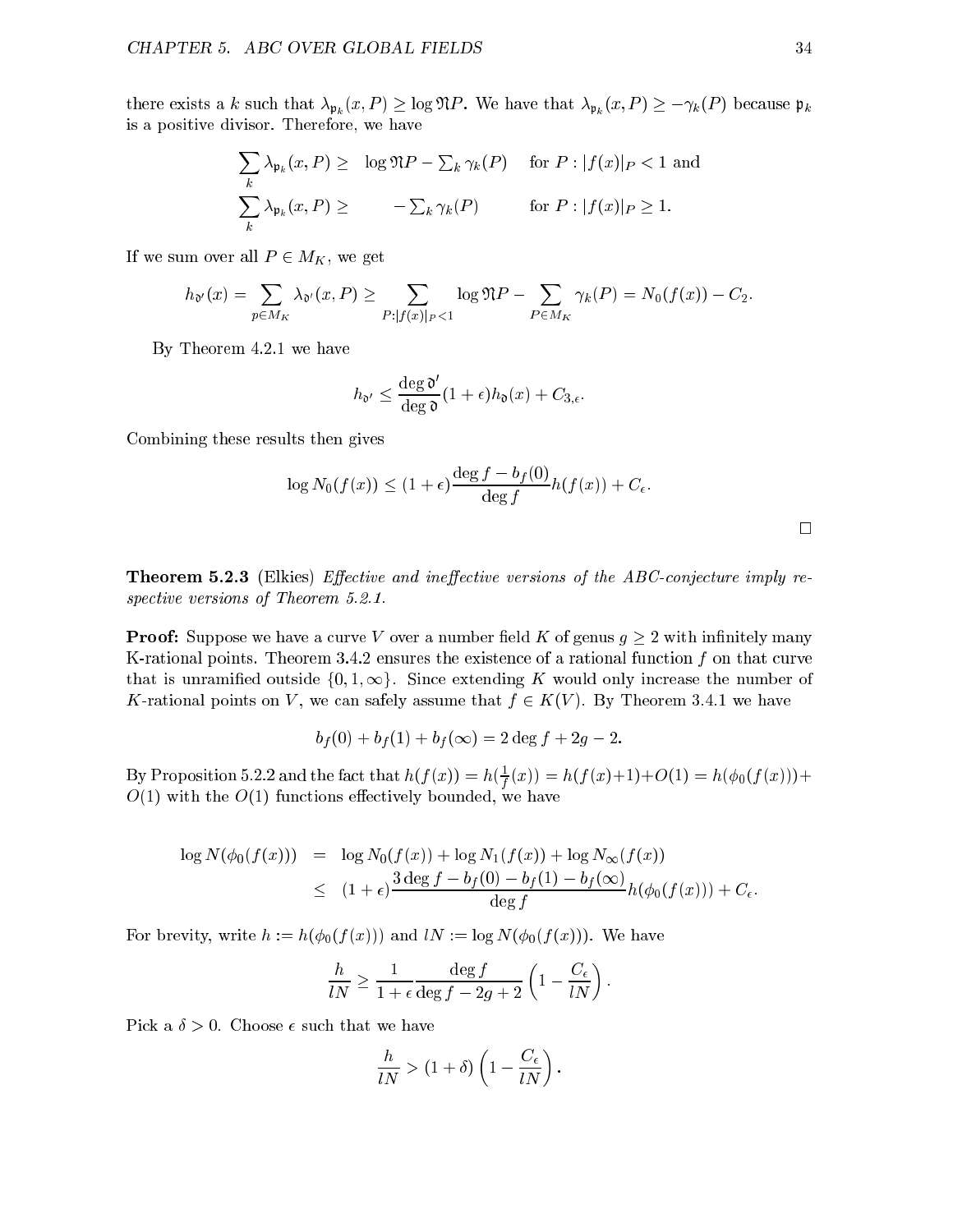By the ABC-conjecture, we have a D (effective or ineffective) such that if  $h > D$ , then  $\overline{lN} \geq 1 + \frac{1}{2}$ o. Inen

$$
1+\frac{1}{2}\delta > (1+\delta)\left(1-\frac{C_\epsilon}{lN}\right),
$$

which puts an effective bound on lN and thereby on  $h > D$ . If D is ineffective, then we do not get an effective bound on  $h$ .

We see that for  $x \in V_K$  we have that  $h(\phi_0(f(x)))$  is bounded. By 4.1.4, we have that  $\phi_0(f(V_K))$  is finite. Since  $\phi_0 \circ f$  is a nonconstant rational map from a curve, this implies that  $V_K$  itself is finite.

No effective version of Theorem 5.2.1 exists yet.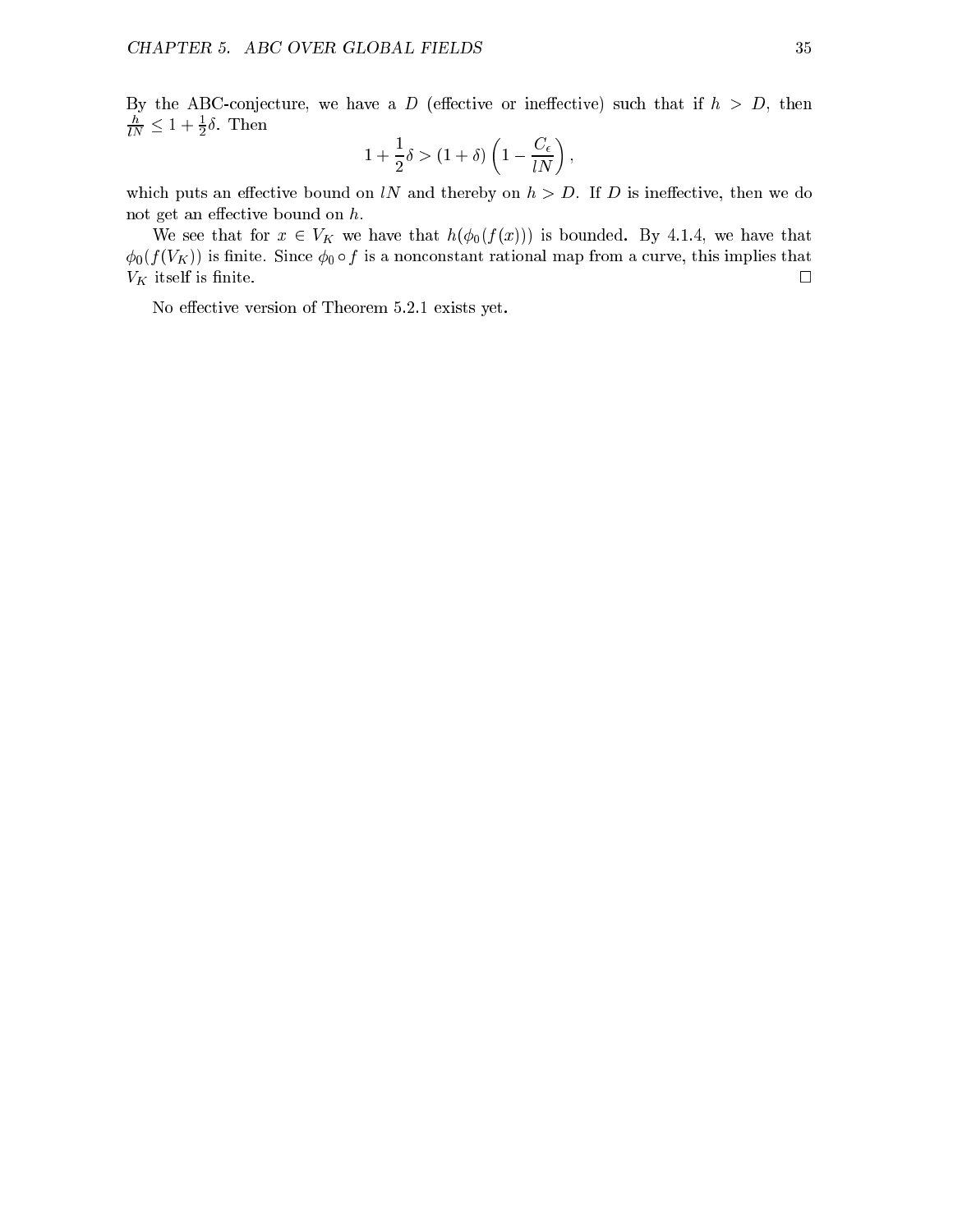# Chapter 6

# N-conjecture

In this section we will generalize the ABC-conjecture to more variables. Let  $K$  be a global field of characteristic 0 and let  $M_K$  be the usual set of primes.

# 6.1 Divisibility

We return to the ABC-conjecture over  $\mathbb Z$  for now. There we demand that  $gcd(A, B, C) = 1$ for obvious reasons. We then conjecture that

$$
\frac{\log \max(|A|,|B|,|C|)}{\log R(ABC)}
$$

is bounded for  $A + B = C$ . The divisibility demand in this case is equivalent with demanding that A, B and C are pairwise coprime. This is not so for more than three variables.

We could assume that all terms are pairwise coprime, but that would exclude examples like  $125 - 90 - 27 - 8 = 0$ , which seem perfectly valid. On the other hand we could just assume that there is no factor in common to all terms. Then we wouldn't exclude examples like

$$
11^{\lambda}(2+3-5) + 13^{\mu}(7+2-9) = 0 \ (\lambda, \mu \in \mathbb{N})
$$

which would be counterexamples to all conceivable generalizations of the ABC-conjecture.

The minimal demand to exclude that type of example is that vanishing subsums may not have terms that have any factor in common. That means that if  $x_1, \ldots, x_n \in \mathbb{Z}$  is a good example for the n-conjecture over Z, then  $\sum_{i=1}^{n} x_i = 0$  and for every subset  $I \subseteq \{1, \ldots, n\}$ such that  $\sum_{i \in I} x_i = 0$ , it holds that  $\gcd_{i \in I} (x_i) = 1$ .

If a proper subsum for  $x_1, \ldots, x_n$  does vanish, then so does the complementary sum, consisting of all terms not included in the subsum. That means that that particular example is in fact the sum of an m-example and an  $(n-m)$ -example. We can then use the m-conjecture and the  $(n - m)$ -conjecture to get information about the structure of this example.

Therefore, we will consider such examples degenerate and we formulate the n-conjecture for nondegenerate examples. That means that we will assume that no proper subsum vanishes. Divisibility demands then become simply that no factors divide all terms. Put more generally, it means that examples can be considered to be projective points, meaning that scalar multiplication doesn't really change the example. The next section will make all of this precise.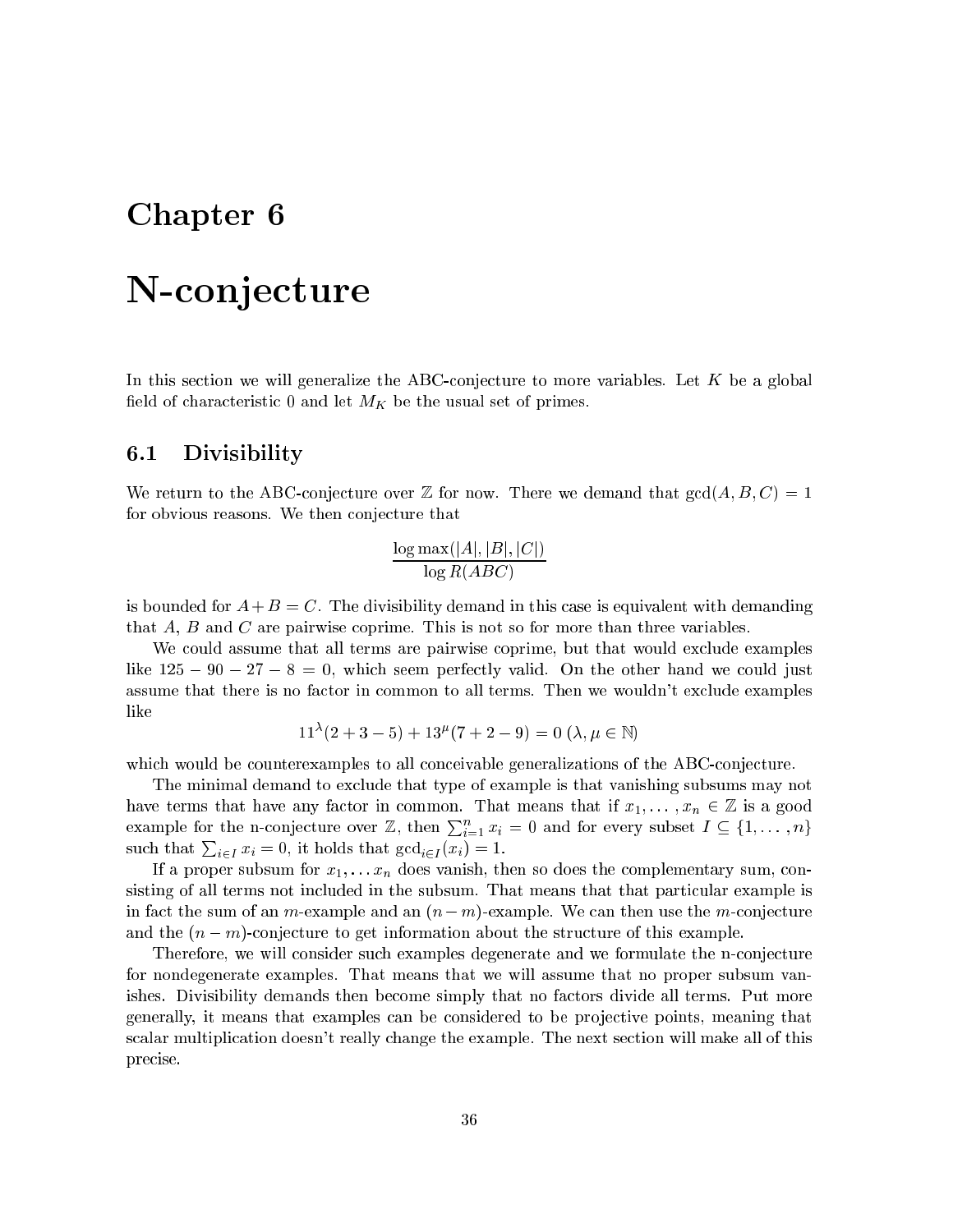### 6.2 Formulation

It is most convenient to formulate the n-conjecture in terms of height and norm of projective points. The set of nondegenerate examples is then naturally described in terms of hyperplanes.

Let  $K$  be a global field of characteristic zero. We define

$$
W_{K,I}^n := \left\{ (x_1 : \ldots : x_n) \in \mathbb{P}_{K}^{n-1} : \sum_{i \in I} x_i = 0 \right\} \text{ for } I \subset \{1, \ldots, n\}.
$$

For convenience we write

$$
V_K^n := W_{K,\{1,\ldots,n\}}^n \text{ , } W_K^n := \bigcup_{\emptyset \subsetneq I \subsetneq \{1,\ldots,n\}} W_{K,I}^n
$$

The set  $V_K^{\perp} \setminus W_K^{\perp}$  is called the set of nondegenerate n-examples. Note that if K is a number field, every nondegenerate n-example has a representative  $(x_1, \ldots, x_n)$  with  $\sum_{i=1}^n x_i = 0$ , no proper subsum vanishes, all  $x_i$  are K-integers and  $gcd((x_1), \ldots, (x_n)) = (1)$ .

We define

$$
L_{n,K} := \left\{ \frac{h(x_1:\ldots:x_n)}{\log N(x_1:\ldots:x_n)} : (x_1:\ldots:x_n) \in V_K^n \setminus W_K^n \right\}.
$$

Note that the above quotient is not defined if  $|x_1|_P = \ldots = |x_n|_P$  at all primes  $P \in M_K$ . The logarithmic height of such points equals zero as well. We tacitly exclude these points.

**Conjecture 6.2.1** (weak n-conjecture) It holds that  $\limsup L_{n,K} < \infty$ .

If  $n = 3$  this is the weak ABC-conjecture over K. In this case it is convenient to note that

$$
V_K^3 = \mathbb{P}_K^1 = K \cup \{\infty\}.
$$

It follows that

$$
V_K^3 \setminus W_K^3 = \mathbb{P}^1_K \setminus \{0, 1, \infty\} = K \setminus \{0, 1\}
$$

by the parametrization  $x \mapsto (-x : -1 : x + 1)$ .

Similar to the ABC-conjecture, if  $K$  is a function field, this is not a conjecture anymore. Brownawell and Masser have proved it in [BM86].

**Theorem 6.2.2** (Brownawell, Masser) Let  $K$  be a function field. Then

$$
h(x_1: \ldots: x_n) \leq \frac{1}{2}(n-1)(n-2) \left(\#\text{Supp}(x_1: \ldots: x_n) + \max(2g-2,0)\right)
$$

# 6.3 Nondegenerate Embeddings

Let K be a number field. We shall show a connection between the n-conjecture over K and the n-conjecture over  $K(X)$ . In fact, it turns out that the first implies the latter. Technically this is of little value since the latter is proved while the first is not. However, the connection is a quantitative one, so any lower bound in the function field case gives rise to a similar one for K.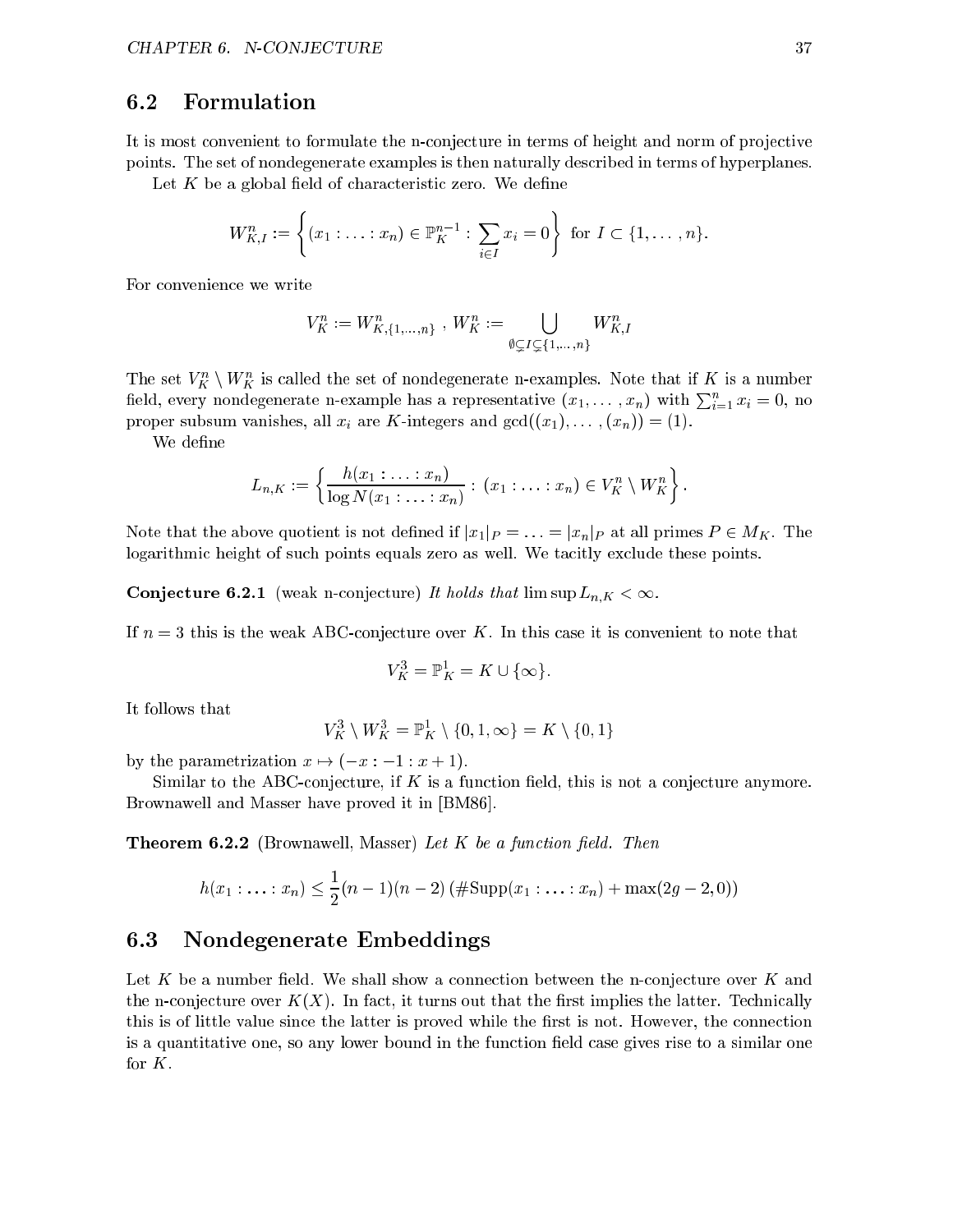Let  $(f_1 : \ldots : f_n)$  be a nondegenerate n-example over  $K(X)$ . Since the n-conjecture is trivial if all  $f_i$  are constant or equal, we assume this is not the case. That means

$$
\phi = (f_1 : \ldots : f_n) : \mathbb{P}^1_K \longrightarrow \mathbb{P}^{n-1}_K
$$
  

$$
x \longmapsto (f_1(x) : \ldots : f_n(x))
$$

is nonconstant and, in particular,  $\varphi \neq (0: \ldots: 0)$ . Thus  $\varphi$  is a morphism. Since  $\varphi \in V_{\nu'(\mathbf{v})},$  $\sim$ it follows that  $\varphi(x) \in V_K^{\times}$  for all  $x \in \mathbb{F}_K^{\times}$ . Similarly,  $\varphi \notin W_{K(X)}^{\times}$  implies that there are  $x \in \mathbb{F}_K^{\times}$ such that  $\varphi(x) \notin W_K$ . Because  $\varphi(\mathbb{F}_K^r)$  is a curve, we can conclude that  $\varphi(\mathbb{F}_K^r) \cap W_K^r$  is a influe set. We call  $\varphi$  a nondegenerate embedding of  $\mathbb{F}_K^{\times}$  into the set of n-examples, since all but finitely many points are mapped to nondegenerate n-examples. Every nondegenerate n-example over  $K(X)$  thus gives rise to a nondegenerate embedding.

We choose coordinates such that  $\mathbb{F}_K = \mathbf{A} \cup \{\infty\}$ . Without loss of generality we can assume that all  $f_i$  are polynomials. We write  $f_i$  with K-integer coefficients. Since any common factors can be divided out, we can assume that  $gcd(f_1, \ldots, f_n) = 1$  and thus we can write

$$
f_i = a_i g_1^{e_{i,1}} \cdots g_t^{e_{i,t}}
$$

where  $g_1, \ldots, g_t$  are distinct irreducible polynomials over K with K-integer coefficients such that for every j there are  $i_1, i_2$  such that  $e_{i_1,j} = 0$  and  $e_{i_2,j} \neq 0$ . Naturally, all  $e_{i,j} \geq 0$ . We define

$$
\psi:=\prod_{j=1}^t g_j.
$$

**Lemma 6.3.1** Let  $\psi$  and  $\phi$  be defined as above. Then

$$
\log N\phi = \deg \psi \text{ or } \log N\phi = \deg \psi + 1.
$$

Proof: We have

$$
Supp(\psi : 1) = \{\infty\} \cup \{g_j\}_{j=1}^t.
$$

and

$$
\text{Supp}\phi = \{g_j\}_{j=1}^t \text{ or } \text{Supp}\phi = \{\infty\} \cup \{g_j\}_{j=1}^t
$$

according to whether the  $f_i$  are of equal degree or not. Since  $\log \mathfrak{N} \infty = 1$  it follows that  $\log N\phi = \log N(\psi : 1)$  or  $\log N\phi = \log N(\psi : 1) - 1$ . The lemma follows by noting that  $\log N(\psi : 1) = 1 + \sum_{i=1}^t \deg g_i = \deg \psi + 1.$  $\Box$ 

In the following lemmas the norm and height are the ones defined on  $K$ , not on  $K(X)$ .

**Lemma 6.3.2** Let  $\psi$  and  $\phi$  be defined as above. Then

$$
\log N\phi(x) \le \log N\psi(x) + O(1)
$$

for all  $x \in K$ .

**Proof:** We claim that there is a finite subset E of  $M_K$  such that for all  $P \in M_K \setminus E$ , we have that  $|f_i(x)|_P = |a_i g_1^{r_i}(x) \cdots g_t^{r_i}(x)|_P \neq 1$  implies that  $|\psi(x)|_P \neq 1$ . It then follows that  $\text{Supp}\phi(x) \subseteq \text{Supp}\psi(x) \cup E$ , because if  $P \in \text{Supp}\phi(x)$  then there exist  $i_1, i_2$  such that  $|f_{i_1}(x)|_P \neq |f_{i_2}(x)|_P$ , thus there is an i such that  $|f_i(x)|_P \neq 1$ . Using the claim it follows that

$$
\log N\phi(x) \le \log N\psi(x) + \sum_{P \in E} \log \mathfrak{N}P
$$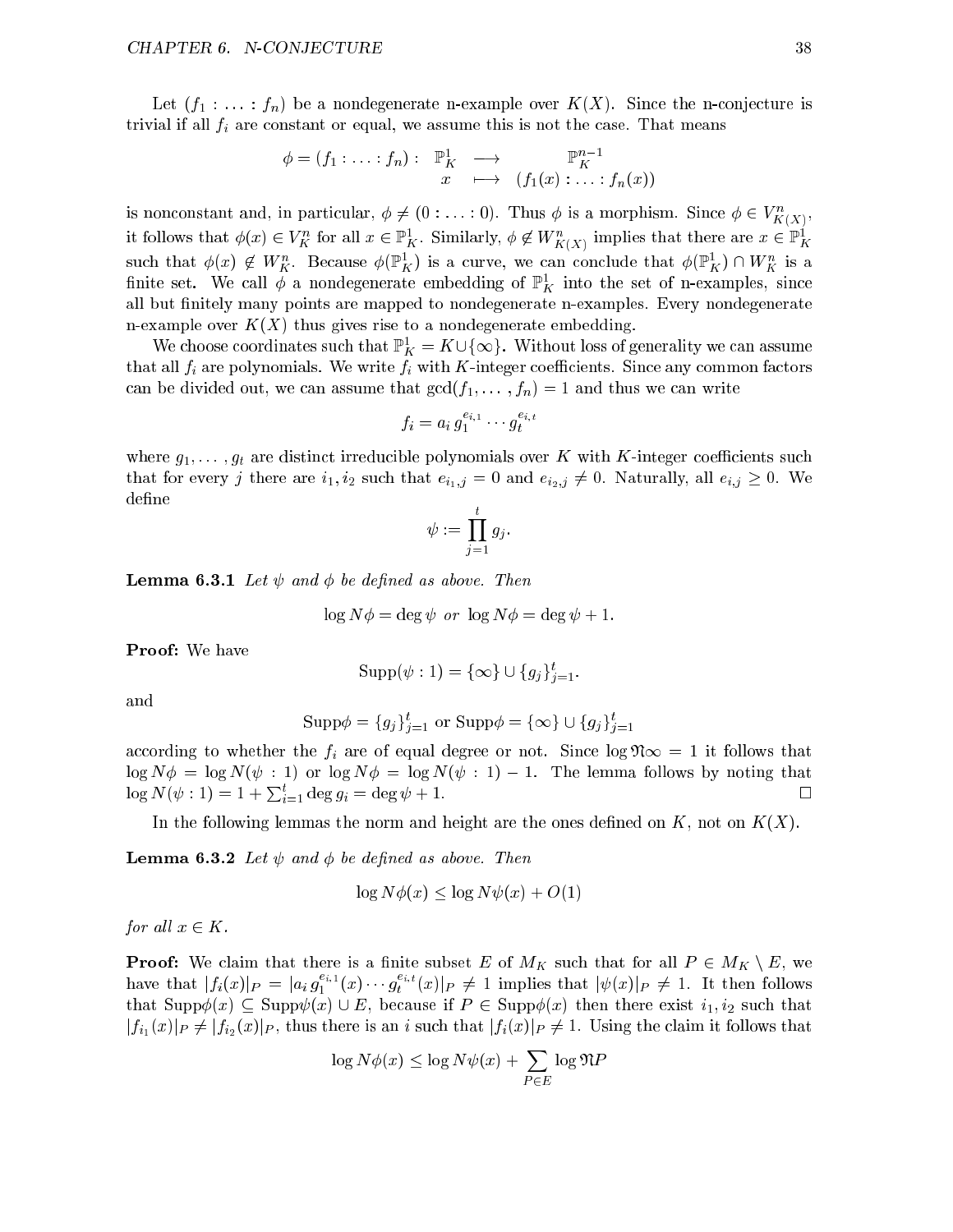where the last term is a fixed, and in fact effectively computable, constant.

It remains to prove the claim. Define  $P \in E$  if  $|a_i|_P \neq 1$  for some  $i \in \{1, \ldots, n\}$  or if  $|p|_P \neq 1$  for p the coefficient of the leading term of  $\prod_{i \in J} g_i$  where J is some subset of  $\{1,\ldots,n\}$  or if P is archimedean. Fix any  $P \in M_K \setminus E$  and assume that  $|f_i(x)|_P \neq 1$ . Then  $|g_j(x)|_P \neq 1$  for some j, because  $|a_j|_P \neq 1$  is excluded.

If the claim were not true for P, we would have  $|\psi(x)|_P = \prod_{i=1}^t g_i(x)|_P = 1$ . It then follows that there exist  $j_1, j_2$  such that  $|g_{j_1}(x)|_P < 1$  and  $|g_{j_2}(x)|_P > 1$ . We split the product into

$$
Q_1(X) = \prod_{j:|g_j(x)|_P<1} g_j(X) = p_k X^k + \cdots + p_0
$$

and

$$
Q_2(X) = \prod_{j: |g_j(x)|_P > 1} g_j(X) = q_l X^l + \cdots + q_0
$$

which are nonconstant polynomials of degree k and l. Write  $x = \frac{1}{s}$  with  $r, s \in \mathbb{R}$  integers such that  $|r|_P = 1$  or  $|s|_P = 1$ .

If  $|s|_P = 1$  then, by  $|Q_2(\frac{1}{e})|_P > 1$ , we have

$$
|q_{l}r^{l} + \cdots + q_{0}s^{l}|_{P} > |s|_{P}^{l} = 1
$$

which contradicts the fact that  $s(Q_2(\frac{1}{\epsilon}))$  is a K-integer.

If  $|s|_P \neq 1$  then  $|r|_P = 1$ . By  $|Q_1(\frac{1}{s})|_P < 1$  we have

$$
|p_k r^k + s(p_{k-1} r^{k-1} + \dots + p_0 s^{k-1})|_P < |s|_P^k < 1,
$$

thus

$$
|p_k r^k|_P \leq \max(|p_k r^k + s(p_{k-1} r^{k-1} + \dots + p_0 s^{k-1})|_P), |s(p_{k-1} r^{k-1} + \dots + p_0 s^{k-1})|_P < 1
$$

which contradicts the fact that  $|p_k|_P = 1$  and  $|r|_P = 1$ .

**Lemma 6.3.3** Let  $\psi(X) \in K[X]$  be a polynomial with K-integer coefficients. Then

$$
\log N\psi(x) \le h(x) + h(\psi(x))
$$

for all  $x \in K$ .

**Proof:** The key to this proof is the fact that if  $|x|_P \neq 1$  then  $|\log |x|_P| \geq \log \mathfrak{N}P$ . We have

$$
h\psi(x) = \sum_{P: |\psi(x)|_P > 1} \log |\psi(x)|_P = \sum_{P: |\psi(x)|_P < 1} - \log |\psi(x)|_P
$$

because  $\sum_{P \in M_K} \log |\psi(x)|_P = 0$  by PF2. Furthermore

$$
h(x) = \sum_{P : |x|_P > 1} \log |x|_P \ge \sum_{P : |\psi(x)|_P > 1} \log |x|_P
$$

$$
\Box
$$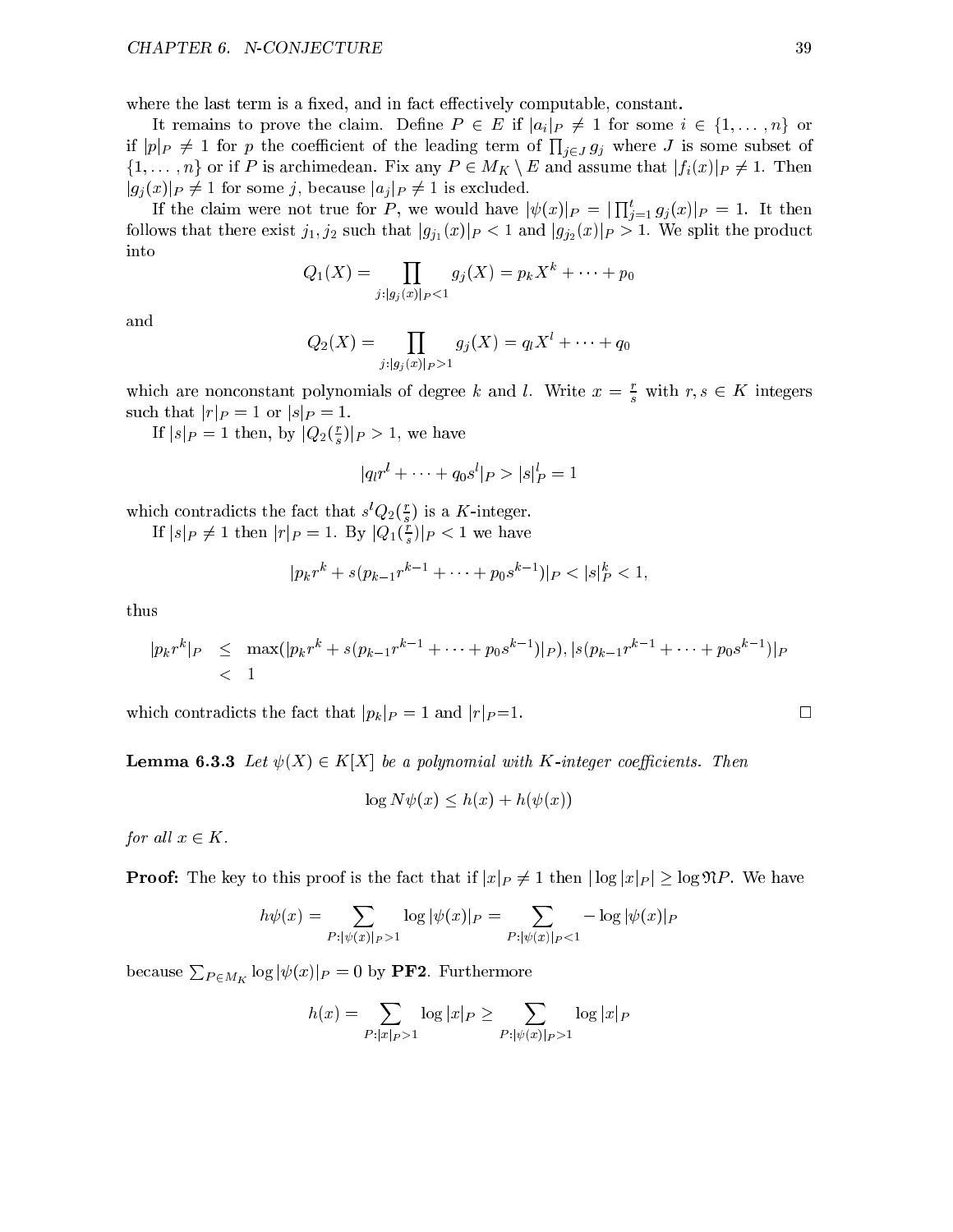because  $|x|_P \le 1$  implies that  $|\psi(x)|_P \le 1$  since  $\psi$  has integer coefficients. Combining this gives us

$$
\log N\psi(x) = \sum_{P: |\psi(x)|_P \neq 1} \log \mathfrak{N}P
$$
  
= 
$$
\sum_{P: |\psi(x)|_P > 1} \log \mathfrak{N}P + \sum_{P: |\psi(x)|_P < 1} \log \mathfrak{N}P
$$
  

$$
\leq h(x) + h\psi(x).
$$

**Theorem 6.3.4** Let K be a number field and let  $\phi$  be a nondegenerate n-example over  $K(X)$ .  $Then \;$ 

$$
\limsup L_{n,K} \ge \frac{h\phi}{\log N\phi + 1}.
$$

**Proof:** By the lemmas and Theorem 4.1.3 we have for every  $x \in K$ 

$$
\frac{h\phi(x)}{\log N\phi(x)} \geq \frac{h\phi(x)}{\log N\psi(x) + O(1)}
$$
\n
$$
\geq \frac{h\phi(x)}{h(x) + h\psi(x) + O(1)}
$$
\n
$$
= \frac{h(x) \deg \phi + O(1)}{(\deg \psi + 1)h(x) + O(1)}
$$
\n
$$
\geq \frac{h(x) \deg \phi + O(1)}{(\log N\phi + 1)h(x) + O(1)}.
$$

By taking a sequence of  $x \in K$  such that  $h(x) \to \infty$  it follows that

$$
\limsup L_{n,K} \ge \frac{h\phi}{\log N\phi + 1}
$$

because of Lemma 4.1.5.  $\Box$ 

**Corollary 6.3.5** Let K be a number field. Then  $\limsup L_{n,K} \geq \limsup L_{n,K(X)}$ .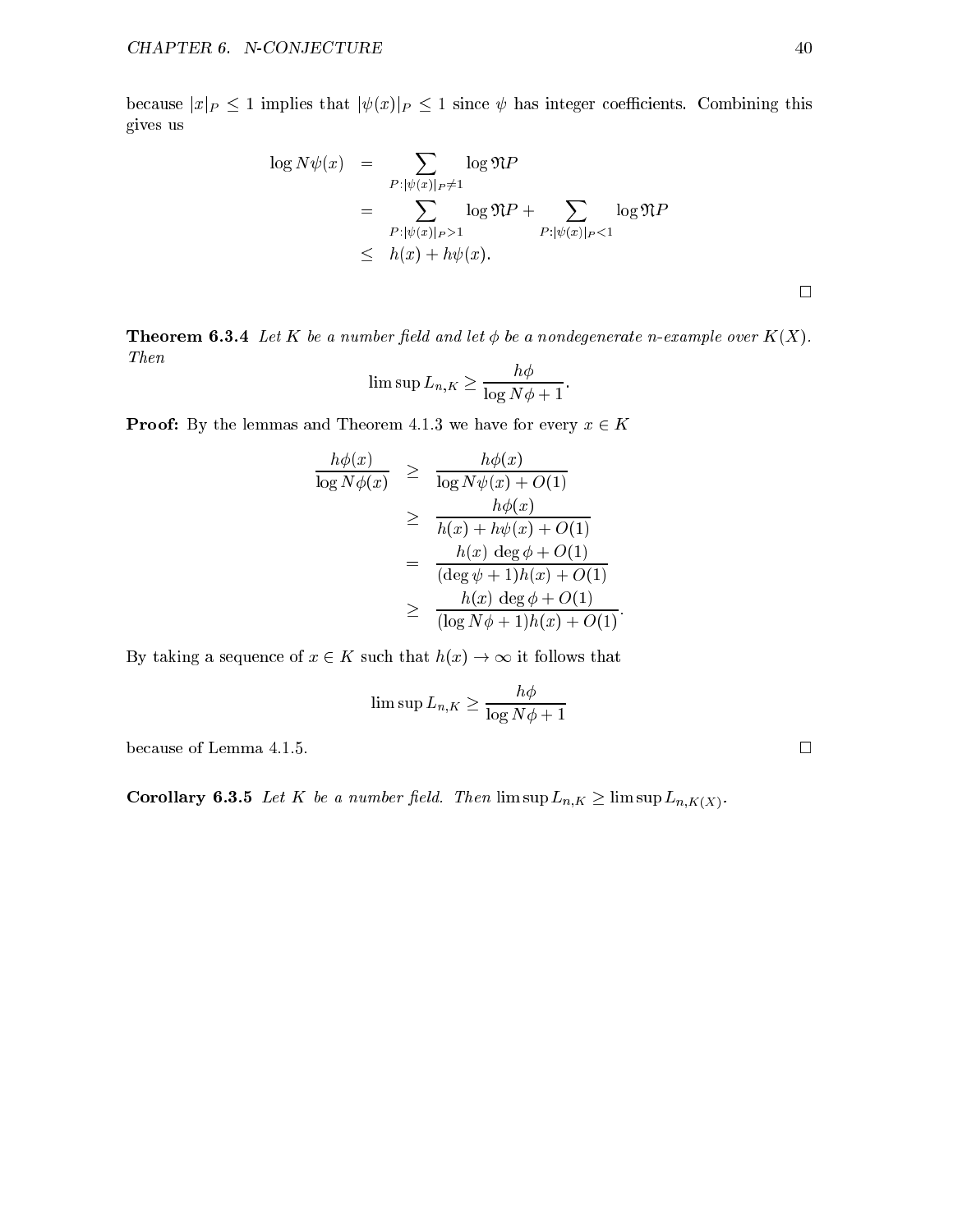# Chapter 7

# Explicit Examples over  $\mathbb{Q}(X)$

In this section we construct explicit examples over the function field  $\mathbb{Q}(X)$ . On one hand this indicates limits to possible improvements on the bound stated in Theorem 6.2.2. On the other hand, every explicit n-example over  $K(X)$  gives a lower bound on lim sup  $L_{n,K}$ .

# 7.1 Motivation and Notation

In Theorem 6.3.4 it is proved that for an explicit n-example  $\phi$  over  $K(X)$ , we have lim sup  $L_{n,K} \geq$  $\frac{1}{\log N}\overline{\phi+1}$ . In a special case, this can be improved.

**Lemma 7.1.1** Let  $\phi$  be a nondegenerate n-example over  $K(X)$ , where K is a number field and Supp $\phi \subseteq \{0, -1, \infty\}$ . Then

$$
\limsup L_{n,K} \ge \deg \phi = h\phi.
$$

**Proof:** By the notation of the previous section,  $\psi(X) = X(X + 1)$ . We define

$$
\phi_0 := (-X : X + 1 : -1).
$$

As proved in Proposition 1.2.3, the sequence  $\{x_i\} = \{-3^2\}$  implies that

$$
\limsup_{x \in K \setminus \{0,1\}} \frac{h(x)}{\log N\psi(x)} = \limsup_{x \in K \setminus \{0,1\}} \frac{h\phi_0(x)}{\log N\phi_0(x)} \ge 1.
$$

Under the assumptions in the lemma we then have

$$
\limsup L_{n,K} \ge \limsup \frac{h\phi(x)}{\log N\psi(x)} = \deg \phi \limsup \frac{h(x)}{\log N\psi(x)} \ge \deg \phi.
$$

 $\Box$ 

We limit ourselves to such  $\phi$ . We write  $\phi(X) = (f_1(X) : \ldots : f_n(X))$  where the  $f_i$  are polynomials satisfying

$$
f_i(X) = a_i X^{k_i} (X+1)^{l_i}.
$$

Since common factors can be divided out, there exist i and j such that  $k_i = 0$ ,  $l_j = 0$  and

$$
d := \deg \phi = \max_{i} \deg f_i = \max_{i} (k_i + l_i).
$$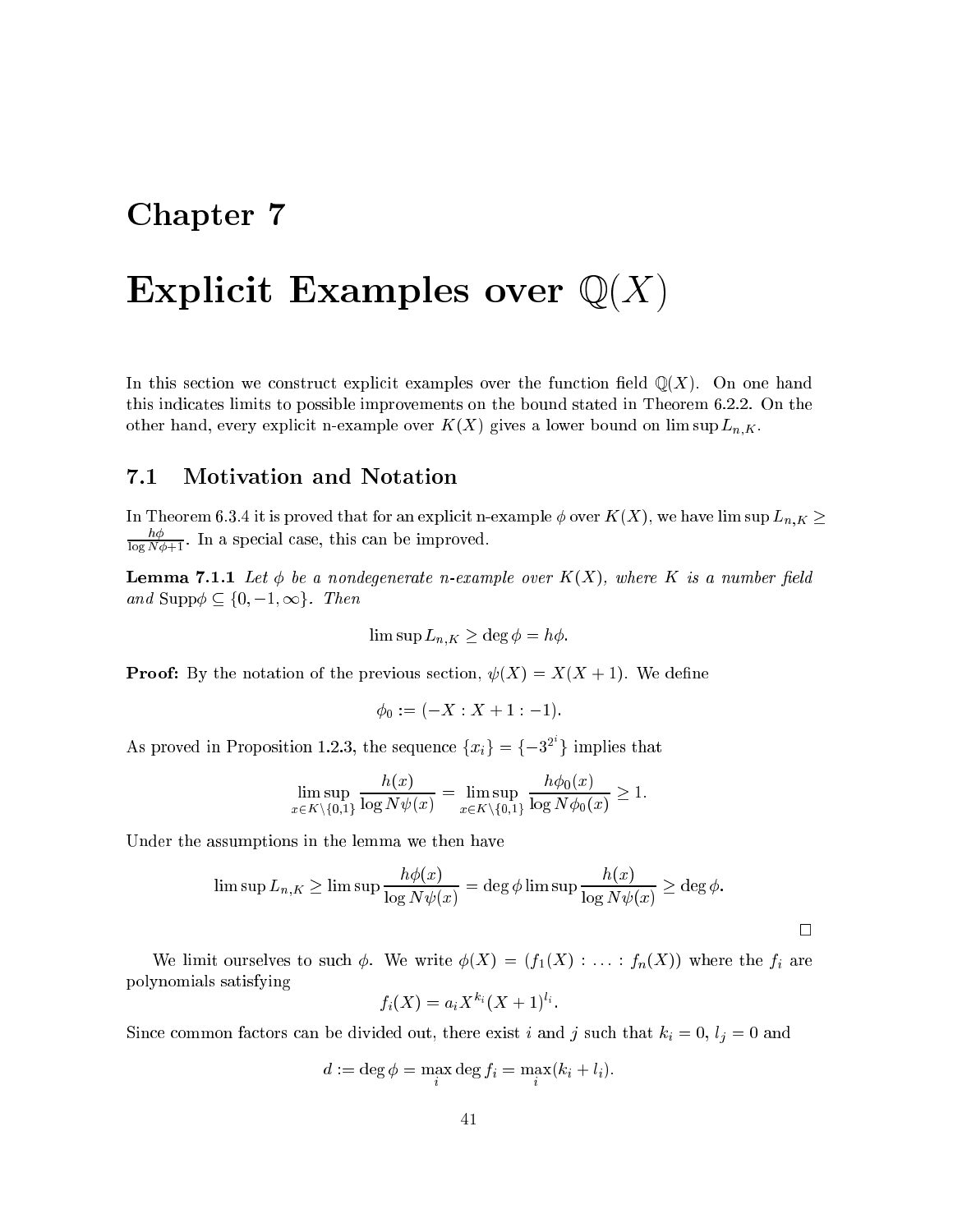Since  $\phi$  is a nondegenerate n-example, we have that  $\sum_{i=1}^{n} f_i(X) = 0$  and that no proper subsum vanishes.

With each  $f_i$  we associate a homogeneous polynomial of degree  $d$  in three variables

$$
\tilde{f}_i(A, B, C) = q_{k_i, l_i} A^{k_i} B^{l_i} C^{d-k_i-l_i}
$$
 where  $q_{k_i, l_i} = (-1)^{d-l_i} a_i$ .

It is easy to check that  $f_i = f_i \circ \varphi_0$ , where  $\varphi_0 = (-\Lambda \cdot \Lambda + 1 \cdot -1)$ . Therefore, we have  $Q(A, B, C) := \sum f_i(A, B, C) = 0$  for  $A + B + C = 0$  which implies that  $Q(A, B, C) =$  $(A + B + C)P(A, B, C)$ . We denote

$$
Q(A, B, C) = \sum_{i=0}^{d} \sum_{j=0}^{d-i} q_{i,j} A^{i} B^{j} C^{d-i-j}
$$

and

$$
P(A, B, C) = \sum_{i=0}^{d-1} \sum_{j=0}^{d-1-i} p_{i,j} A^i B^j C^{d-1-i-j}.
$$

All other  $p_{i,j}$  and  $q_{i,j}$  are considered 0. That means we have

$$
q_{i,j} = p_{i-1,j} + p_{i,j} + p_{i,j-1}
$$

Furthermore, it follows that

$$
n = #\{(i, j) : q_{i, j} \neq 0\}.
$$

Divisibility demands translate into the existence of i, j and k such that  $q_{i,0} \neq 0$ ,  $q_{0,j} \neq 0$ and  $q_{k,d-k} \neq 0$ . Nondegeneracy has no simple interpretation in this context. We will check it separately.

For both degenerate and nondegenerate examples we introduce the *fingerprint* by

$$
F_{\phi} := \{(k_i, l_i) : i = 1, \ldots, n\} = \{(i, j) : q_{i,j} \neq 0\} =: F_Q.
$$

Figure 7.1: Example fingerprint:  $F_{11,1}$ 



We will limit ourselves to studying examples with given fingerprint

$$
F_{d,m} := \{ (0, d), (0, 0), (d, 0) \} \cup
$$
  
\n
$$
\bigcup_{i=0}^{m-1} \{ (2i + 1, \frac{1}{2}(d - 1) - i), (\frac{1}{2}(d - 1) - i, 2i + 1) \} \cup
$$
  
\n
$$
\{ (2m + 1, 2m + 1), (2m + 2, 2m + 2), \dots, (\frac{1}{2}(d - 1), \frac{1}{2}(d - 1)) \},
$$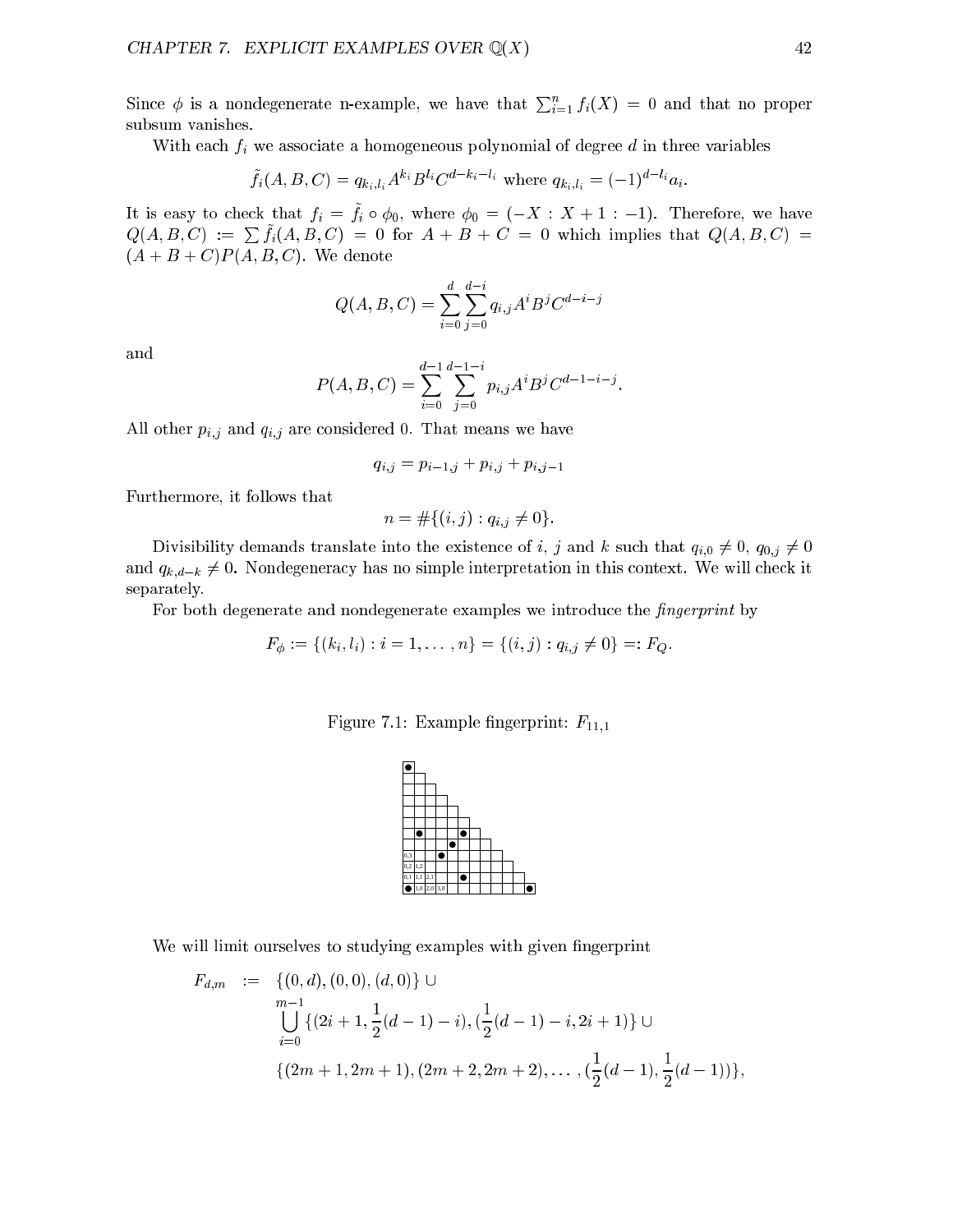where a is odd and  $m = 0, \ldots, \lceil \frac{n}{c} \rceil - 1$ . Note that transformations like  $(i, j) \mapsto (j, i)$  and (i; j) 7! (d j; i) do not map Fd;m1 onto Fd;m2 , meaning that these ngerprints are truly distinct in the sense that rotation and mirroring do not map one fingerprint to another.

## 7.2 Nondegeneracy

Assume that there exists a normalized n-example  $\phi$  of degree d and with fingerprint  $F_{d,m}$ . Since the ordering of the  $f_i$  in  $(f_1 : \ldots : f_n) = \phi$  is not important, we can safely assume that

$$
f_1 = (X+1)^d, \ f_2 = -1 \text{ and } f_3 = -X^d.
$$

For  $i = 0, \ldots, m - 1$  we have

$$
f_{4+2i} = a_{4+2i} X^{2i+1} (X+1)^{\frac{1}{2}(d-1)-i}
$$
  
\n
$$
f_{5+2i} = a_{5+2i} X^{\frac{1}{2}(d-1)-i} (X+1)^{2i+1}
$$

and for  $i = 1, \ldots, \frac{1}{2}(a + 3) - 3 - 2m$  we have

$$
f_{3+2m+i} = a_{3+2m+i} X^{2m+i} (X+1)^{2m+i}.
$$

Each  $f_i$  can be written as a coordinate vector with respect to the basis  $\{1, A, A^-, \ldots, A^+\}$ leading to

 $\mathbf{I}$ 

 $\overline{\phantom{a}}$ 

$$
f_i = \left(\begin{array}{c} f_{i,0} \\ \vdots \\ f_{i,d} \end{array}\right) \text{ with } f_{i,j} = a_i \left(\begin{array}{c} l_i \\ j-k_i \end{array}\right)
$$

where  $\binom{l}{l}$  $=$  0  $-$  10  $-$  10  $-$  10  $-$  10  $-$  10  $-$  10  $-$  10  $-$  10  $-$  10  $-$  10  $-$  10  $-$  10  $-$  10  $-$  10  $-$  11  $-$  11  $-$  11  $-$  11  $-$  11  $-$  11  $-$  11  $-$  11  $-$  11  $-$  11  $-$  11  $-$  11  $-$  11  $-$  11  $-$  11  $-$  11  $-$  1

**Lemma 7.2.1** If  $\phi$  is a normalized n-example with fingerprint  $F_{d,m}$  then  $\phi$  is nondegenerate.

**Proof:** We have that  $\{f_n, \ldots, f_4\}$  is a set of independent vectors, since each vector has a nonzero entry at a place where its predecessors have a zero entry. Therefore, it cannot be the case that the sum of a nonempty subset of  $\{f_n, \ldots, f_4\}$  vanishes.

Suppose that  $\{f_1, \ldots, f_n\}$  is a degenerate set, meaning that there exist a partition of  $\{1,\ldots,n\}$  into two nonempty, disjoint sets  $V_1$  and  $V_2$  such that  $\sum_{f\in V_1} f = \sum_{f\in V_2} f = 0$ . Then one contains  $f_1$ . Since  $f_2$  and  $f_3$  are the only other vectors  $f_i$  with  $f_{i,0} \neq 0$  or  $f_{i,d} \neq 0$ , they must be in the same set as  $f_1$ . The other set must then be a subset of  $\{f_4, \ldots, f_n\}$ , contradicting independence of that set.

#### $7.3$ Existence and Uniqueness

In order to show that examples with given  $F_{d,m}$  exist, we simply show that we can give the  $p_{i,j}$  values such that  $q_{i,j} \neq 0$  if and only if  $(i, j) \in F_{d,m}$ . For convenience we introduce a special set of indices. A *triangle border* of length  $e$  and offset  $f$  is a set

$$
T_{e,f} := \{ (i, f) : i = f, \dots, e + f \} \cup
$$
  

$$
\{ (f, j) : j = f, \dots, e + f \} \cup
$$
  

$$
\{ (f + i, e + f - i : i = 0, \dots, e \}.
$$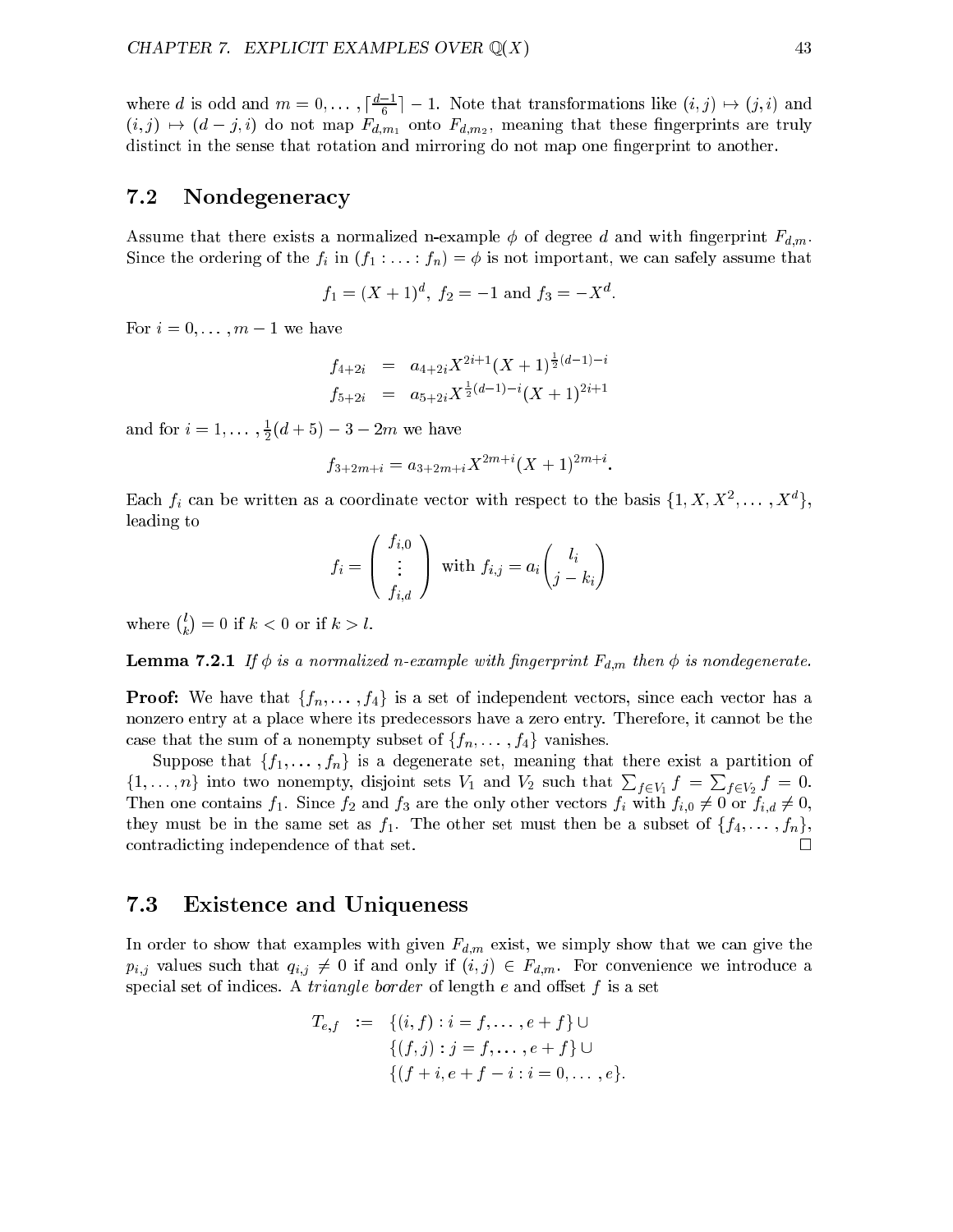A set  $\{p_{i,j}\}_{T_{e,f}}$  is called *mirror symmetric* if  $p_{i,j} = p_{j,i}$  holds for all  $(i, j) \in T_{e,f}$ . A set  $\{p_{i,j}\}_{T_{e,f}}$  is called *rotation symmetric* if

$$
p_{f+i,f} = p_{f+e-i,f+i},
$$
  
\n
$$
p_{f+e-i,f+i} = p_{f,f+e-i}
$$
 and  
\n
$$
p_{f,f+e-i} = p_{f+i,f}
$$

hold for  $i = 0, \ldots, e$ .

A set  $\{p_{i,j}\}_{T_{e,f}}$  is called *fully symmetric* if it is both rotation and mirror symmetric. It is clear that such a set is completely determined by  $\mathbf{r}$   $\mathbf{r}$ ;  $\mathbf{r}$   $\mathbf{r}$ ;  $\mathbf{r}$   $\mathbf{r}$ ;  $\mathbf{r}$   $\mathbf{r}$ ;  $\mathbf{r}$ 

**Lemma 7.3.1** Let  $\{p_{i,j}\}_{T_{e,f}}$  be a mirror symmetric set with  $e \geq 3$ . Then there exist  $p_{i,f+1}, p_{f+1,i}$ for  $i = f + 1, \ldots, e + f - 2$  such that  $\{p_{i,j}\}_{T_{e-2,f+1}}$  is mirror symmetric and  $q_{i,f+1} = q_{f+1,i} = 0$ for  $i = f + 2, \ldots, e + f - 1$ .

**Proof:** Define inductively for  $i = e + f - 2, \ldots, f + 1$ 

$$
p_{i,f+1} := -p_{i+1,f+1} - p_{i+1,f} \text{ and}
$$
  

$$
p_{f+1,i} := -p_{f+1,i+1} - p_{f,i+1}.
$$

Mirror symmetry is preserved and therefore there is no contradiction for  $p_{f+1,f+1}$ . Since

$$
q_{i+1,f+1} = p_{i,f+1} + p_{i+1,f+1} + p_{i+1,f} \text{ and}
$$
  
\n
$$
q_{f+1,i+1} = p_{f,i+1} + p_{f+1,i+1} + p_{f+1,i},
$$

it follows that  $q_{i+1,f+1} = q_{f+1,i+1} = 0$  for  $i = f+1, \ldots, e+f-2$ .

**Lemma 7.3.2** Let  $\{p_{i,j}\}_{T_{e,f}}$  be a fully symmetric set, where  $e \geq 3$  is odd. Then there is a fully symmetric set  $\{p_{i,j}\}_{T_{e-3,f+1}}$  such that  $q_{i,j} = 0$  for  $(i,j) \in T_{e-2,f+1}$ .

**Proof:** Define inductively for  $i = 0, 1, \ldots, \frac{1}{2}(\ell - 3)$ 

$$
p_{f+1,f+1+i}:=-p_{f,f+1+i}-p_{f+1,f+i}.
$$

Other  $p_{i,j}$  are defined by enforcing full symmetry. Since

$$
q_{f+1,f+1+i} = p_{f,f+1+i} + p_{f+1,f+1+i} + p_{f+1,f+i}
$$

It follows that these are all equal to zero for  $i = 0, \ldots, \frac{1}{2}(e - 3)$ . It is easy to check that if  $\{p_{i,j}\}_{T_{e-1}}$  and  $\{p_{i,j}\}_{T_{e-3,f+1}}$  are fully symmetric sets, then  $\{q_{i,j}\}_{T_{e-2,f+1}}$  is fully symmetric as well. This proves the lemma.  $\Box$ 

**Lemma 7.3.3** Let  $\{p_{i,j}\}_{T_{e,f}}$  be a fully symmetric set, where  $e \geq 4$  is even. Then there is a fully symmetric set  $\{p_{i,j}\}_{T_{e-3,f+1}}$  such that  $q_{i,j} = 0$  for  $(i,j) \in I_{e-2,f+1} \setminus \{(J + \frac{1}{2}e, J + 1), (J + 1)\}$  $\pi e$ ,  $I + \pi e$  ), (  $I + I$ ,  $I + \pi e$  ) }.

**Proof:** Same as Lemma 7.3.2, but let i run from 0 to  $\frac{1}{6}e - 2$ . All arguments still hold, but e and  $i f + \frac{1}{2}e, f + 1$ ,  $j f + \frac{1}{2}e, f + \frac{1}{2}e$  and  $j f + 1, f + \frac{1}{2}e$ 

The following algorithm produces normalized n-examples with fingerprint  $F_{d,m}$  where d is odd and  $m \in \{0, 1, \ldots, \lceil \frac{n-1}{2} \rceil - 1\}.$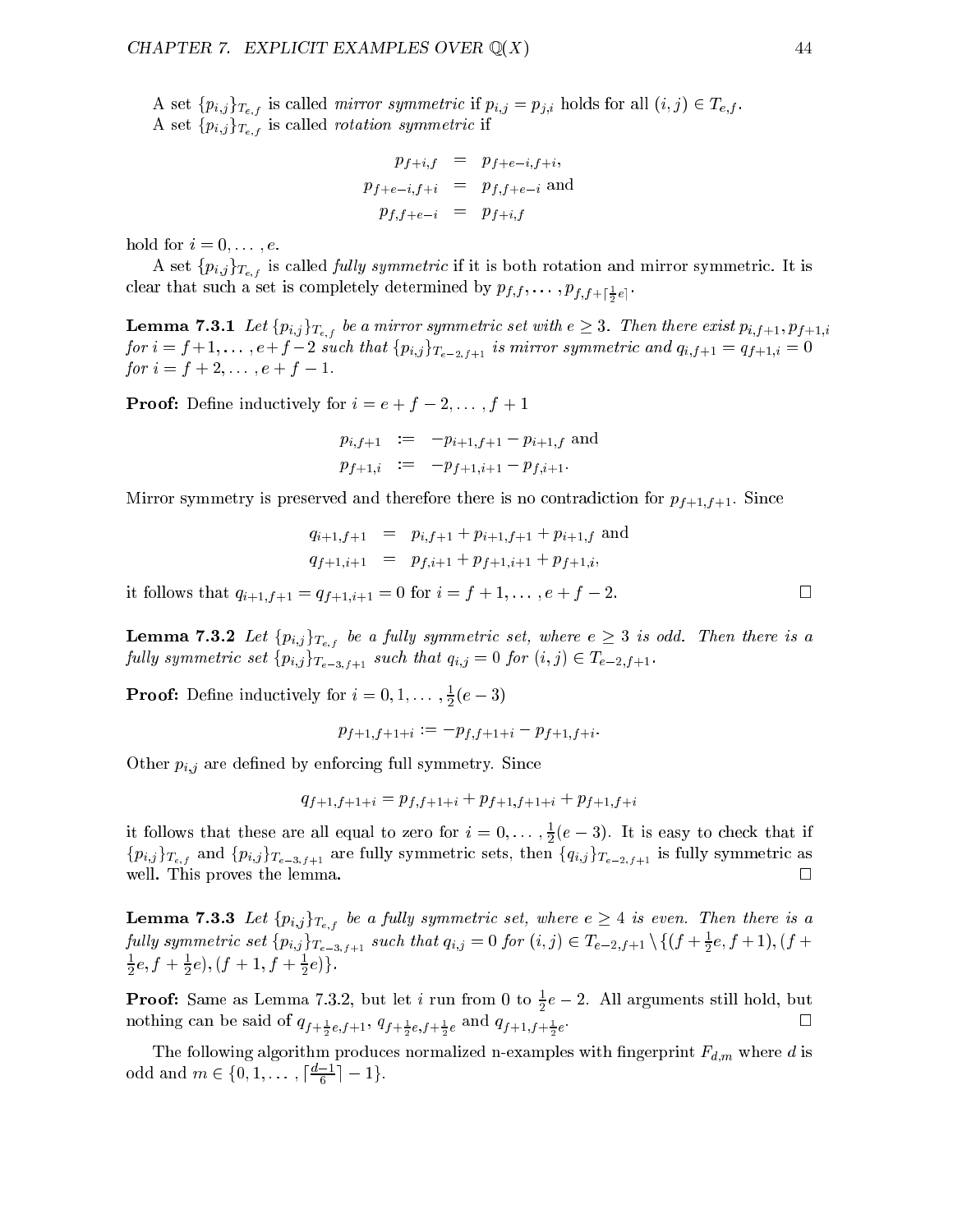- 1. For  $i = 0, \ldots, d-1$  define  $p_{i,0} = p_{0,i} = p_{i,d-1-i} = (-1)$ .
- 2. Put  $n := 3$ ,  $f := 0$  and  $e := d 1$ .
- 3. Repeat m times: apply lemma 7.3.3.  $n := n + 3$ ,  $f := f + 1$  and  $e := e - 3$ . apply lemma 7.3.2.  $f := f + 1$  and  $e := e - 3$ .
- 4. Repeat until  $e = 2$ : apply lemma 7.3.1.  $n := n + 1$ ,  $f := f + 1$  and  $e := e - 2$ .
- 5.  $n := n + 1$  and  $e := e 2$ .

**Lemma 1.5.4** Normalized examples with fingerprint  $r_{d,m}$  with  $m = 0, 1, \ldots, \lceil \frac{n}{6} \rceil - 1$  and d odd, exist and are unique.

**Proof:** The algorithm shows a way of solving the system  $\{q_{0,0} = q_{d,0} = q_{0,d} = 1\} \cup \{q_{i,j} = 0$ :  $(i, j) \notin F_{d,m}$ . That solution is unique, since in each step, all values assigned to the  $p_{i,j}$  are completely determined by the values of earlier assigned  $p_{i,j}$ . П

**Theorem 1.3.5** Let  $a > 3$  be odd. Then there exist at least  $\frac{a}{b} = \frac{1}{c}$  nondegenerate  $\frac{1}{2}(a + 5)$ examples over Q(X) of degree d with Supp = f1; 0; 1g. These examples are truly distinct in the sense that none is the result of combining another with a linear transformation.

Proof: Lemma 7.3.4 proves existence and 7.2.1 proves nondegeneracy. Concerning linear transformations, we note that any such transformation should leave Supp $\phi$  invariant. That means it permutes the set of monomials  $\{-1, -x, x+1\}$ . This leads to mirroring and rotation of the fingerprints involved. No  $F_{d,m}$  can be mapped to another using such operations.  $\Box$ 

# 7.4 Additional Solutions

The representation in Section 7.2 can be used to generate solutions as well. We write  $f_1 =$  $(X + 1)^2$ ,  $f_2 = -1$ ,  $f_3 = -X^2$ , and we regard these as column vectors with respect to the basis  $\{1, \Lambda, \ldots, \Lambda^+\}$ . We want to calculate a sequence of vectors  $\{f_4, \ldots, f_n\}$  of the form  $f_i = a_i X^s (X+1)^w$  such that  $\sum_{i=1}^n f_i = 0$ . We use that  $f_1 + f_2 + f_3$  is symmetric in the sense that  $\Lambda^{\pm}(J_1(\frac{1}{X})+J_2(\frac{1}{X})+J_3(\frac{1}{X}))=J_1(\Lambda)+J_2(\Lambda)+J_3(\Lambda)$  and we preserve this symmetry thoughout the algorithm. Initialize  $n := 3$ . Let s denote the lowest power of X that has a nonzero coefficient in  $\sum_{i=1}^n f_i$  and let  $s + w$  denote the highest power of X that has a nonzero coefficient in  $\sum_{i=1}^n f_i$ . Finally,  $(\sum_{i=1}^n f_i)_t$  denotes the coefficient of  $X^t$  in  $\sum_{i=1}^n f_i$ .

If  $w' := \frac{(\sum_{i=1}^n f_i)_{s+1}}{(\sum_{i=1}^n f_i)_s}$ is an integer, then if we substract  $(\sum_{i=1}^n f_i)_s X^s (X + 1)^w$ , this will eliminate the two lowest powers of X from  $\sum_{i=1}^n f_i$ . By symmetry, we have that if  $w' \leq w-2$ , then  $(\sum_{i=1}^n f_i)_s X^{s+w-w}(X+1)^w$  will do the same for the two highest powers in  $\sum_{i=1}^n f_i$ , without interfering with the lowest powers of X.

Another strategy is to eliminate both the highest and the lowest powers of X from  $\sum_{i=1}^{n} f_i$ . This is done by substracting  $(\sum_{i=1}^n)_sX^s(X+1)^w$  from  $\sum_{i=1}^nf_i$ .

By doing this iteratively and updating all quantities involved, we eventually get  $\sum_{i=1}^n f_i =$  $\sigma$  with  $n$  at most  $\pi(a + \delta)$ .

This leads to the following algorithm for different control of  $\mathbf{f}(\mathbf{A})$  and different control of odd.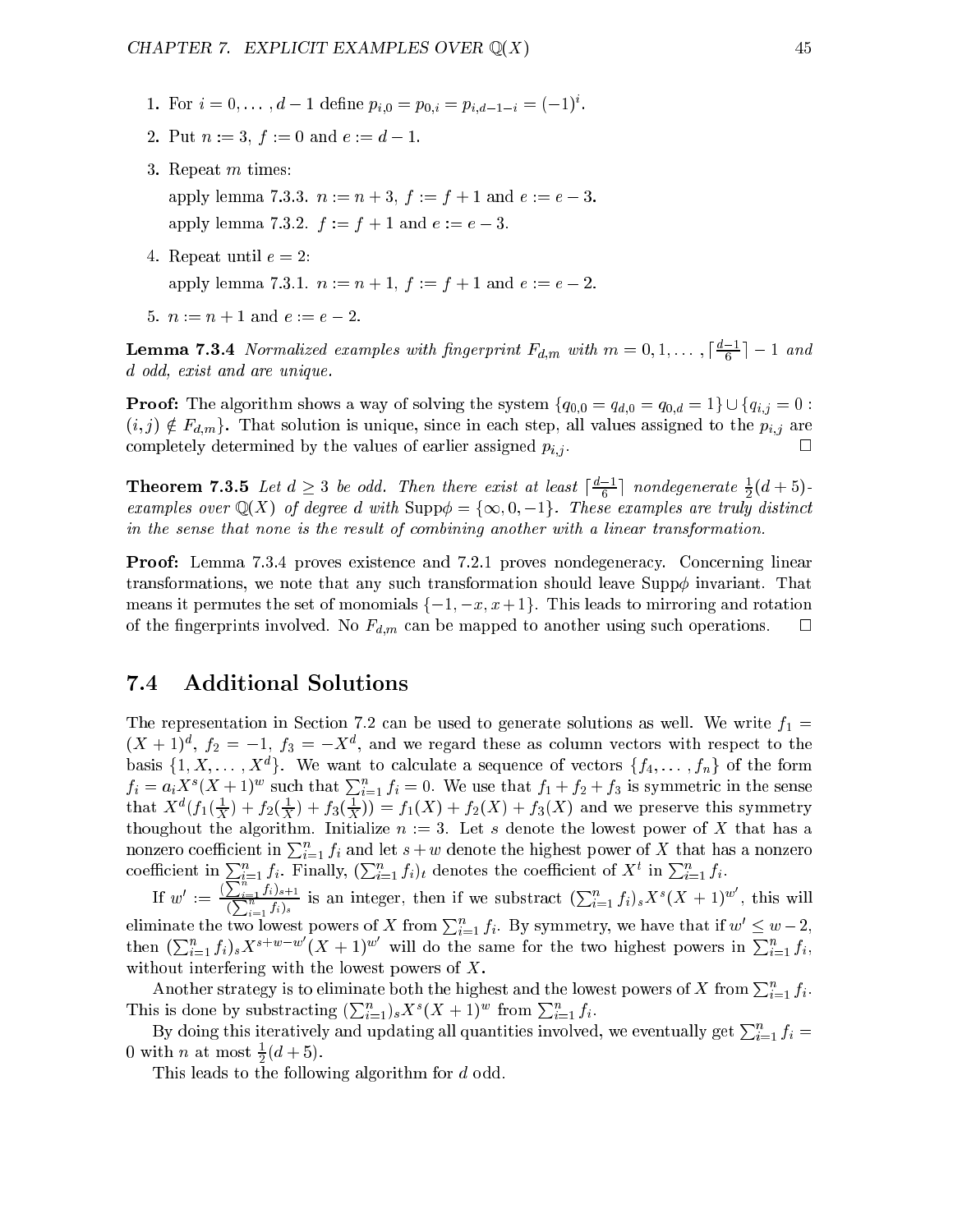- 1.  $f_1 := (x + 1)$ ,  $f_2 := -1$ ,  $f_3 := -x$ ,  $w := a 2$ ,  $n := 3$ ,  $s := 1$ .
- 2. if  $w' := \frac{(\sum_{i=1}^n f_i)_s}{(\sum_{i=1}^n f_i)_s}$ is an integer and  $w_1 \leq w_2 \leq w$  then choose either 2a or 2b. Otherwise go to 2b.  $\sim$  2  $\sim$  2  $\sim$  200  $\,$

(a)

$$
f_{n+1} := -(\sum_{i=1}^{n} f_i)_s X^s (X+1)^{w'}
$$
  

$$
f_{n+2} := -(\sum_{i=1}^{n} f_i)_s X^{s+w-w'} (X+1)^{w'}
$$

 $n := n + 2$ . Update s and w such that  $X^+$  is the lowest power of  $X$  that occcurs in  $\sum_{i=1}^{n} f_i$  and  $X^{s+w}$  is the highest power.

(b)

$$
f_{n+1} := -\left(\sum_{i=1}^{n} f_i\right)_s x^s (x+1)^{w'}
$$

 $n := n + 1$ . Update s and w such that  $X^+$  is the lowest power of  $X$  that occcurs in  $\sum_{i=1}^{n} f_i$  and  $X^{s+w}$  is the highest power.

3. if  $\sum_{i=1}^{n} f_i = 0$  then stop, else go to 2.

Existence of examples with fingerprint  $F_{d,m}$  ensures that it is possible to start with choosing  $2a \, m$  times to start with and then execute  $2b$  for the rest of the algorithm. It turns out, however that sometimes it is possible to execute 2a after 2b has been executed. For instance, if  $d = 27$  it is possible to execute 2b followed by 2a and then finish with executing 2b.

This gives additional examples in these special cases. They are not better or worse, but they do have other fingerprints. Below is a table of all abnormal examples for  $d \leq 147$ . For brevity, only the string of successively executed steps  $a$  and  $b$  is denoted.  $\cdot \cdot \cdot$   $\cdot \cdot$  stands for enough bs to finish the algorithm.

$$
\begin{array}{lcl} 27 & : & abab \ldots \\ 65 & : & aabab \ldots \\ 67 & : & bbbbbbbbbbbab \ldots \\ 97 & : & bbbbbbbbbbbbbbbbbbbbbbbab \ldots \\ 119 & : & aaabab \ldots \end{array}
$$

#### 7.5 7.5 Formulas

Let  $Q(A, B, C)$  be a homogeneous polynomial in 3 variables of degree d that is divisible by  $A + B + C$ . We write

$$
Q(A, B, C) = \sum_{i,j} q_{i,j} A^i B^j C^{d-i-j}.
$$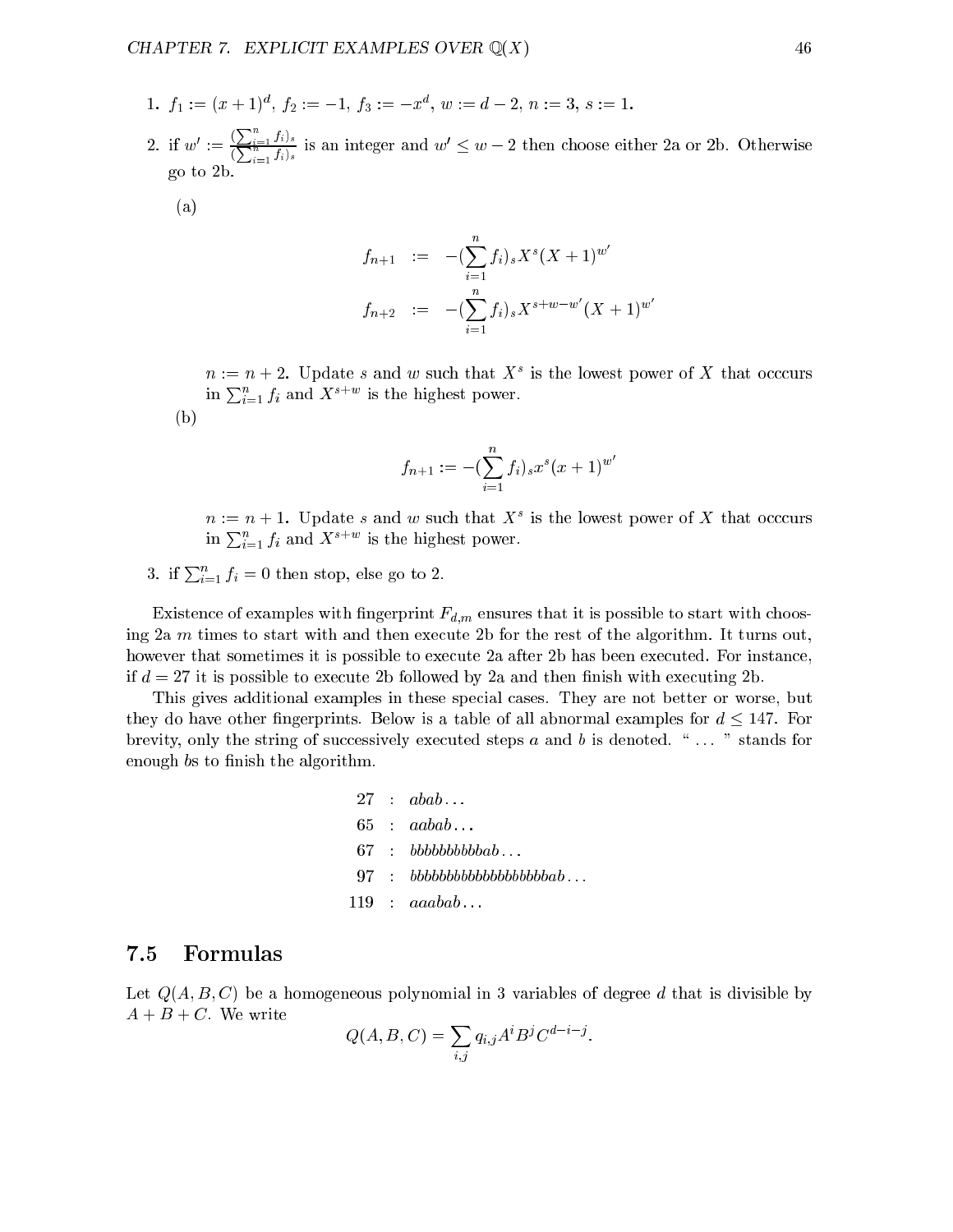We have  $Q(A, B, C) = (A+B+C)P(A, B, C)$ , where  $P(A, B, C)$  is a homogeneous polynomial in 3 variables of degree  $d-1$ . We write

$$
P(A, B, C) = \sum_{i,j} p_{i,j} A^i B^j C^{d-1-i-j}.
$$

We have that

$$
q_{i,j} = p_{i-1,j} + p_{i,j} + p_{i,j-1}.
$$

This gives us enough equations to express  $p_{i,j}$  in terms of  $q_{k,l}$ . By induction, we have

$$
p_{i,j} = \sum_{k=0}^{i} \sum_{l=0}^{j} (-1)^{(i+j)-(k+l)} \binom{(i+j)-(k+l)}{i-k} q_{k,l}.
$$

Since  $p_{i,d-i} = 0$ , it follows that

$$
\sum_{k=0}^{i} \sum_{l=0}^{d-i} (-1)^{d-(k+l)} \binom{d-(k+l)}{i-k} q_{k,l} = 0 \text{ for } i = 0, \dots, d.
$$
 (7.1)

By symmetry, we have that these equations must also hold if we apply the rotation  $q_{i,j} \mapsto$  $q_{d-i-j,i}$  or  $q_{i,j} \mapsto q_{j,d-i-j}$ . This leads to the equations

$$
\sum_{k=0}^{i} \sum_{l=0}^{d-i} (-1)^{d-(k+l)} \binom{d-(k+l)}{i-k} q_{d-k-l,k} = 0 \text{ for } i = 0, ..., d; \tag{7.2}
$$

$$
\sum_{r=0}^{i} \sum_{l=0}^{d-i} (-1)^{d-(k+l)} \binom{d-(k+l)}{i-k} q_{l,d-k-l} = 0 \text{ for } i = 0, \dots, d.
$$
 (7.3)

Let  $G_{i,d}^s$  be the set of indices  $(k, l)$  with  $k \geq 0, l \geq 0$  and  $k + l \leq d$  such that the coefficient of  $q_{k,l}$  in the corresponding equation is nonzero. That means that

$$
G_{i,d}^{(1)} = \{(k,l) : k = 0, \dots, i, l = 0, \dots, d - i\}
$$
  
\n
$$
G_{i,d}^{(2)} = \{(k,l) : l = 0, \dots, i, k = i - l, \dots, d - l\}
$$
  
\n
$$
G_{i,d}^{(3)} = \{(k,l) : k = 0, \dots, d - i, l = d - i - k, \dots, d - k\}
$$

Let  $F_d := \{(k, l) : q_{k,l} \neq 0\}$ . Since

$$
\sum_{(k,l)\in G_{i,d}^{(t)}} C_{k,l,i,d}^{(t)}q_{k,l}=0,
$$

where the  $C_{k,l,i,d}^{<\gamma}$  are nonzero, we have that

$$
\#G_{i,d}^{(t)} \cap F_d = 0 \text{ or } \#G_{i,d}^{(t)} \cap F_d \ge 2.
$$

Recall that if  $F_d$  is the fingerprint of a nondegenerate n-example of degree  $d$ , then we have that  $\{(i_1, 0), (0, j_2), (i_3, d - i_3)\}\subseteq F_d$  for certain  $i_1, j_2, i_3$  since the monomials in Q have no factor in common. Thus, for fingerprints of nondegenerate examples we have

$$
\#G_{0,d}^{(t)} \cap F_d \ge 2 \text{ for } t = 1, 2, 3.
$$

Equation (7.1) enables us to determine closed formulas for some n-examples given in previous sections.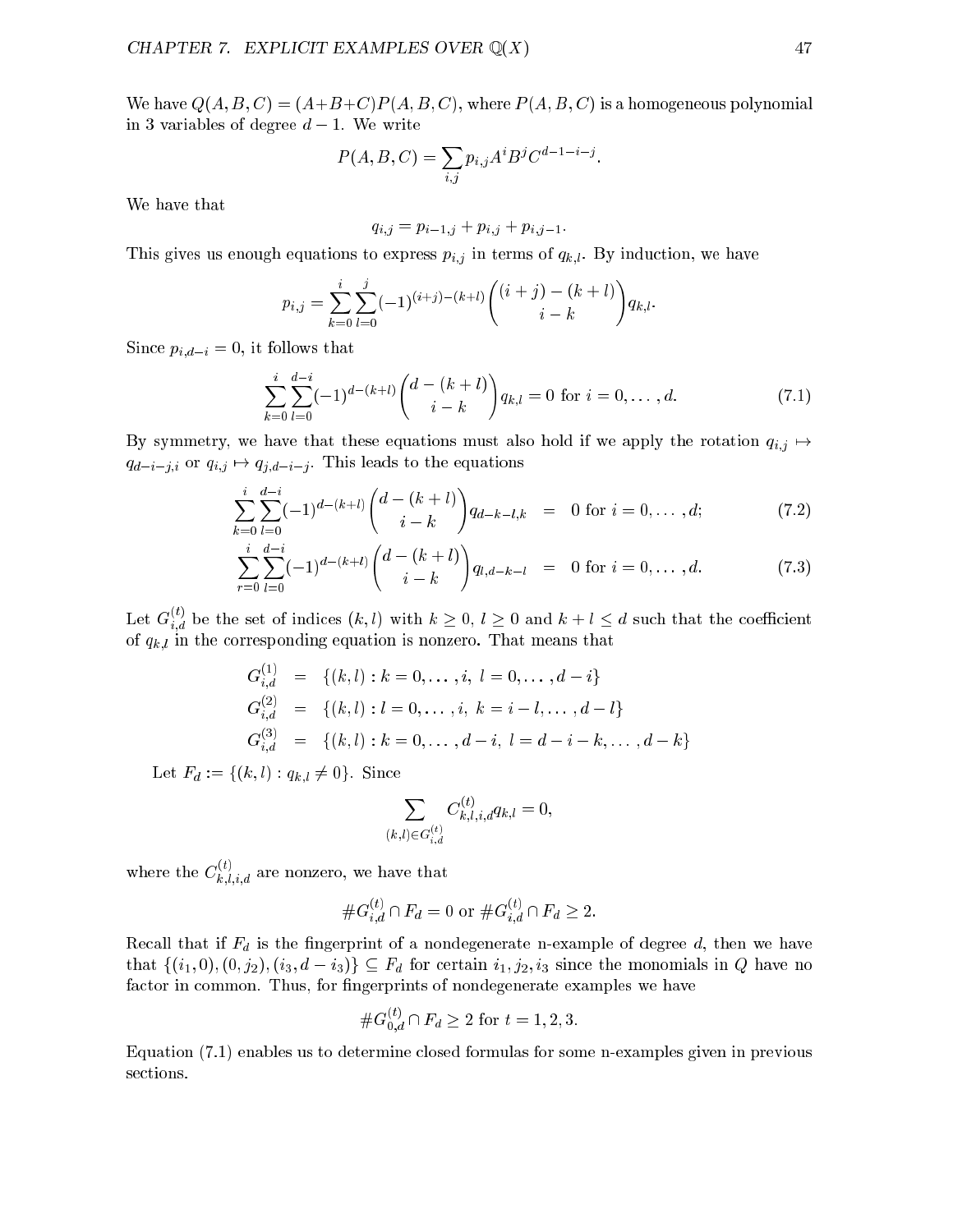**Proposition 7.5.1** Let  $\sum q_{k,l} A^k B^l C^{a-k-l}$  be the polynomial associated with the normalized *n*-example with fingerprint  $F_{d,0}$ . We have  $q_{0,0} = q_{0,d} = q_{d,0} = 1$  and

$$
q_{i,i} = (-1)^i \frac{d}{d-i} {d-i \choose i} \text{ for } i = 1, 2, \ldots, \frac{1}{2}(d-1)
$$

**Proof:** Equation (7.1) holds for  $i = 1, 2, \ldots, \frac{1}{2}(d-1)$ . If we simplify this using  $q_{k,l} = 0$  if  $(k, l) \notin F_{d,0}$ , we get

$$
\sum_{k=0}^{i} \binom{d-2k}{i-k} q_{k,k} = 0.
$$

This leads to the recurrence relation

$$
q_{i,i} = -\sum_{k=0}^{i-1} \binom{d-2k}{i-k} q_{k,k}.
$$

Using induction, the formula in the proposition can be checked.  $\Box$ 

The family of examples with fingerprint  $F_d$ , 0 is the family that was already constructed by Browkin and Brzezinski in [BB92]. They state the same formula. Their proof of the existence and nondegeneracy of these examples is different from the proof given here.

# 7.6 Optimality

Let  $\phi = (f_1 : \ldots : f_n)$  be a nondegenerate n-example of degree d and such that Suppo $\phi \subseteq$  $\{0, -1, \infty\}$ . With such an example, we can associate an embedding  $\varphi$  :  $\mathbb{P}^+ \to \mathbb{P}^+$  by  $\varphi := (f_1: \ldots: f_n)$ , where the  $f_i$  are monomials in the coordinates of  $\mathbb{P}^*$ . By nondegeneracy of  $\varphi$  we have  $\varphi(y_3) \subset r_n$  and  $\varphi(y_3) \not\subset r_n$ . Lemma 7.1.1 shows how we can use this to filt 3-examples over <sup>Q</sup> to n-examples over Q.

The same can be done for 3-examples over  $\mathbb{Q}(X)$ . Suppose  $(g_1 : g_2 : g_3)$  is a nondegenerate example over  $\mathcal{Q}(X)$ . Then  $\text{Im}(y_1 + y_2 + y_3) + iy_3 + iy_3$  is infinite.  $\varphi \circ (y_1 + y_2 + y_3)$  is a nondegenerate n-example since  $\lim_{\varphi} \varphi \circ (g_1 + g_2 + g_3) \subset r_n$  and  $\lim_{\varphi} \varphi \circ (g_1 + g_2 + g_3) \nsubseteq r_n$ because only militely many points in  $v_3$  are mapped mto  $w_n$  by  $\varphi$ . We have  $\sup p\varphi \circ (g_1 + g_2)$ .  $g_3$ )  $\subset$  Supp( $g_1 : g_2 : g_3$ ), since  $f_i(g_1, g_2, g_3) = q_{k_i, l_i} g_1^* g_2^* g_3$  . Furthermore we have

$$
\deg \phi \circ (g_1 : g_2 : g_3) = \deg \phi \deg(g_1 : g_2 : g_3).
$$

That means we have

**Demma 1.0.1** Let  $\varphi = (f_1, \ldots, f_n)$  be the map belonging to a nonacgenerate n-example over  $\mathbb{Q}(X)$  of degree d with Supp $\tilde{\phi} \subset \{-1,0,\infty\}$ . Then for any nondegenerate 3-example  $(g_1 : g_2 :$  $g_3$ ) over  $\mathcal{Q}(X)$  we have a homacycherate h-example  $\zeta = (f_1(g_1, g_2, g_3) \dots, f_n(g_1, g_2, g_3))$ such that

$$
\frac{h\xi}{\log N\xi} = d \frac{h(g_1 : g_2 : g_3)}{\log N(g_1 : g_2 : g_3)}
$$

On one hand, this gives us a lower bound for the n-conjecture over  $\mathbb{Q}(X)$ .

**Proposition 7.6.2** lim  $\sup L_{\mathbb{Q}[X]} \geq 2n - 5$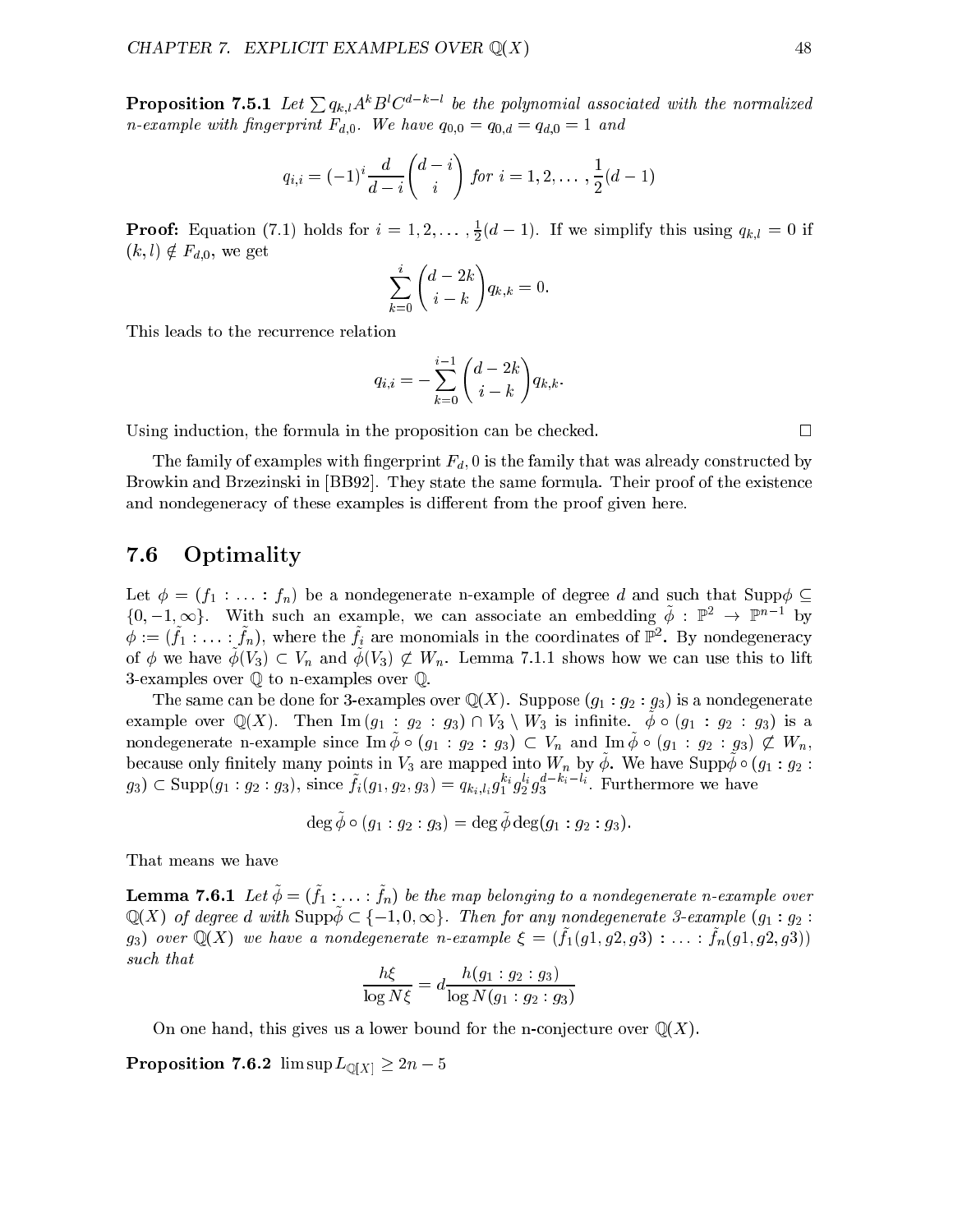**Proof:** Theorem 1.4.5 proves that there is a sequence of 3-examples over  $\mathbb{Z}[X]$  for which  $\frac{h}{\log N}$  $$ converges to 1. Using an n-example of degree 2n with support figure 2n with support figure 2n in the can map o this sequence to a sequence of n-examples. Applying the lemma proves the proposition.  $\Box$ 

On the other hand, since Brownawell and Masser proved the n-conjecture for function fields, we have an upper bound on the degree of n-examples with  $\text{Supp} \subset \{-1, 0, \infty\}$ .

**Proposition 7.6.3** If  $\phi$  is a nondegenerate n-example over  $\mathbb{Q}(X)$  of degree d with Supp $\phi \subset$  $\{-1, 0, \infty\},\ then$ 

$$
d \le \frac{1}{2}(n-1)(n-2).
$$

**Proof:** An example with  $a > \frac{1}{2}(n-1)(n-2)$  would contradict Theorem 0.2.2.

For  $n = 3, 4$ , the bound by Proposition 7.6.3 is 1 and 3 respectively. This coincides with our explicitly constructed examples. For  $n = 5$ , it is guaranteed that  $d \leq 6$ . We only know of a 5-example of degree 5. Using ad hoc techniques, we can prove that no 5-example of degree 6 exists.

**Theorem 7.6.4** No 5-example  $\phi$  over  $\mathbb{Q}[X]$  of degree 6 with  $\text{Supp}\phi \subset \{0, -1, \infty\}$  exists.

**Proof:** Suppose it does. Then the associated fingerprint  $F$  has the properties that

$$
#F = 5;
$$
  
\n
$$
\#(F \cap G_{i,6}^{(t)}) \neq 1 \text{ for } i = 0, ..., 6 \text{ and } t = 1, 2, 3;
$$
  
\n
$$
F \cap G_{0,6}^{(t)} \neq \emptyset \text{ for } t = 1, 2, 3.
$$

That means that  $\#(F \cap G_{0,6}') \geq 2$  for  $t = 1,2,3$ , meaning that at least one of the points  $(0,0),$  $(6,0)$  and  $(0,6)$  must be an element of F. By rotational symmetry, we only need to consider the cases:

- 1.  $(0,0) \in F$ ;  $(0,6)$ ,  $(6,0) \notin F$ ,
- 2.  $(6, 0), (0, 6) \in F$ ;  $(0, 0) \notin F$ ,
- 3.  $(0, 0), (6, 0), (0, 6) \in F$ .

By intersecting F with various  $G_i^{\gamma\gamma} = G_{i,6}^{\gamma\gamma}$  we can exclude nearly all possible configurations. The remaining cases can be checked by trying to solve the equations (7.1) together with  $q_{k,l} = 0$  for  $(k, l) \notin F$ .

- 1. (see also Figure 7.2)  $F = \{(0,0), (i_1,0), (0,i_2), (i_3,6-i_3), (i_4,6-i_4)\}\.$  Since  $F \cap G_5^{\cdot\cdot\cdot} \neq \emptyset$ , some second point must lie in the intersection. That means that  $i_1 = 1$  or  $i_3 = 1$ .
	- 1.1.  $F = \{(0,0), (1,0), (0, i_2), (i_3, 6-i_3), (i_4, 6-i_4)\}\.$  Since  $F \cap G_1^{\times} \neq \emptyset$ , we have  $i_2 = 1$ or  $i_4 = 5$ .
		- 1.1.1.  $F = \{(0,0), (1,0), (0,1), (i_3, 6-i_3), (i_4, 6-i_4)\}.$  Then  $(i_3, 6-i_3)$  and  $(i_4, 6-i_4)$ must both lie in either  $G_2^\vee$  or  $G_4^\vee$ , which are mirror symmetric situations. Assume the latter. Then  $i_3 = 1$  and  $i_4 = 2$  (or conversely). Then  $F \cap G_4^\vee =$  $\{(2,4)\}\$ , which is in contradiction with the fact that no such intersection can contain precisely one point.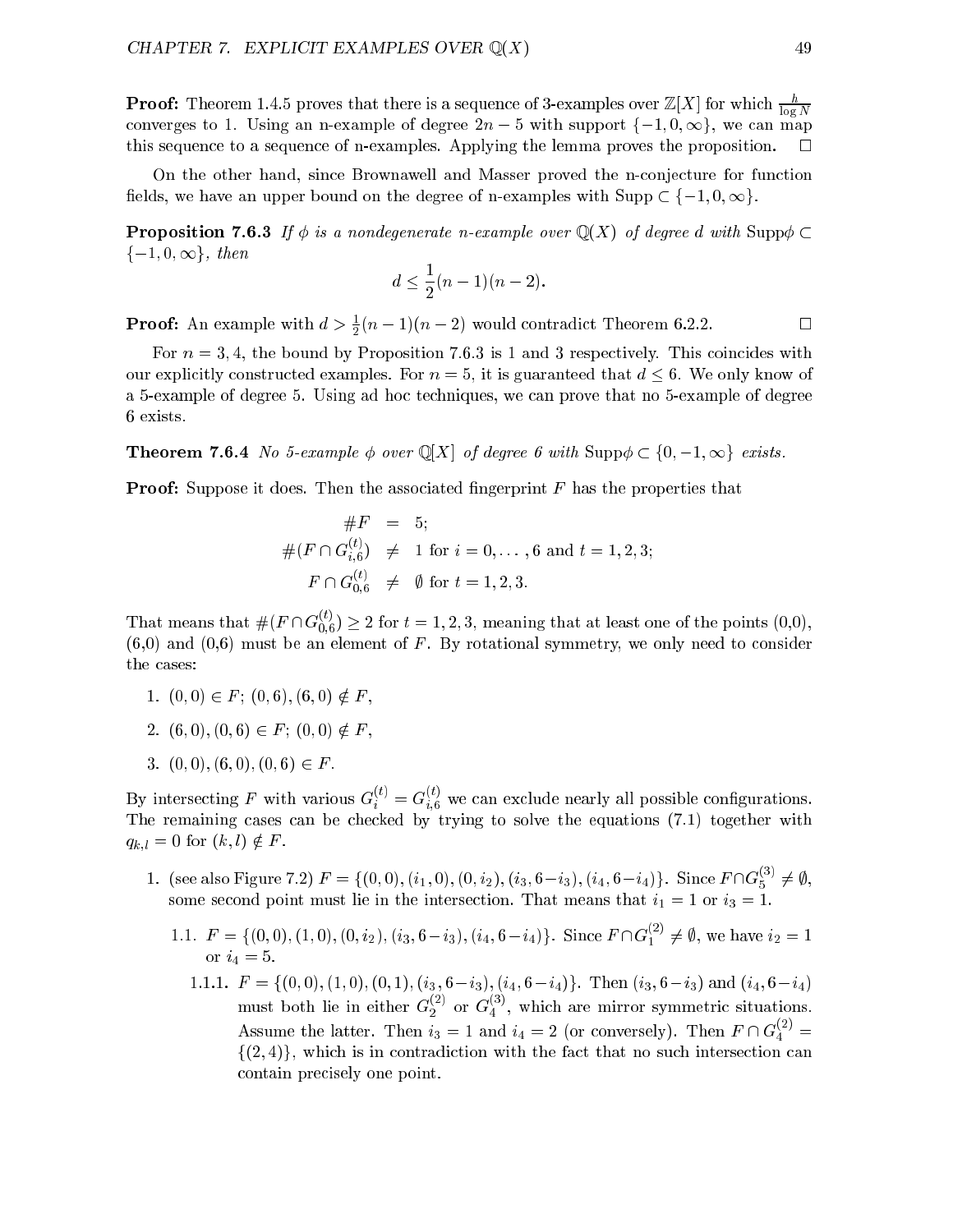

Figure 7.2: Configurations with one corner occupied.

- 1.1.2.  $F = \{(0,0), (1,0), (0, i_2), (i_3, 6 i_3), (5, 1)\}\$ . Intersection of F with  $G_2^{\gamma}$  gives  $i_2 = 2$  or  $i_3 = 4$ .
	- 1.1.2.1.  $F = \{(0,0), (1,0), (0,2), (i_3, 6 i_3), (5,1)\}\.$  Intersection with  $G_4^{\gamma}$  gives  $i_3 \leq 2$ , which implies the impossible equality  $F \cap G_3^{\vee} = \{(i_3, 6-i_3)\}.$
	- 1.1.2.2.  $F = \{(0,0), (1,0), (0, i_2), (4, 2), (5, 1)\}$ . Intersection with  $G_2^{\setminus}$  gives  $i_2 \geq 4$ , implying that  $F \cap G_3^{<\prime} = \{(0, i_2)\}\,$ , which cannot be.
- 1.2.  $F = \{(0,0), (i_1,0), (0,i_2), (1,5), (i_4,6-i_4)\}\.$  Intersection with  $G_1^{(1)}$  gives  $i_2 = 1$  or  $i_4 = 5.$ 
	- 1.2.1.  $F = \{(0,0), (i_1,0), (0,1), (1,5), (i_4,6-i_4)\}.$  This is a special case of the mirrored situation of 1.1. and is therefore impossible.
	- 1.2.2.  $F = \{(0,0), (i_1,0), (0,i_2), (1,5), (5,1)\}\.$  Intersection with  $G_4^{\gamma}$  gives that  $i_2 = 4$ or i1  $\mu$  at  $\mu$  , by second in such that it such that if  $\mu$  is such that in  $\mu$  and in  $\mu$ 
		- 1.2.2.1.  $F = \{(0,0), (4,0), (0, i_2), (1, 5), (5, 1)\}\$ . Intersecting with  $G_3^{\circ}$  and  $G_3^{\circ}$ gives that  $i_2 = 3$ . If we solve the equations (7.1) with  $q_{k,l} = 0$  for  $(k, l) \notin$  $F$ , then we only get the trivial solution, which does not correspond to a nondegenerate 5-example.
		- 1.2.2.2.  $F = \{(0,0), (5,0), (0,i_2), (1,5), (5,1)\}.$  Intersecting with  $G_4^{\lambda}$  and  $G_2^{\lambda}$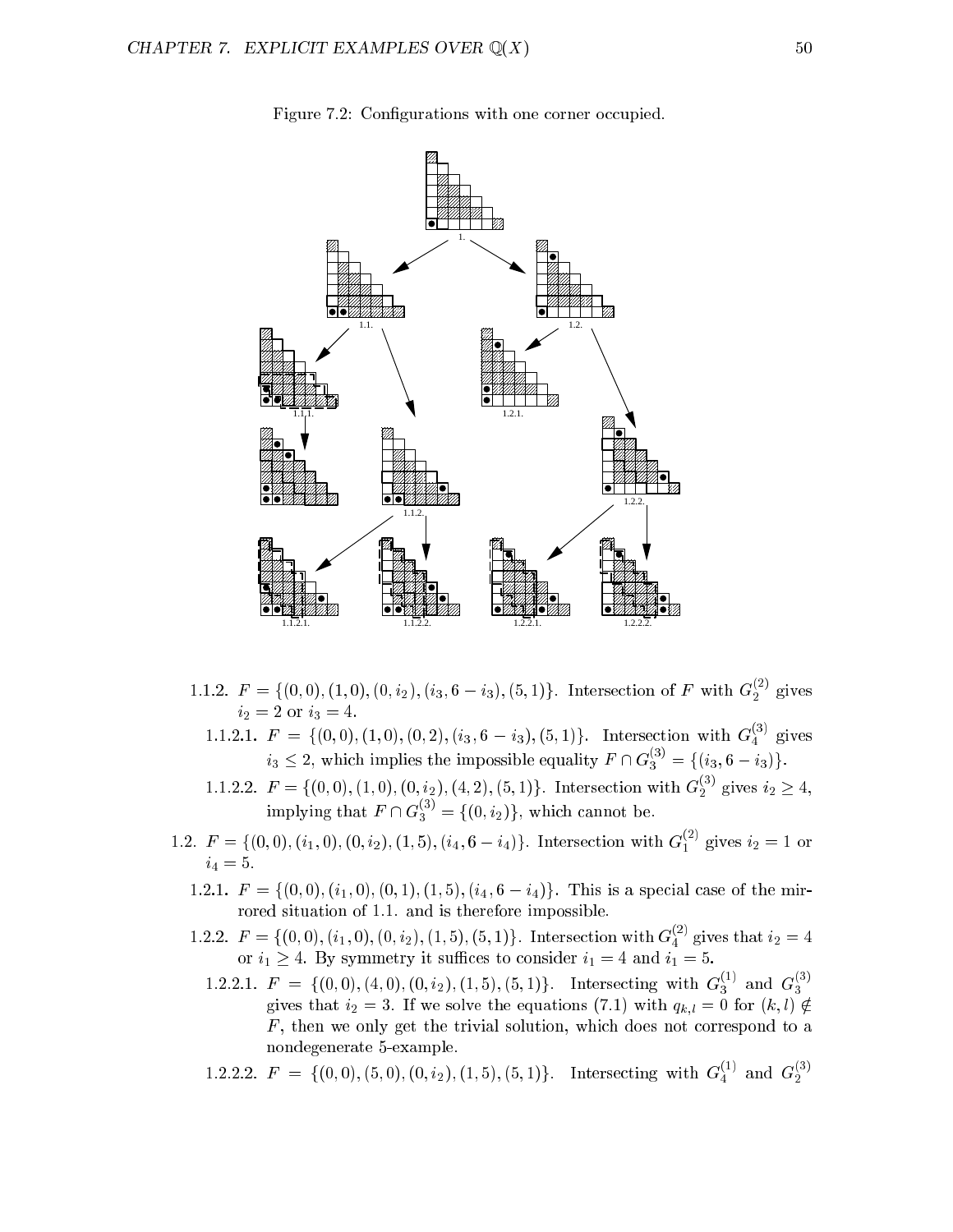gives  $i_2 \leq 2$  and  $i_2 \geq 4$  respectively.





- 2. (see also Figure 7.3)  $F = \{(6,0), (0,6), (i_1,0), (0,i_2), (i_3,i_4)\}$ . Since  $\#G_1^{\times} \cap F \geq 2$  as well as  $\#G_5^{\times}$  (if  $F \geq 2$  and  $(6,0), (0,6) \notin G_1^{\times}, G_5^{\times}$ , we have that at least one point must lie in  $G_1^{<sup>5</sup>} \cap G_5^{<sup>5</sup>} \cap F$ . By symmetry, it suffices to consider five situations:
	- 2.1.  $G_1^{\times} \cap G_5^{\times} \cap F = \{(0, 1)\},\$
	- 2.2.  $G_1^{\times} \cap G_5^{\times} \cap F = \{(1, 1)\},\$
	- 2.3.  $G_1^{\times} \cap G_5^{\times} \cap F = \{(0, 1), (1, 0)\},\$
	- 2.4.  $G_1^{\times} \cap G_5^{\times} \cap F = \{(1, 1), (1, 0)\},\$
	- 2.5.  $G_1^{\times} \cap G_5^{\times} \cap F = \{(0, 1), (1, 1), (1, 0)\}.$
	- 2.1.  $F = \{(6, 0), (0, 6), (i_1, 0), (0, 1), (i_3, i_4)\}\$  with  $i_1 \geq 2$  and not both  $i_3$  and  $i_4 \leq 1$ . Intersection with  $G_1^{\gamma}$  gives  $i_3 \leq 1$ , which implies that  $i_4 \geq 2$ . Intersection with  $G_1^{\cdots}$  then gives  $i_4 = 5$  or  $(i_3, i_4) = (1, 4)$  or  $i_1 = 5$ .
		- 2.1.1.  $F = \{(6, 0, (0, 6), (i_1, 0), (0, 1), (i_3, 5)\}\$  with  $i_3 = 0$  or 1. Intersecting with  $G_2^{\setminus i}$ gives that  $i_1 = 2$ . Intersecting with  $G_3^{\gamma}$  then gives a contradiction.
		- 2.1.2.  $F = \{(6,0), (0,6), (i_1,0), (0,1), (1,4)\}$ . Intersecting with  $G_3^{\times}$  gives that  $i_1 = 2$ or 3. If  $i_1 = 2$ , then intersecting with  $G_3^{\times}$  gives a contradiction. If we solve the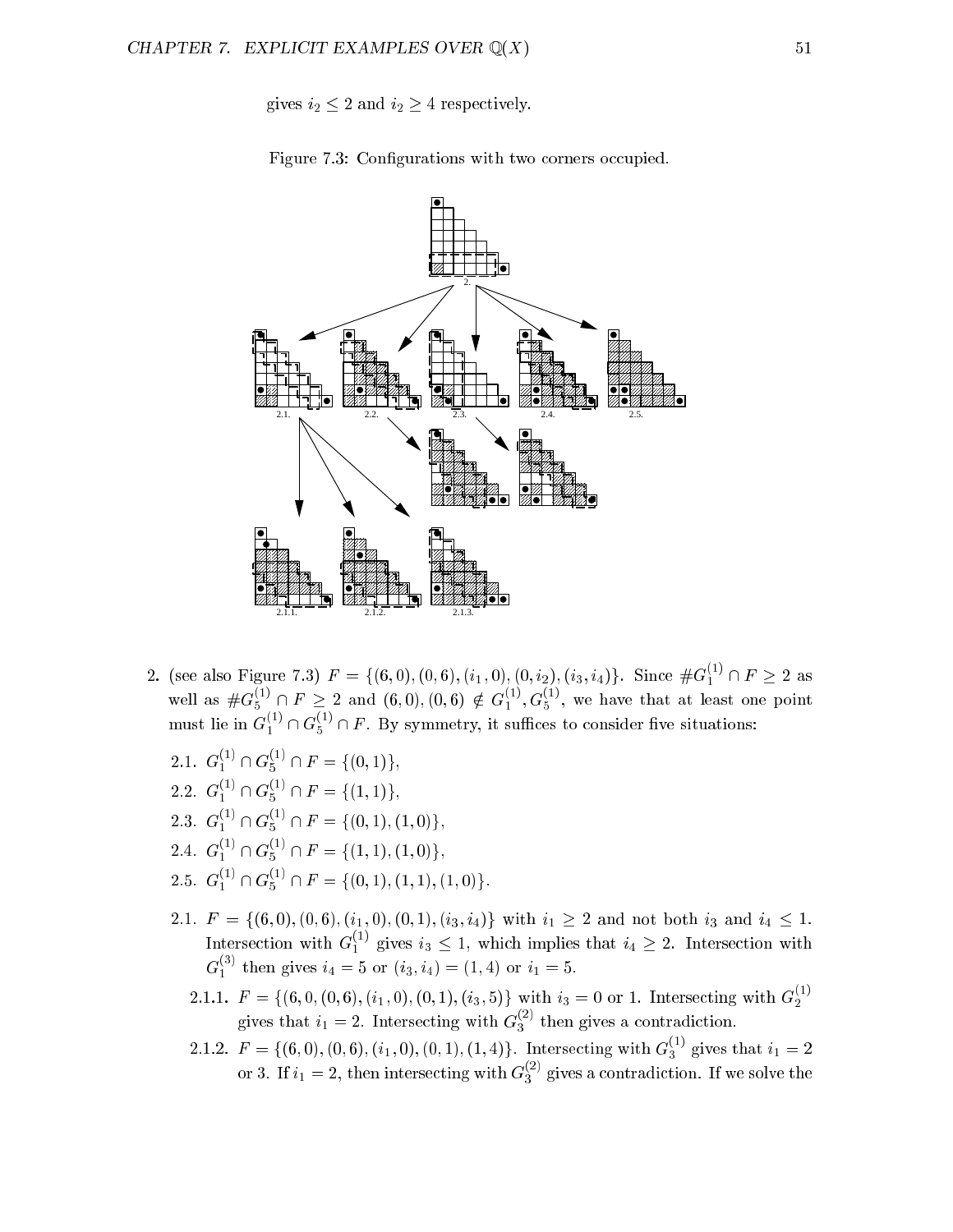equations (7.1) with  $q_{k,l} = 0$  for  $(k, l) \notin \{(6, 0), (0, 6), (3, 0), (4, 0), (0, 1), (1, 4)\},$ we only get the trivial solution.

- 2.1.3.  $F = \{(6,0), (0,6), (5,0), (0,1), (i_3, i_4)\}$ . Intersecting with  $G_2^{\times}$  gives  $i_4 \geq 3$  and intersecting with  $G_4^{\gamma}$  gives  $i_4 \leq 2$ .
- 2.2.  $F = \{(6,0), (0,6), (i_1,0), (0,i_2), (1,1)\},\; i_1, i_2 \geq 2.$  Intersecting with  $G_3^{\gamma}$  gives  $i_1$ or  $i_2 \leq 3$ . Intersecting with  $G_5^{\times}$  gives  $i_1 = 5$  or  $i_2 = 5$ . Due to mirror symmetry, it suffices to consider  $F = \{(6,0), (0,6), (5,0), (0,2), (1,1)\}\$  with  $i_2 = 2,3$ .  $G_2^3$ . gives a contradiction.
- 2.3.  $F = \{(6, 0, (0, 6), (1, 0), (0, 1), (i_3, i_4)\}\.$  Intersecting with  $G_4^{\{3\}}$  gives  $i_3 \leq 2$ . Intersecting with  $G_2^>$   $\prime$  gives  $i_4 \leq 2$ .  $G_5^>$   $\prime$  gives a contradiction.
- 2.4.  $F = \{(6,0), (0,6), (1,1), (1,0), (0,2)\}$ . Intersecting with  $G_5^{<sup>2</sup>}$  gives  $i_2 = 5$ , whereas intersecting with  $G_4^{\prime -}$  gives that  $i_2 = 4$ .
- 2.5.  $F = \{(6, 0), (0, 6), (1, 0), (1, 1), (0, 1)\}$ . Intersecting with  $G_3^{\times}$  gives a contradiction.

Figure 7.4: Configurations with three corners occupied.



- 3. (see also Figure 7.4)  $F = \{(0,0), (6,0), (0,6), (i_1, i_2), (i_3, i_4)\}$ . Since  $G_1^{(1)}, G_1^{(1)}$  and  $G_1^{(1)}$ each contain at least 2 points of F , we have that in at least one point must lie in an intersection of two of these Gs. Due to rotation symmetry, no generality is lost in assuming that  $(i_1, i_2) \in G_1^{<sup>2</sup>} \cap G_1^{<sup>2</sup>}$ , which means that  $(i_1, i_2) \in \{(1, 0), (1, 1), (0, 1)\}.$ Due to mirror symmetry, we only need to study two of these cases.
	- 3.1  $F = \{(0,0), (6,0), (0,6), (1,0), (i_3, i_4)\}.$  Then we have the contradiction that

$$
(i_3, i_4) \in G_2^{(2)} \cap G_4^{(3)} \cap G_5^{(2)} = \emptyset.
$$

3.2  $F = \{(0,0), (6,0), (0,6), (1,1), (i_3, i_4)\}\.$  Then we have that  $(i_3, i_4) \in G_3^{\times} \cap G_3^{\times} \cap$  $G_5^s \text{ } = \{ (2,3), (3,3), (3,2) \}.$  Solving (7.1) with  $q_{k,l} = 0$  for  $(k,l) \notin F$  gives only the trivial solution for each of these  $F$ .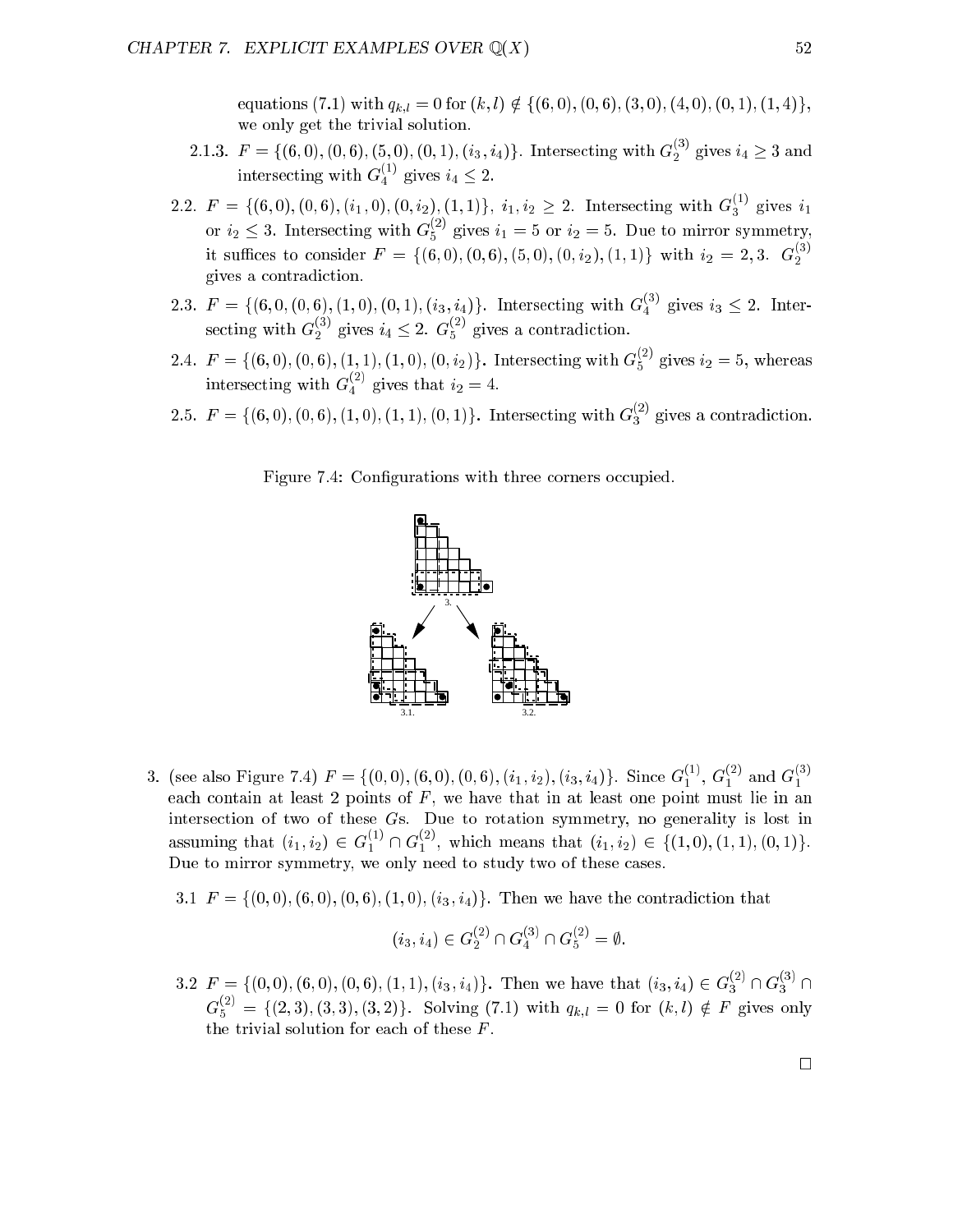# Chapter 8

# Explicit 4-Examples over <sup>Q</sup>

## 8.1 Motivation

In [BB92] Browkin and Brzezinski formulate a stronger version of the n-conjecture.

 $\bullet$  . The supersymmetric supersymmetric  $\mathbf{r}$  in  $\mathbf{r}$  in  $\mathbf{r}$ 

As we have seen in the previous section, if true, this conjecture is sharp. The conjecture is based on the following beliefs.

- B1 The n-conjecture over <sup>Q</sup> is not essentially stronger than the ABC-conjecture together with the n-conjecture over  $\mathbb{Q}(X)$ .
- B2 The bound in Theorem 6.2.2 should be linear instead of quadratic.

We have a vague indication that **B2** might be correct. For  $n = 3, 4$  the bounds  $2n - 5$  and  $\frac{1}{2}(n-1)(n-2)$  coincide. For  $n=5$ , we have seen that the bound by Theorem 6.2.2 of deg = 6 cannot be achieved for 5-examples with Supp = f1; 0;1g.

Belief **B1** states that there is no interesting family of n-examples over  $\mathbb Q$  that is not the image of some sequence of 3-examples under some n-example  $\phi$  over  $\mathbb{Q}(X)$ . To get any idea as to whether this is true or not, it might be informative to look at all interesting n-examples over Q with height beneath some bound  $M_2$ . An example is interesting if the ratio  $\alpha$  of the height and the log of the norm exceeds some bound  $\alpha_0$ . We will look at 4-examples with height beneath log  $10^{15}$  and a ratio better than  $\alpha_0 = 4$ .

## 8.2 Method

First we derive a standard form for writing 4-examples over Q. We look at solutions of

$$
A - B - C + D = 0
$$

with  $gcd(A, B, C, D) = 0$  and no proper subsum equal to 0. Without loss of generality we assume  $A, B, C, D \in \mathbb{Z}$  and  $|A| \geq |B| \geq |C| \geq |D| > 0$  and  $A > 0$ .

If  $B < 0$  then  $A-B \geq 2|B|$  and  $A-B=C-D$ , which implies that  $|A|=|B|=|C|=|D|$ with  $C = -B$ . This means that there is a proper subsum that vanishes. We conclude that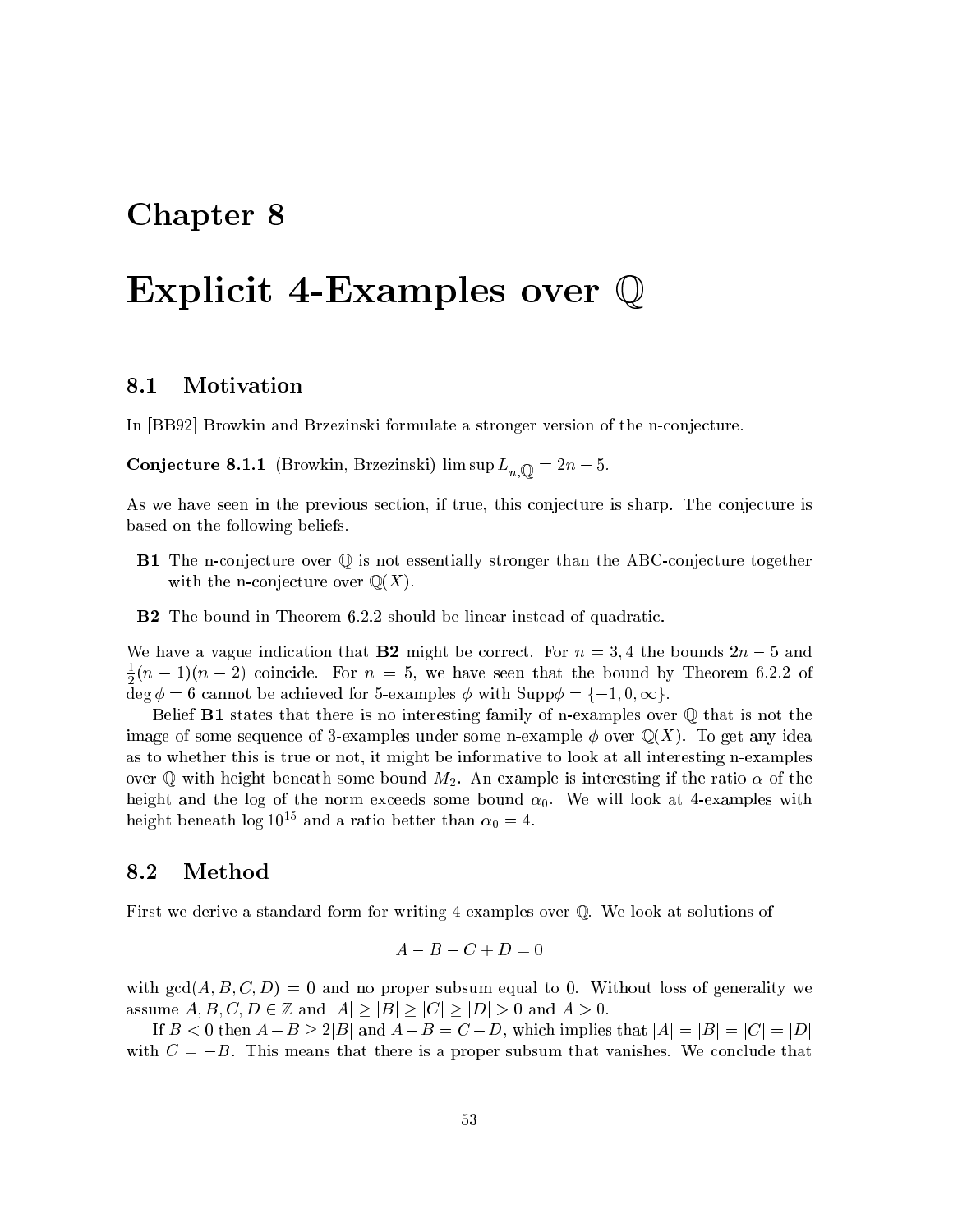B is nonnegative and therefore  $|B| < |A|$ . By  $|A| = |B + C - D| \leq |B| + |C| + |D| \leq 3B$  we have

$$
\frac{1}{3}A \le B < A.
$$

This means that  $A - B > 0$ , implying that  $-C + D < 0$  and hence  $C > 0$ . From  $2C \ge$  $|C| + |D| \ge |D - C| = |A - B|$ , if follows that

$$
\frac{1}{2}(A-B)\leq C\leq B.
$$

This leaves us with

$$
1 \leq |D| \leq C.
$$

In this notation we have

$$
h(A:B:C:D) = \log A \text{ and}
$$
  

$$
\log N(A:B:C:D) = r(A,B,C,D).
$$

If we are interested in all nondegenerate 4-examples over <sup>Q</sup> with

$$
M_1 \le h(A:B:C:D) \le M_2 \text{ and}
$$

$$
\frac{h(A:B:C:D)}{\log N(A:B:C:D)} \ge \alpha_0,
$$

then it suffices to take  $M_1 \leq A \leq M_2$  and

$$
\log M_2 \ge h(A:B:C:D) \ge \alpha_0 \log N(A:B:C:D).
$$

In other words, we only need to look at examples such that

$$
r(A, B, C, D) \le \frac{\log M_2}{\alpha_0}
$$

This limits the number of possible prime bases from which  $A, B, C, D$  are constructed. Denote the collection of possible prime bases by

$$
\mathcal{B}_{M_2,\alpha_0}:=\left\{\{p_1,\ldots,p_k\}: p_i\text{ prime for }i=1,\ldots,k;\;k\geq 2;\; \prod_{i=1}^kp_i\leq M_2^{\frac{1}{\alpha_0}}\right\}.
$$

Let  $P \in \mathcal{B}_{M_2,\alpha_0}$  be such a prime basis. The norm of any example constructed from primes from this basis will be less than or equal to

$$
B_{\mathcal{P}} := \prod_{p \in \mathcal{P}} p.
$$

If there is another prime basis  $Q \in \mathcal{B}_{M_2,\alpha_0}$  such that  $P \subsetneq Q$  then any example over P is also an example over Q. Let q be the smallest prime number such that  $q \notin \mathcal{P}$ . Put  $\mathcal{Q} = \mathcal{P} \cup \{q\}$ . Define

$$
T_{\mathcal{P}} := B_{\mathcal{Q}}.
$$

Denote

$$
V_{\mathcal{P},M_2} := \{ n \in \mathbb{Z} : |n| \leq M_2 ; n = \prod_{p \in \mathcal{P}} p^{e_{p,n}} \}.
$$

All 4-examples with  $M_1 \leq h(A : B : C : D) \leq M_2$  and  $\frac{\partial}{\partial (A:B:C,D)} \geq \alpha_0$  can be computed as follows.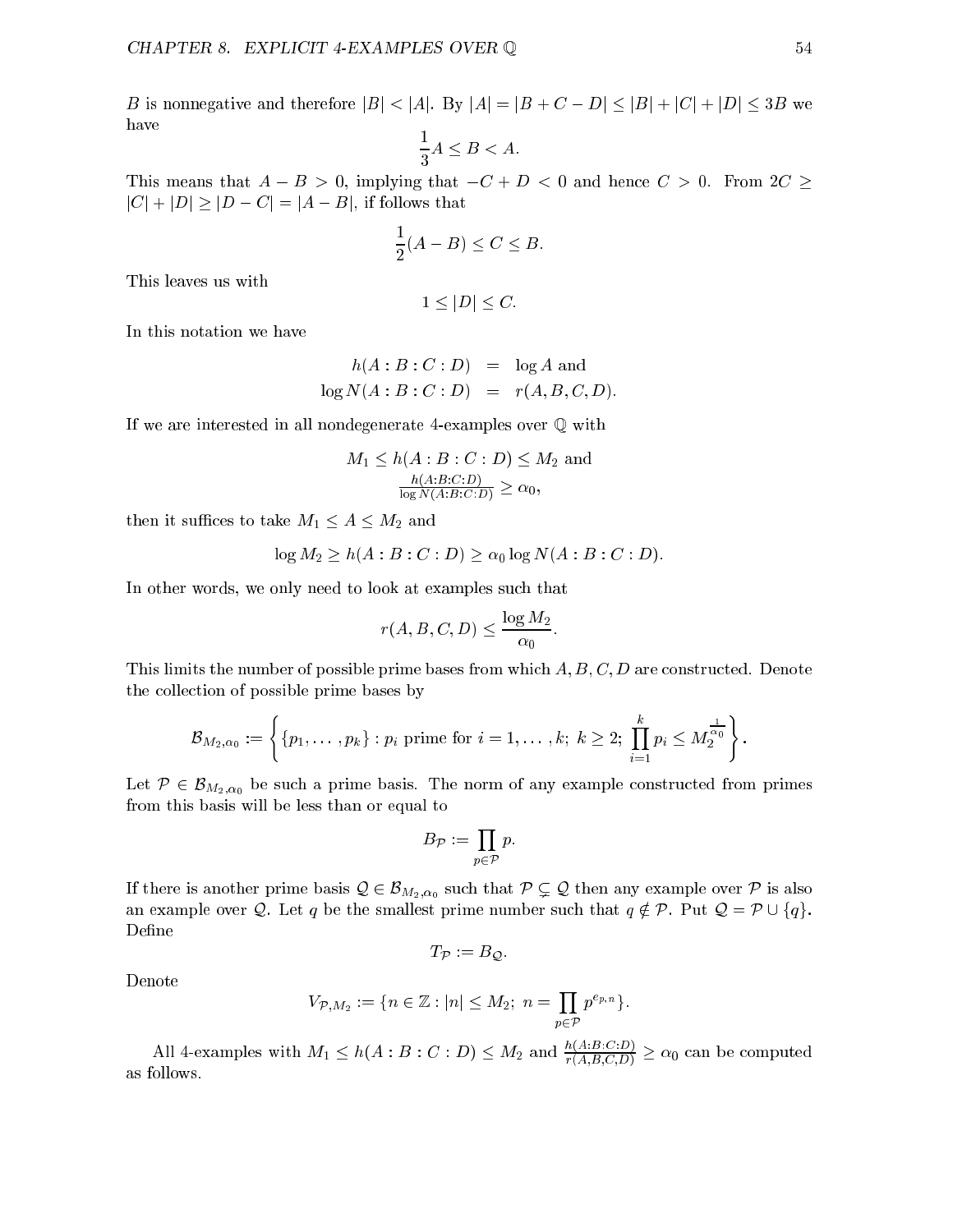- $\mathbf{I}$ . Construct BM2;0 by generating all primes small primes small primes small primes small primes smaller than  $\mathbf{I}$  $\sqrt{\frac{\alpha_0}{2}}$  and selecting subsets  $\mathcal P$ that satisfy  $\prod_{p \in \mathcal{P}} p \leq M$  $\frac{\alpha_0}{2}$ .
- $=$ :  $=$   $=$   $=$   $\in$   $\in$   $m_{2}$ ,  $\alpha_{0}$ 
	- (a) Construct  $V_{\mathcal{P},M_2}$  by combining primes from  $\mathcal P$  and store this set sorted.
	- (b) Use bisection to find  $A_1 := \max(B_{\mathcal{P}}^{\circ}, M_1)$ .
	- (c) Let A run through  $V_{\mathcal{P},M_2}$  from  $A_1$  until  $A > \min(M_2, T_{\mathcal{P}}^{\mathcal{P}})$ , Let B run through  $V\mathcal{P}, M_2$  from  $\frac{1}{3}A$  until  $B \geq A$ , Let C run through  $V_{\mathcal{P},M_2}$  from  $\frac{1}{2}(A - B)$  until  $C > B$ :
		- i. Check  $gcd(A, B, C) = 1$ .
		- ii.  $D := B + C A$ ; check  $D \neq 0$ . (otherwise we would have found a 3-example)
		- $\blacksquare$ . Check if  $\blacksquare$ . Check if  $\blacksquare$
		- iv. If all checks OK, then report  $A, B, C, D$  as an example.

# 8.3 Results

| A                        | B                    | $\mathcal C$                     | D               | h(A:B:C:D)<br>r(A,B,C,D) | New                    |
|--------------------------|----------------------|----------------------------------|-----------------|--------------------------|------------------------|
| $5^{12}$ $7^3$           | $2^3 3^{21}$         | 23 <sup>8</sup> 5 <sup>4</sup> 7 | $-1$            | 4.703661794              | no                     |
| $2^{33} 29^3$            | $3^{30}$             | $2^{11}3^{11}7^329$              | $-7^{9}$        | 4.641225167              | no                     |
| $3^{11} 5^2$             | $2^{22}$             | 35 <sup>7</sup>                  | $2^2$           | 4.499477473              | yes                    |
| $3^{24} 5^3$             | $2^{45}$             | $2^{15}3^9537$                   | $-37^{3}$       | 4.448730142              | no                     |
| $3^2 7^{11}$             | $2^{11}3^{14}$       | $2^{12} 5^9$                     | $-5^2 7^5$      | 4.414019371              | yes                    |
| $7^{12}$                 | $2^{15}3^35^6$       | $2^5$ $3^2$ $5^2$ $7^4$          | $-1$            | 4.367019301              | yes                    |
| $3^{12}5$                | $2^{15}3^4$          | $5^5$                            | $2^7$           | 4.349287536              | no                     |
| $3^{24}$ $13^3$          | $5^{21}$             | $2^{10}$ $3^9$ $5^7$ $7$ $13$    | $-2^{30}$ $7^3$ | 4.305017454              | no                     |
| $2^2 3^{12}$             | $3^3\,5^7$           | $2^{14}$                         | $-5$            | 4.283680185              | yes                    |
| $2^{21}$                 | $2^{10}\,3\,5^4$     | $3^{11}$                         | $-5$            | 4.279695988              | no                     |
| $2^{21}$                 | $5^9$                | $2^7\,3^2\,5^3$                  | $-3^3$          | 4.279695988              | no                     |
| $3^{16} 19^3$            | $2\,5^5\,19^6$       | $5^{13}$                         | $2^2 3^2$       | 4.162090617              | yes                    |
| $2^4\,3^3\,5^{16}$       | $2^4\,3^{15}$ $11^5$ | $7^{11}$ $11^4$                  | $5^8 7^5$       | 4.108382269              | yes                    |
| $3^{15}$ 11 <sup>3</sup> | $2^{11}3^6\,5^4\,11$ | $2^{33}$                         | $-5^{12}$       | 4.082167946              | no                     |
| $3^{11}5$                | $2^{15}3^3$          | $2^3 5^3$                        | 1               | 4.026280028              | yes                    |
| $3^{11}5$                | $2^{15}3^3$          | $2^{10}$                         | $5^2$           | 4.026280028              | yes                    |
| $3^{24}$                 | $2^{21}7^6$          | $2^7 3^9 7^2 17^2$               | $-17^{6}$       | 4.012656302              | $\mathbf{n}\mathbf{o}$ |

 $\mu$  able 8.1: 4-examples with height 10.

The object of the systematic search for 4-examples is to see if there are any interesting 4examples that are not parametrized by 3-examples. The best known 4-example comes from the 3-example that has been found by E. Reyssat.

$$
2 + 3^{10} 109 = 23^5
$$
;  $\frac{5 \log 23}{\log(2323109)} = 1.629911684$ .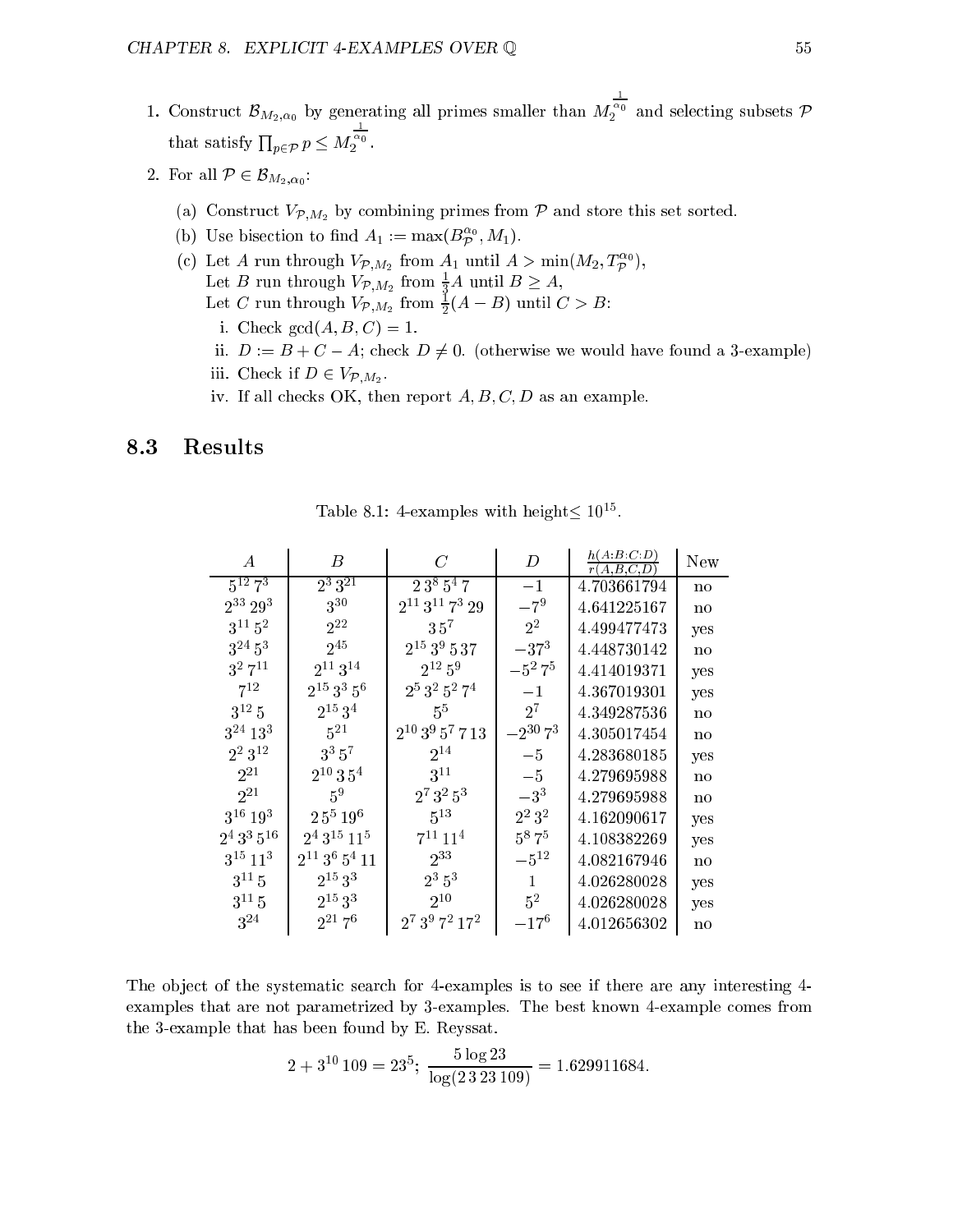If we make a 4-example of this, we get

$$
23^{15} - 3^{10} 109 - 23^{11} 23^5 109 - 2^3 = 0; \ \alpha = 4.889735052.
$$

The algorithm from the previous section has been used to determine all 4-examples with  $A \leq M_2 = 10^{-3}$  and  $\alpha > \alpha_0 = 4$ . This has taken approximately 292 CPU-days in total on mainly Silicon Graphics Indy-computers and HP9000 workstations. Note that  $10^{-1} < 23^{-1} <$  $10^{21}$ , which means that examples of the same magnitude as Reyssat's example are well out of reach. The results are in Table 8.1. The last column denotes if the example is new or is the image of a 3-example.

This table proves that there definitely are interesting 4-examples that are not the image of a 3-example. They are not very interesting in comparison to old examples, though. It would be interesting to see if there are any new 4-examples near the image of Reyssat's example. This cannot be done with the presented algorithm in any practical sense, however. We therefore conclude that no extra ground for belief **B1** has been found. It has become less likely in the sense that the existence of new and reasonably interesting examples is proved.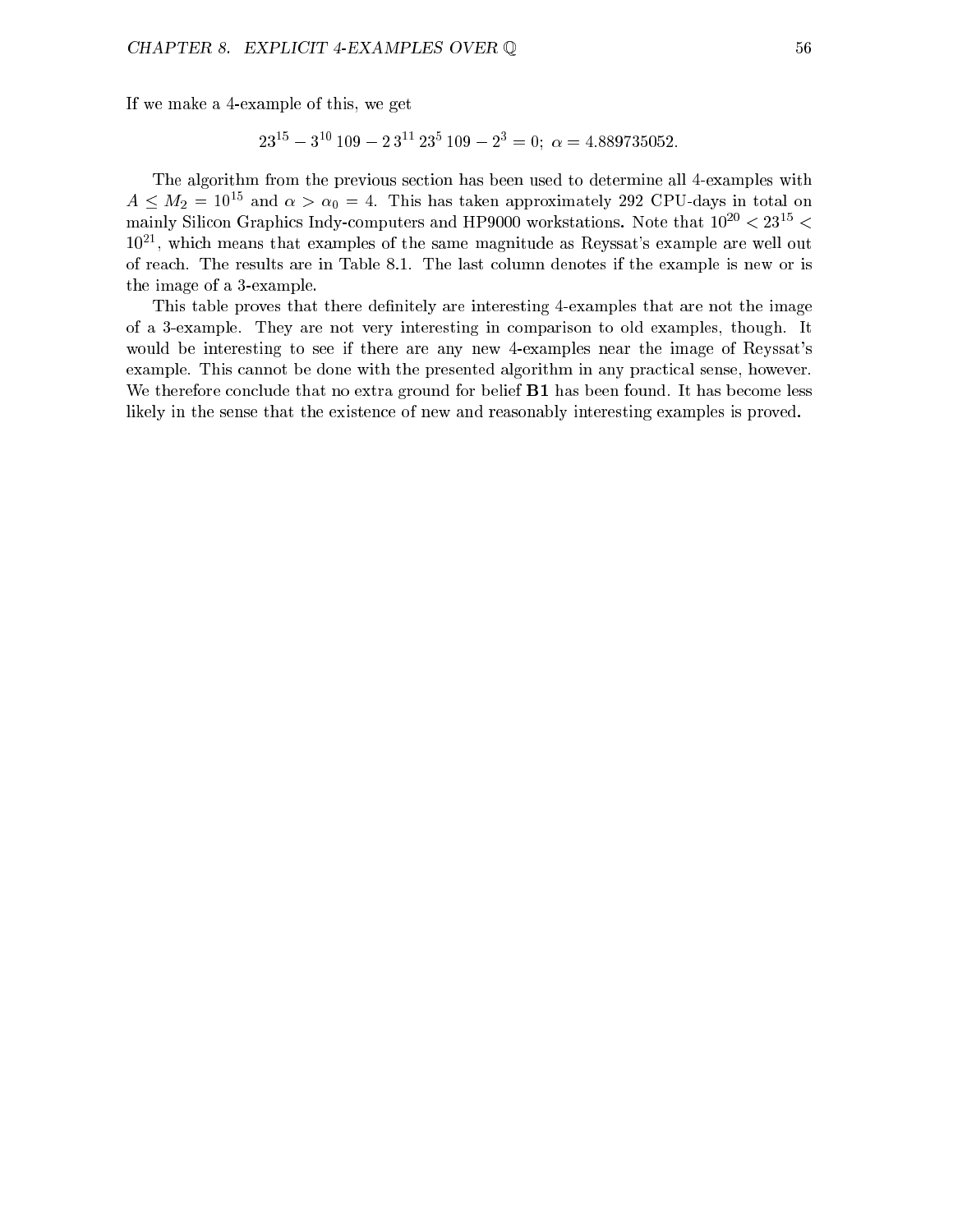# Appendix A

# Computer Searches

The search done in Chapter 7 is typical for searches in number theory. The important properties are that

- they are huge in terms of needed computer time,
- $\bullet$  searches in different areas of the space to be searched are almost completely independent,
- very few results are to be expected.

The first property compels us to use several computers simultaneously. Furthermore, it is hardly ever possible to get dedicated equipment. Therefore we have to use the computers in such a way that their performance in other tasks is affected as little as possible.

The other properties enable us to do this with virtually no penalty.

## A.1 Idle Time Stealing

Workstations do nothing most of the time. That time can be used to do useful calculations. However, sometimes, the owner of the workstation has need of the processing power of the computer. Then, the background process should suspend itself to allow the primary user full access to the resources of the computer. If the primary user has no need for processing power anymore, then the background process can continue.

One way of checking whether a computer is used interactively or not, is to see if anyone is logged in. People tend not to log out when they have a coffee break, however.

Another criterion is the *system load*. This is a numerical value that is updated periodically by the operating system. It symbolizes the average number of processes that could occupy the processor completely. A system load below 1 means that the computer still has time to spare. Typically, a computer that is only used for typing in text has a system load around 0.2. By periodically checking the system load we can control a background process dynamically. If the load drops below, say 0.5, the process can be activated. Then the load will rise to at least 1, since now the processor always has work to do. If the load rises too high, however, then it is clear that there is a demanding task besides the background process. In that case, the background process should be suspended.

By adjusting the activation and suspension thresholds according to office hours, number of logged in users and whether or not the keyboard is locked for input, one can produce a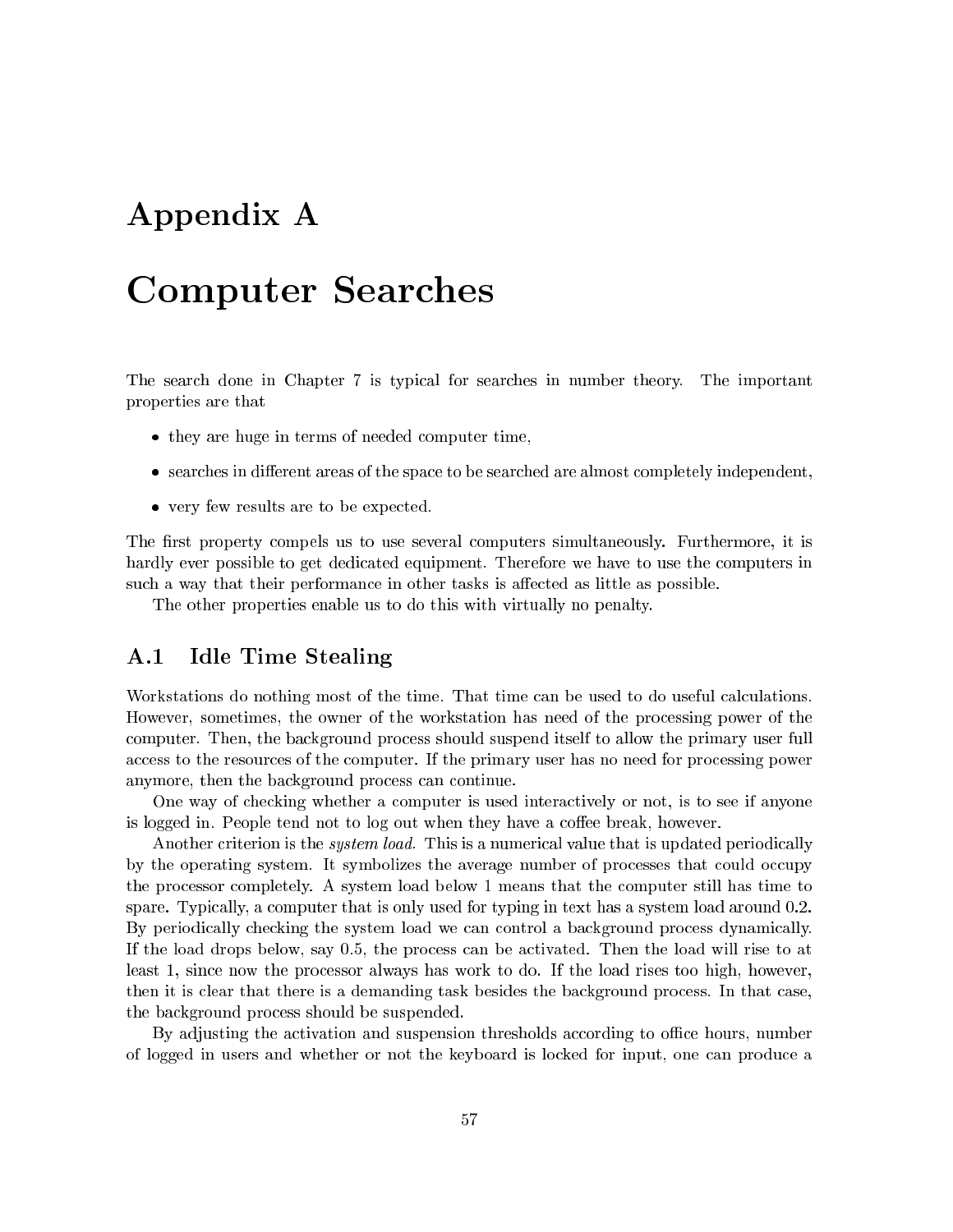very finely tuned control scheme for background tasks. This idea has been implemented for the search described in Chapter 7 and performed satisfactorily.

#### $\rm A.2$ Job Distribution

Using several computers for the same problem means that the problem has to be split into small chunks. For the search in Chapter 7, this is easy. There are natural splits at the changes of prime bases and, if needed, jobs can be split further by splitting the interval for  $A$ . Once all information is given to a particular computer, hardly any communication is needed. If the computer finds an example, it must report it and if it has finished the job, it has to request

First, a file is produced with on each line a job description. This can be done automatically. In the case of Chapter 7, this line consists of the prime basis and the bounds for A.

Each computer that is used, reads a line from the file. A special routine ensures that only one computer at the time can read from the file, ensuring that each line is read only once. Then, the job is executed. Results are written to another file using a similar routine. If the job is finished, a new line is read.

One big advantage of this model is the versatility. New computers can be added to the team dynamically without problem. If a computer goes down, then only the job the computer was working on, is lost. That can be diagnosed by the absence of a "job finished"-line for that job in the output file. The describing line of the lost job could even be reappended to the input file while the other computers continue with the other jobs, thus reinserting the job in the queue of jobs to do.

Furthermore, job scheduling is done completely dynamical. It is not relevant how long each job actually takes, since if a computer gets a particularly laborious job, then this is automatically compensated by the other computers continuing with the other jobs. This is especially important if the job is executed under an Idle Time Stealing scheme, since unexpected heavy use of a particular computer by other users can suspend the job for considerable time.

One big drawback is that the read and write routines have to acquire sole reading and writing rights between several computers. This is expensive (one should think of 0.1 to 5 seconds). Such penalties are only acceptable if these are very rare events, if only otherwise there would be too much conflicts in acquisition of rights. As remarked earlier, luckily most number theoretic searches satisfy this condition.

This job scheduling scheme was implemented for the search described in Chapter 7 and performed well.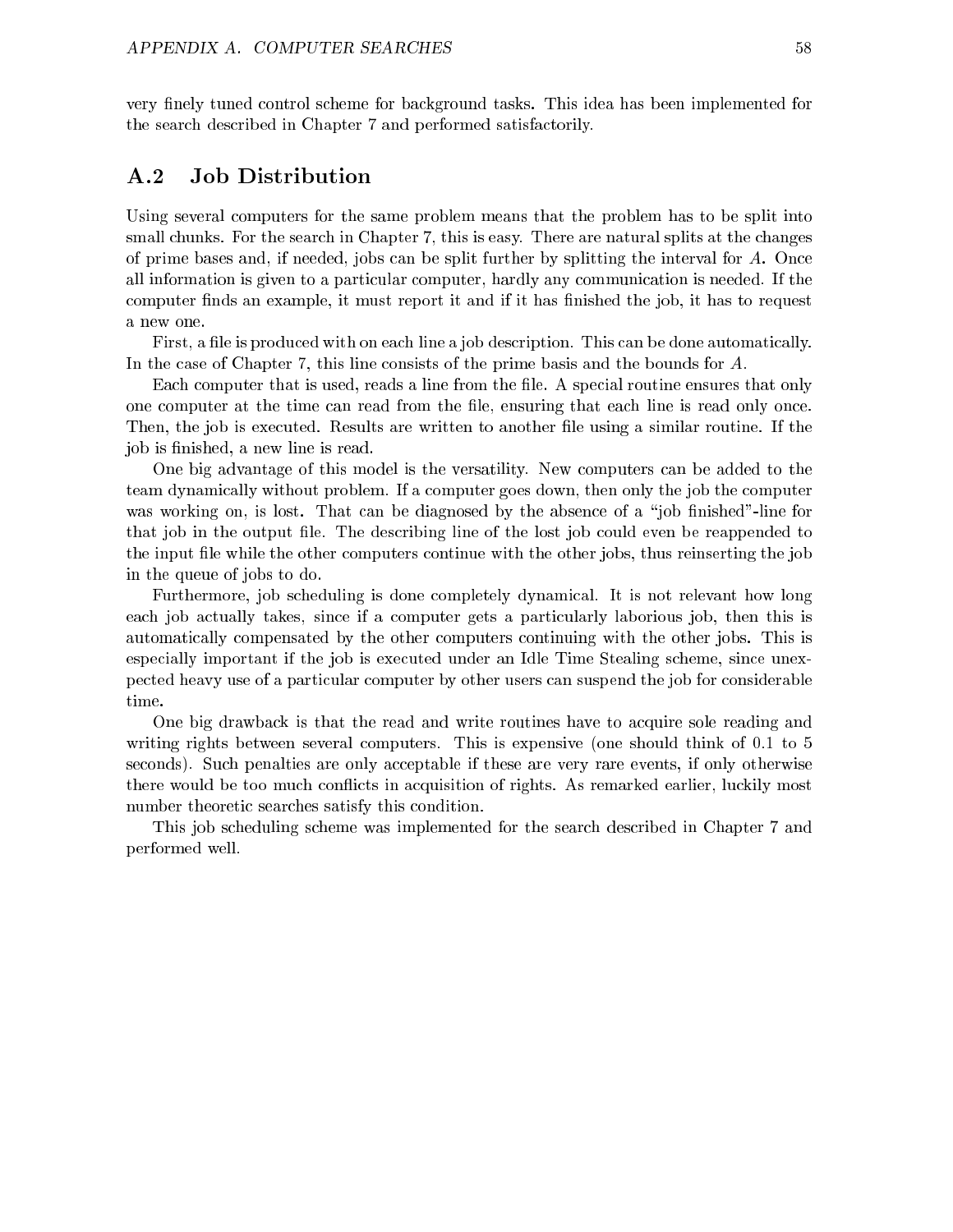# Summary

Chapter 1 describes the ABC-conjecture in two typical cases where formulation is particularly easy. In the first case, the conjecture can be proved. In fact, historically, this is the motivation for the ABC-conjecture in general. As an illustration some applications are given and some associated questions are answered.

Chapter 2 through Chapter 4 describe general theory that is used in the sequel.

Chapter 5 formulates ABC in full strength and gives an application by showing that the Mordell Conjecture (Faltings's Theorem) follows from ABC.

Chapter 6 investigates problems that arise when the analogue of the ABC-conjecture is formulated for more variables. This leads to a formulation that coincides with [BM86] and [BB92]. A strong connection between the n-conjecture over number fields and the n-conjecture over rational function fields is displayed.

Chapter 7 investigates the ways in which examples for the n-conjecture for function fields can be used to parametrize examples for the n-conjecture for number fields by ABC-examples. The existence of a certain family of such parametrizations is proved. This family is a generalization of the parametrizations that Browkin and Brzezinski presented in [BB92]. In a special case, one can prove that members of this family are optimal in some sense.

Chapter 8 investigates whether there exist interesting 4-examples that are not parametrized in the sense of Chapter 7. Results are indecisive due to the lack of a reasonably efficient algorithm that does exist in the case of 3-examples (see [Nit93]).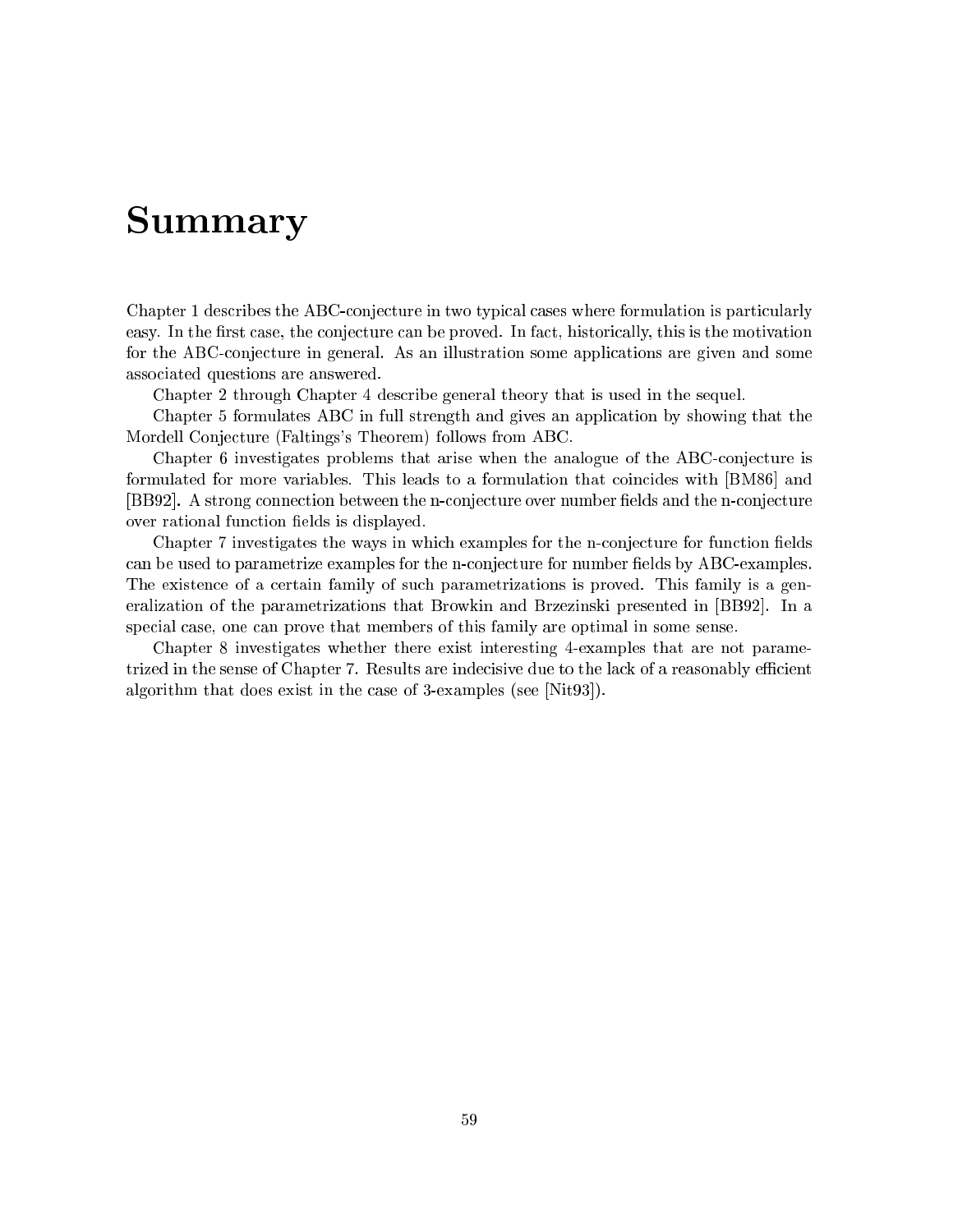# Bibliography

- [BB92] J. Browkin and J. Brzezinski. Some remarks on abc-conjecture. Technical Report No. 30, Gøteborgs Universitet, 1992.
- [BM86] W. D. Brownawell and D. W. Masser. Vanishing sums in function fields. Math. Proc. Camb. Phil. Soc., 100:427-434, 1986.
- [Bro] Jerzy Browkin. Limit points in the abc-conjecture. unpublished.
- [DG94] Henri Darmon and Andrew Granville. On the equations  $z^m = f(x, y)$  and  $ax^p + by^q =$  $cz$  . Preprint No. 28 Volume II, University of Georgia, 1994.
- [Elk91] Noam D. Elkies. Abc implies mordell. Duke Math. Journal, 64:99-109, 1991.
- [Fre87] Gerhard Frey. Links between solutions of  $a + b = c$  and elliptic curves. In Number Theory, Ulm 1987, number 1380 in Lecture Notes in Mathematics, pages  $31–62$ , New York, 1987. Springer Verlag.
- [Har77] Robin Hartshorne. *Algebraic Geometry*. Springer–Verlag, New York, 1977.
- [Lan83] Serge Lang. Fundamentals of Diophantine Geometry. Springer–Verlag, New York, 1983.
- [Lan90] Serge Lang. Old and new conjectured diophantine inequalities. Bulletin of the American Mathematical Society, 23:37-75, 1990.
- [Mas84] R. C. Mason. Diophantine Equations over Function Fields. Number 96 in London Mathematical Society Lecture Note Series. Cambridge University Press, Cambrige, 1984.
- [Nit 03] A. Nitaj. An algorithm for finding good abc-examples. Comptes Rendus,  $317:811-$ 815, 1993.
- [Ser90] Jean-Pierre Serre. Lectures on the Mordell-Weil Theorem. Vieweg, Braunschweig, 1990.
- [ST86] C. L. Stewart and R. Tijdeman. On the oesterle-masser conjecture. Monatshefte für Mathematik,  $102:251{-}257$ , 1986.
- [vdW67] B. L. van der Waerden. Algebra, volume II. Springer-Verlag, Berlin, fifth edition,